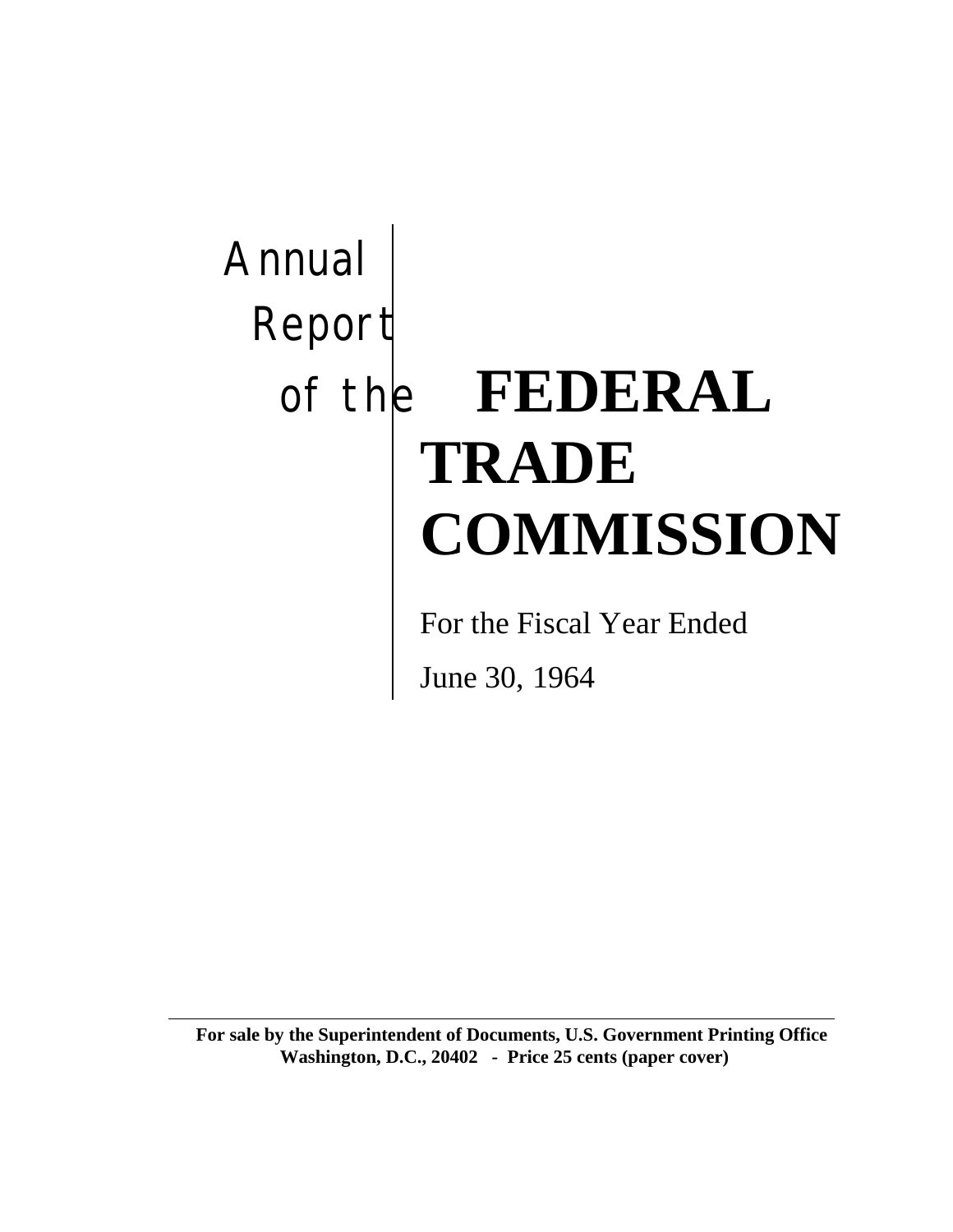## Federal Trade Commission

PAUL RAND DIXON, Chairman PHILIP ELMAN, Commissioner EVERETTE MACINTYRE, Commissioner JOHN R. REILLY, Jr., Commissioner

JOHN V. BUFFINGTON, Assistant to Chairman

JOSEPH W. SHEA, Secretary

JOHN N. WHEELOCK, Executive Director PHILIP R. LAYTON, Program Review Officer JAMES MCI. HENDERSON, General Counsel L. EDWARD CREEL, Director of Hearing Examiners (acting) DANIEL J. MURPHY, Director Bureau of Deceptive Practices WILLARD F. MUELLER, Director Bureau of Economics SAMUEL L. WILLIAMS, Director Bureau of Field Operations CHALMERS B. YARLEY, Director Bureau of Industry Guidance JOSEPH E. SHEEHY, Director Bureau of Restraint of Trade HENRY D. STRINGER, Director Bureau of Textiles and Furs

ii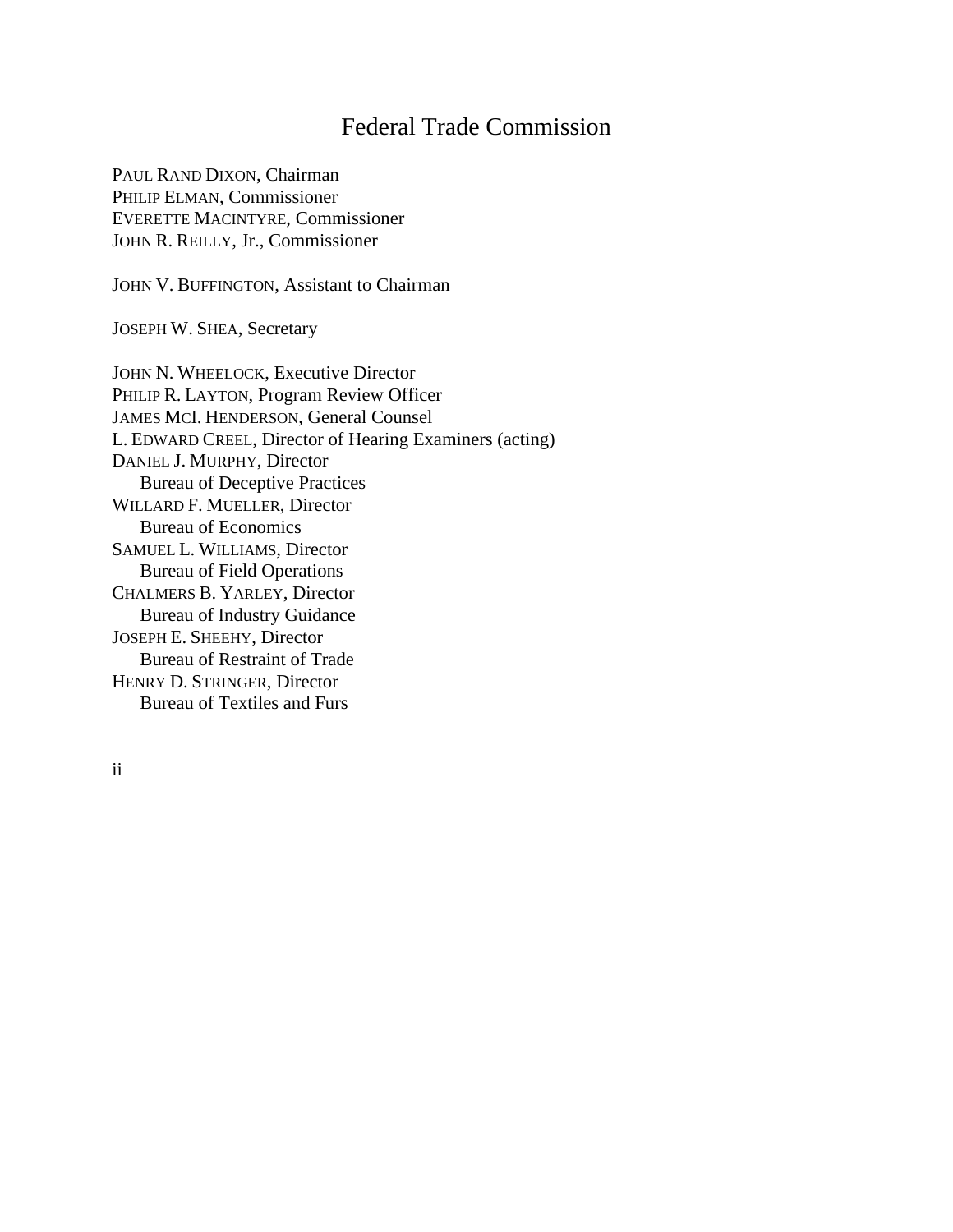#### EXECUTIVE OFFICES OF THE FEDERAL TRADE COMMISSION

Pennsylvania Avenue at Sixth Street Northwest, Washington, D.C. 20580

Field Offices

| 30 Church St., New York, N.Y., 10007                               | Room 10511 U.S. Courthouse Building, P.O. Box                                                   |
|--------------------------------------------------------------------|-------------------------------------------------------------------------------------------------|
| Room 486, U.S. Courthouse & Federal Office                         | 61165, Houston, Tex., 77061                                                                     |
| Building, 219 South Dearborn Street,                               | Room 509, U.S. Courthouse, Seattle, Wash.,                                                      |
| Chicago, Ill., 60604                                               | 98104                                                                                           |
| 450 Golden Gate Avenue, Box 36005, San<br>Francisco, Calif., 94102 | Room 1128, Standard Building, Cleveland, Ohio,<br>44113                                         |
| Room 1212, 215 West Seventh Street, Los<br>Angeles, Calif., 90014  | Room 2806, Federal Office Building, Kansas<br>City, Mo., 64106                                  |
| Room 1001, 131 State Street, Boston, Mass,<br>02109                | Room 915, Forsyth Building, Atlanta, Ga., 30303<br>Anderson Building, 450 West Broad St., Falls |
| Room 1000, Masonic Temple Building, New<br>Orleans, La., 70130     | Church, Va., 22046                                                                              |
|                                                                    |                                                                                                 |

Field Stations for Textiles and Furs in Addition to the Above Branch Offices

Room 400, U.S. Court and Custom House, St. Louis, Mo., 63101 Room 405 Thomas Building, 1314 Wood St., Dallas, Tex., 75202 Room 204, 327 North Tryon Street, Charlotte, N.C., 28202

Room 231, U.S. Courthouse, Portland, Oreg., 97205

53 Long Lane, Upper Darby, Pa., 19082

Room 647, Equitable Building, 730 17th Street, Denver, Colo., 80202

Room 1308, New Federal Building, 51 S.W. First Avenue, Miami, Fla., 33130

iii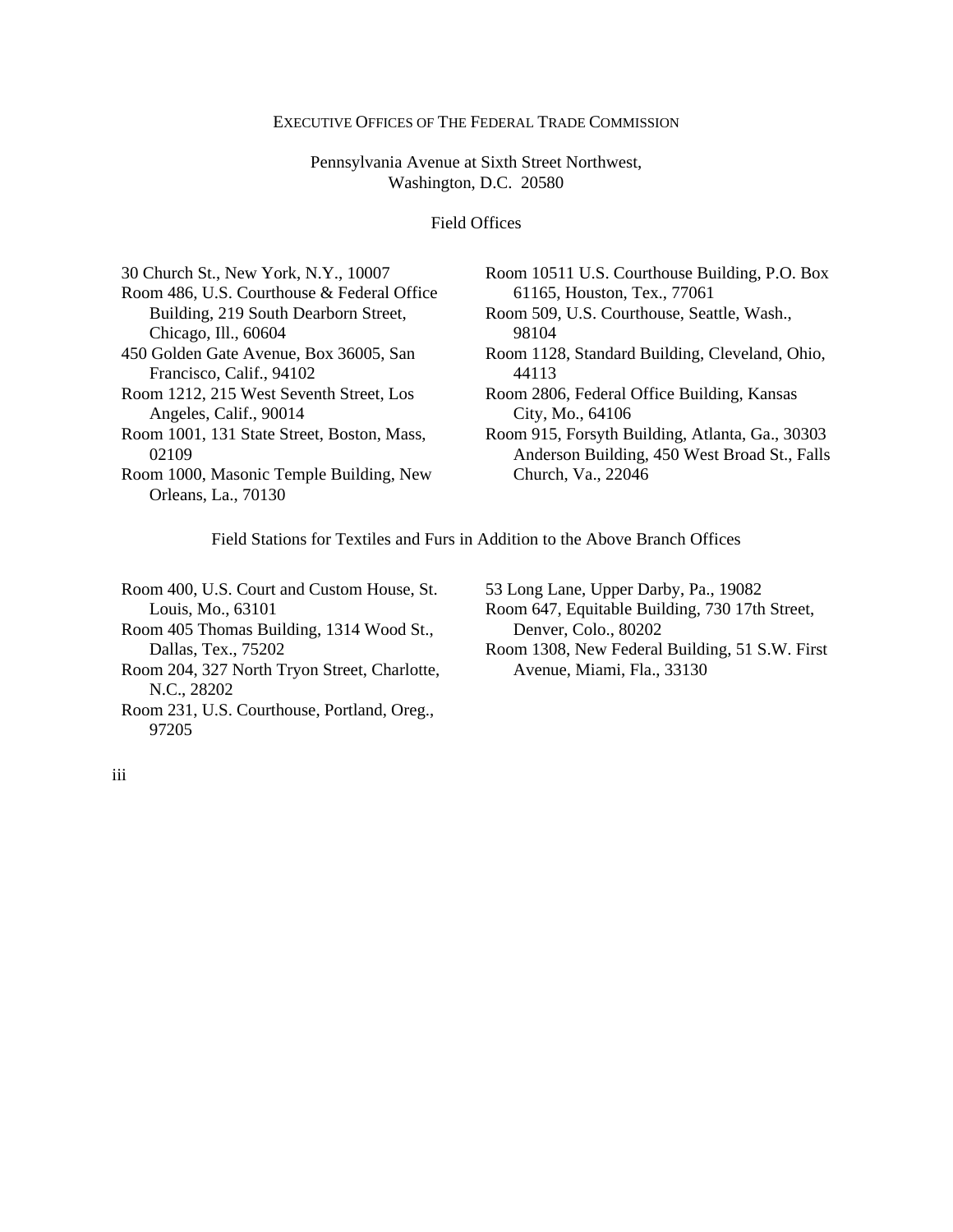## Letter of Transmittal

FEDERAL TRADE COMMISSION,

Washington, D.C.

To the Congress of the United States:

It is a pleasure to transmit herewith the Fiftieth Annual Report of the Federal Trade Commission, covering its accomplishments during the fiscal year ended June 30, 1964.

By direction of the Commission.

PAUL RAND DIXON,

Chairman.

THE PRESIDENT OF THE SENATE. THE SPEAKER OF THE HOUSE OF REPRESENTATIVES.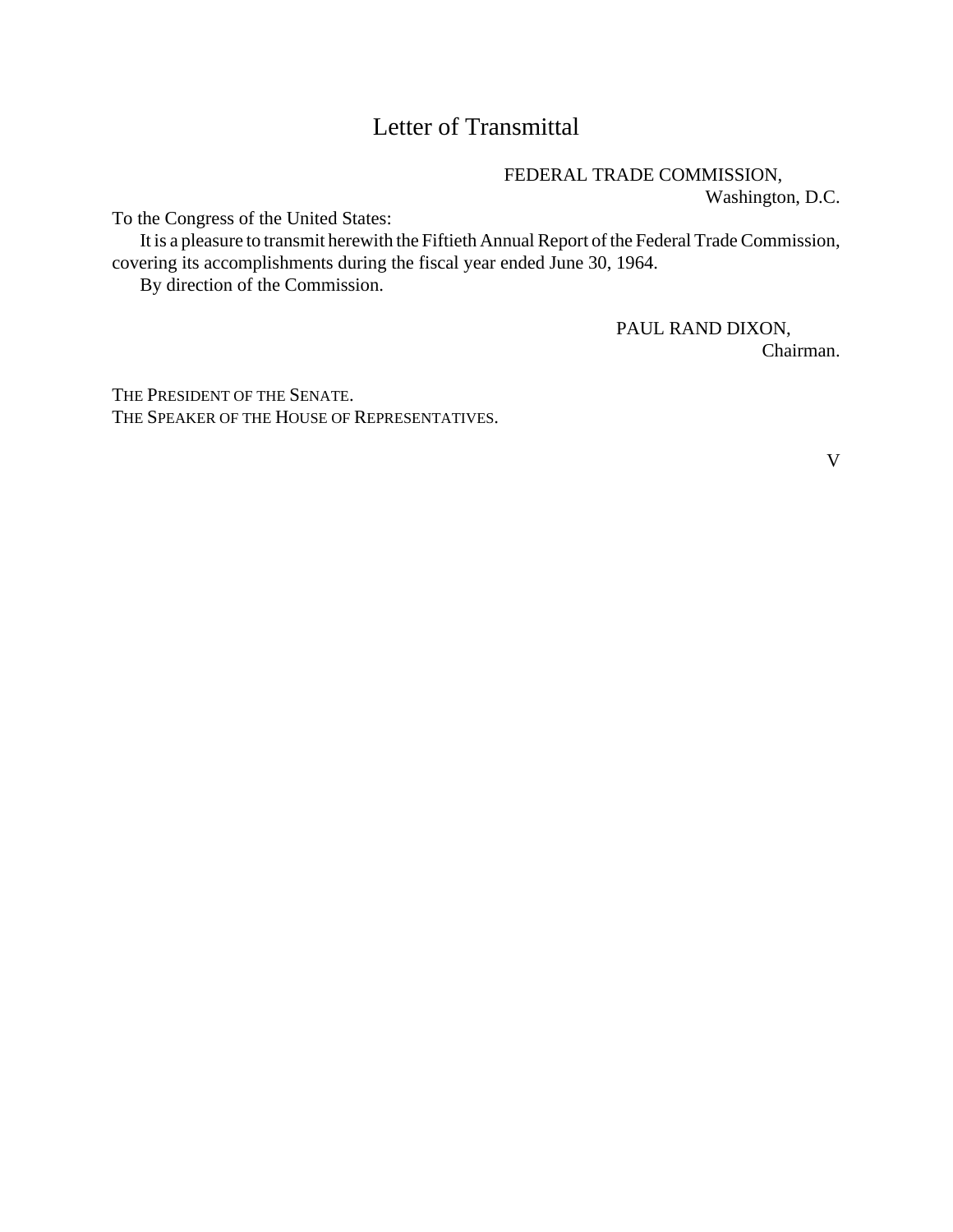## TABLE OF CONTENTS

| Chapter | Page |
|---------|------|
|         |      |
|         |      |
|         |      |
|         |      |
|         |      |
|         |      |
|         |      |
|         |      |
|         |      |
|         |      |
|         |      |
|         |      |
|         |      |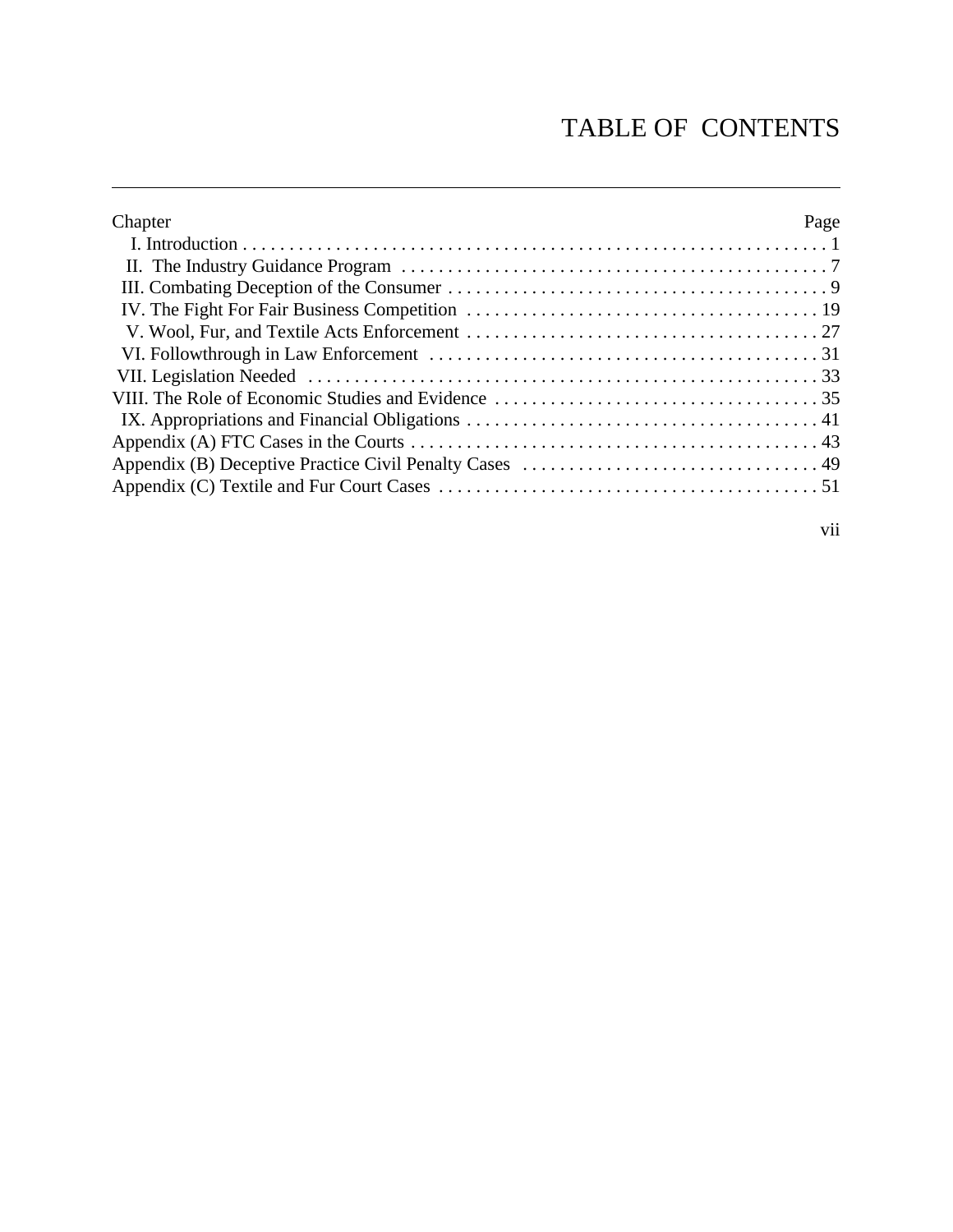## INTRODUCTION

Unprecedented emphasis on the use of industry guidance methods as alternatives, whenever possible, to formal adversary actions characterized the work of the Federal Trade Commission during fiscal 1964. In pursuing this policy, the Commission moved toward its original purpose of guiding business into legal channels without bringing down upon it the "menace of the law."

Only when persuasion encountered defiance or delaying tactics to prolong illegal practices did the Commission strike with the full force of the status it was given to enforce.

With an appropriation of \$12,214,000 and a staff of 1,144, it would have been simple indeed to build record statistics by showering complaints on corporations and individuals, but the Commission chose to ignore the numbers game and to concentrate on the real problem of encouraging businessmen to comply with the law by forcefully defining its requirements, by persuading them to discontinue illegal practices without litigation, and by tackling defiance on as broad a scale as the Commission's resources permitted.

Whenever a law violation was identified, the Commission, instead of applying the simple (and superficially vigorous) method of halting individual violators, undertook to find out if their competitors were doing likewise. If they were, the Commission then decided how best this competitively generated evil could be eliminated with the least delay. Indeed, if the Commission could persuade business to do its own house cleaning, the public interest would be served just as well, faster and at a fraction of the cost. In such cases, the Commission's principal role was to backstop good intentions with the force of law.

While the new approach has been several years in developing and has been employed successfully on a limited scale previously, never before has the Commission embarked on this guidance course with so much emphasis.

758——545—65—2 1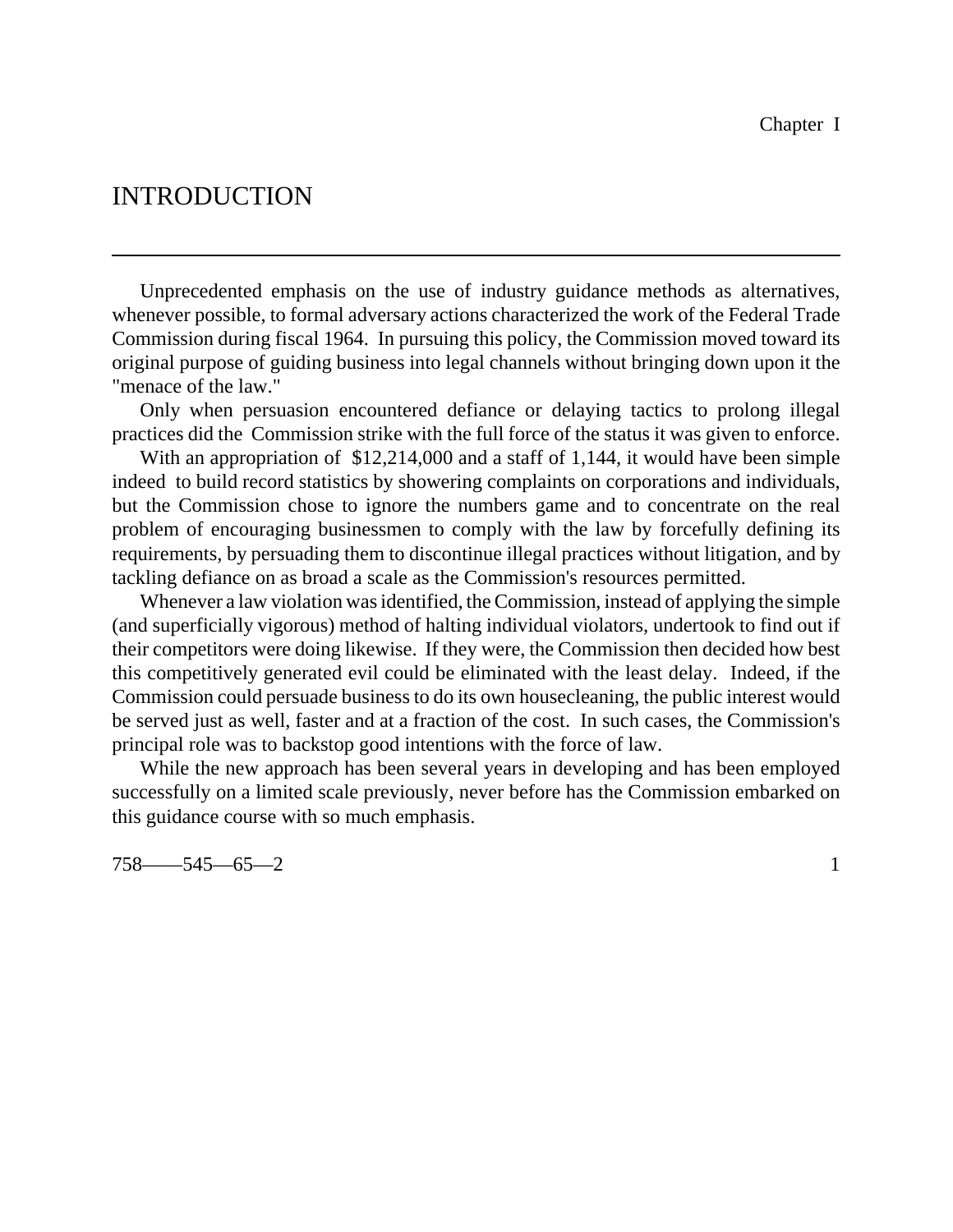This is illustrated by the unprecedented use of Trade Regulation Rules, Advisory Opinions, and the correction of law infractions by accepting assurances of discontinuance from the violators, thus avoiding time-consuming litigation. The resulting speedup in averting and informally correcting violations redounded not only to the benefit of fair competition in business but also to the consuming public. Too often in the past while the Commission was slowly driving nails into the coffin of a stoutly defended illegality, competitors and the public continued to be victimized by it.

Significantly, too, the new guidance program has muscle behind it. For example, Trade Regulation Rules are issued only after public hearings have been held at which the exact points of illegality in objectionable practices have been illuminated and defined. This serves not only to put businessmen on notice of the Commission'sinterpretation of the illegality but it also simplifies the FTC's burden of proof in prosecuting cases. To know with certainty what the Commission had found to be illegal about a business practice, to know that this practice had been selected by the FTC as a target, and to know that the Commission's Trade Regulation Rule can be employed effectively in the prosecution of a case is a greater deterrent to continuation of the practice than to bring isolated cases against a few violators.

Many violations, however, did not lend themselves to handling by informal methods. The Commission had no alternative but to bring formal complaints looking to the issuance of cease-and-desist orders. The fiscal year saw the Commission issue 311 such complaints and 415 orders. In fiscal 1963, comparable statistics showed the issuance of 437 complaints and 475 orders. However, the comparative numbers of complaints and orders signifies no lessened efficiency inasmuch as in fiscal 1964 much greater emphasis was placed on informal methods of obtaining compliance with the law. For example, 416 assurances of discontinuance were accepted in fiscal 1964 as compared to but 239 the previous year. The 1964 total was nearly four times the average number for the years 1958-60, inclusive. Had the Commission been determined to prosecute whenever possible, many of these assurances of discontinuance could have been converted into complaints and, in time, orders.

It is unfortunate that statistics are so often misunderstood. Superficially, the more complaints and the more orders the Commission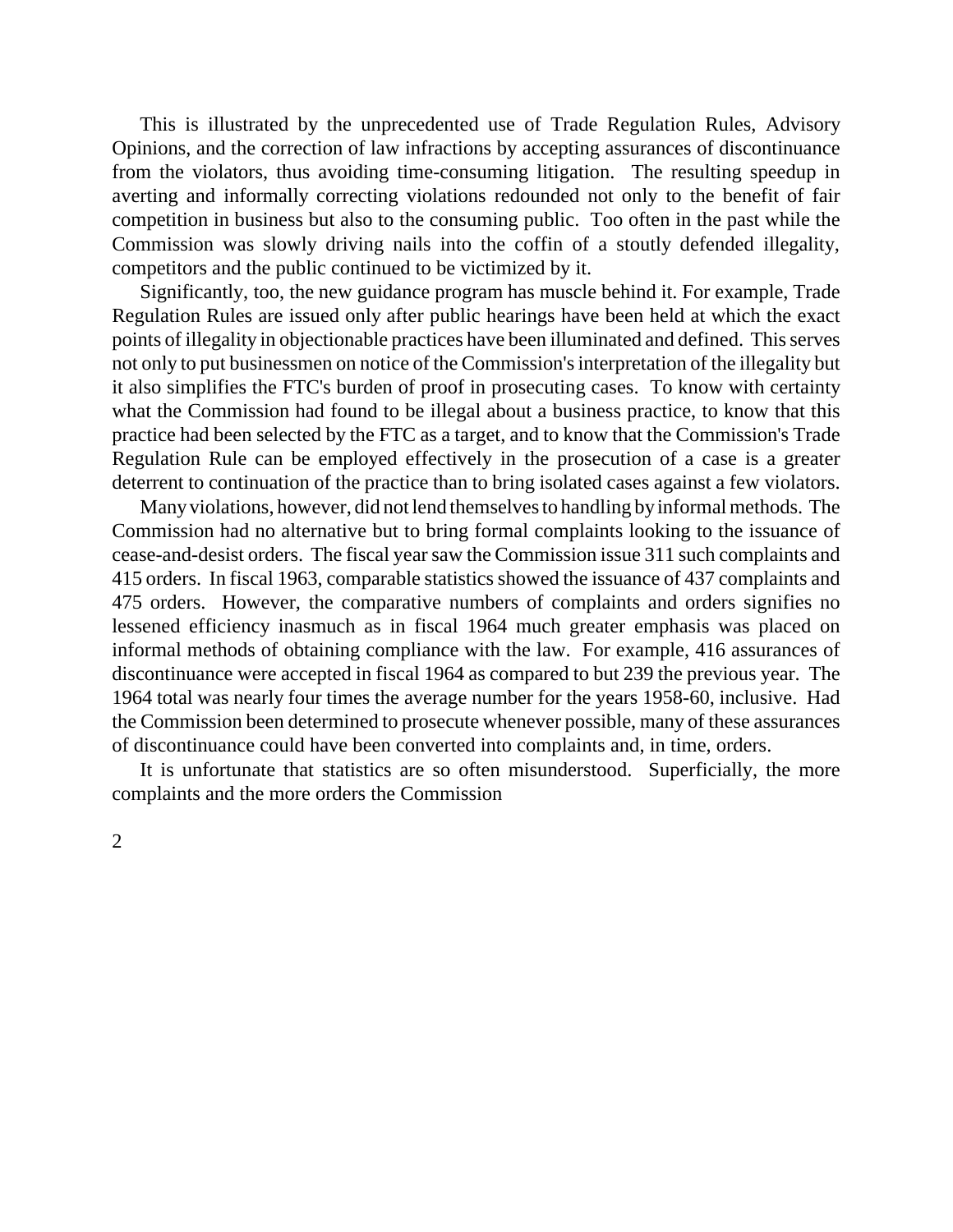issues, the more efficiently does it serve its purpose; yet, such statistics are misleading. Just as it is no compliment to a chef who can set a record for issuing reprimands for broken dishes, it is no compliment to the FTC for issuing a record number of complaints and orders for violations of the trade regulation laws. In both cases, the better purpose is not to pick up broken dishes or broken laws, it is to prevent their being broken. In short, the ideal statistic for the FTC to report would be that it had taken no actions at all because none were necessary. While the ideal will never be achieved, its validity points a goal toward which the Commission is aiming: To prevent violations of law rather than to achieve a statistical record for stopping them. A stern warning that will forestall a violation of a statute the FTC is enforcing makes better sense than posting additional statistics at a cost of months of litigation and thousands of dollars. Such money and time are better spent on fighting those who deliberately disobey the law.

With the Nation's business achieving a gross product of more than \$500 billion, the Commission's capacity to regulate business conduct would have been overwhelmed by the magnitude of the task were it not for the decision to enlist by means of industry guidance programs the support of reputable businessmen. Thus the Commission was able to concentrate itsfire on those who chose to interpret inaccurately or ignore the law to their own advantage.

The Commission's accomplishments during fiscal 1964 are summarized by type of activity on the following pages.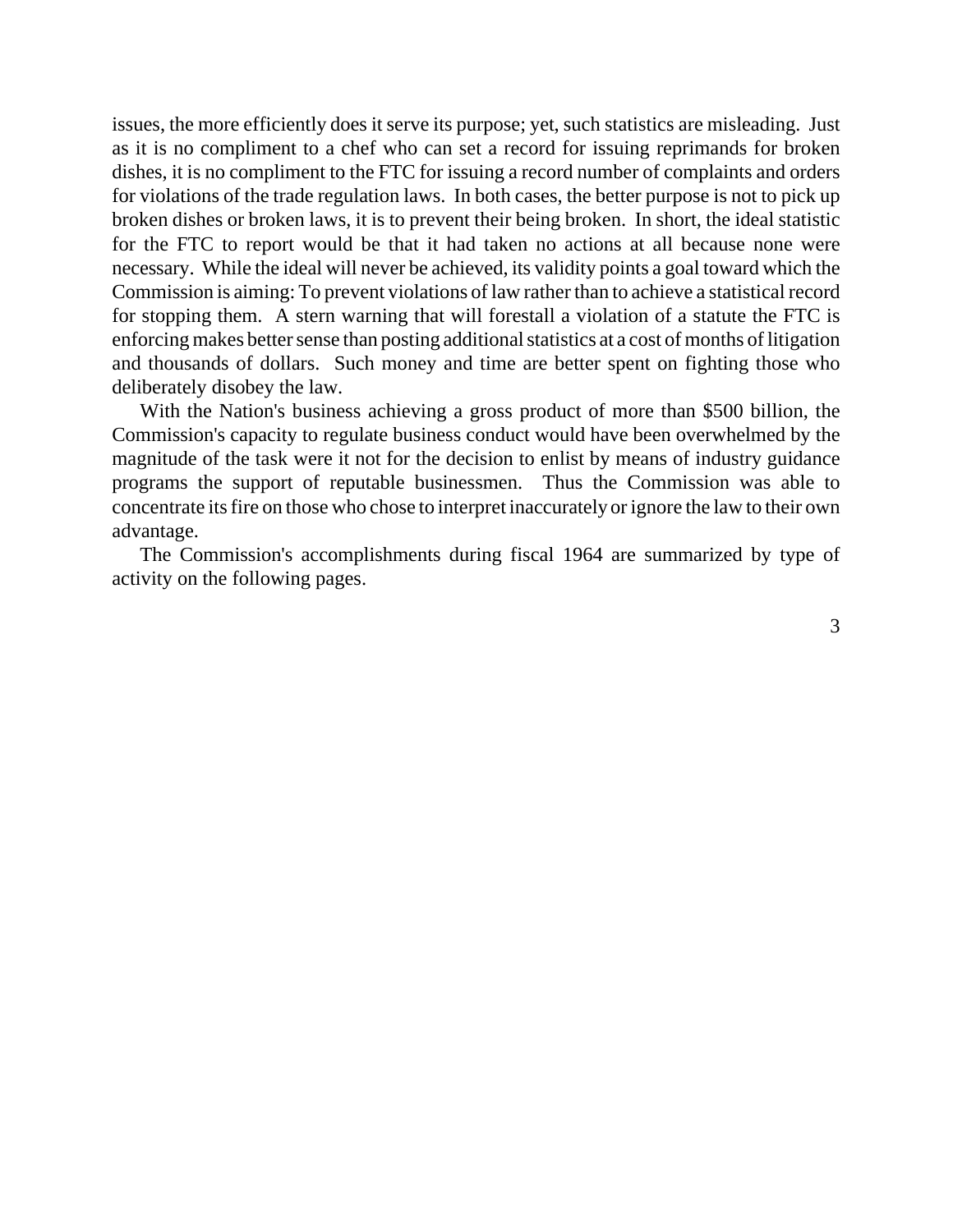## THE INDUSTRY GUIDANCE PROGRAM

Viewed broadly, all of the Commission's actions looking to enforcement of the trade regulation laws provide guidance for industry. Formal orders against particular violators certainly alert them and should alert other businessmen to the fact that the practice attacked is illegal. However, this chapter describes only that area of FTC work in which guidance is proffered by means other than adversary actions.

Fiscal 1964 witnessed an unprecedented expansion of effort not only to correct unlawful practices by voluntary procedures on as wide a basis as possible but also to forestall violations bygiving dependable advice to individual businesses on the legality of actions they proposed to take. This called for using the Commission's newest as well as its time-tested methods.

The most recent of these, Trade Regulation Rules, produced important results in tackling five problems. The most conspicuous and difficult concerned prevention of unfair or deceptive advertising and labeling of cigarettes. A rule was promulgated requiring disclosure in advertising and on the pack, box, carton or other container, that cigarette smoking is dangerous to health and may cause death from cancer and other diseases. In promulgating thisrule, consideration was given to data and arguments presented by interested persons, both in writing and orally at a public hearing, as well as to other information available to FTC, including the Report of the Surgeon General's AdvisoryCommittee on Smoking and Health.

Other subjects dealt with on an industrywide basis through Trade Regulation Rules were: Misrepresentation of dry cell batteries as "leakproof"; deception as to the leather content of belts; misrepresentation of nonprismatic or partially prismatic instruments as binoculars; and deception as to the size of sleeping bags.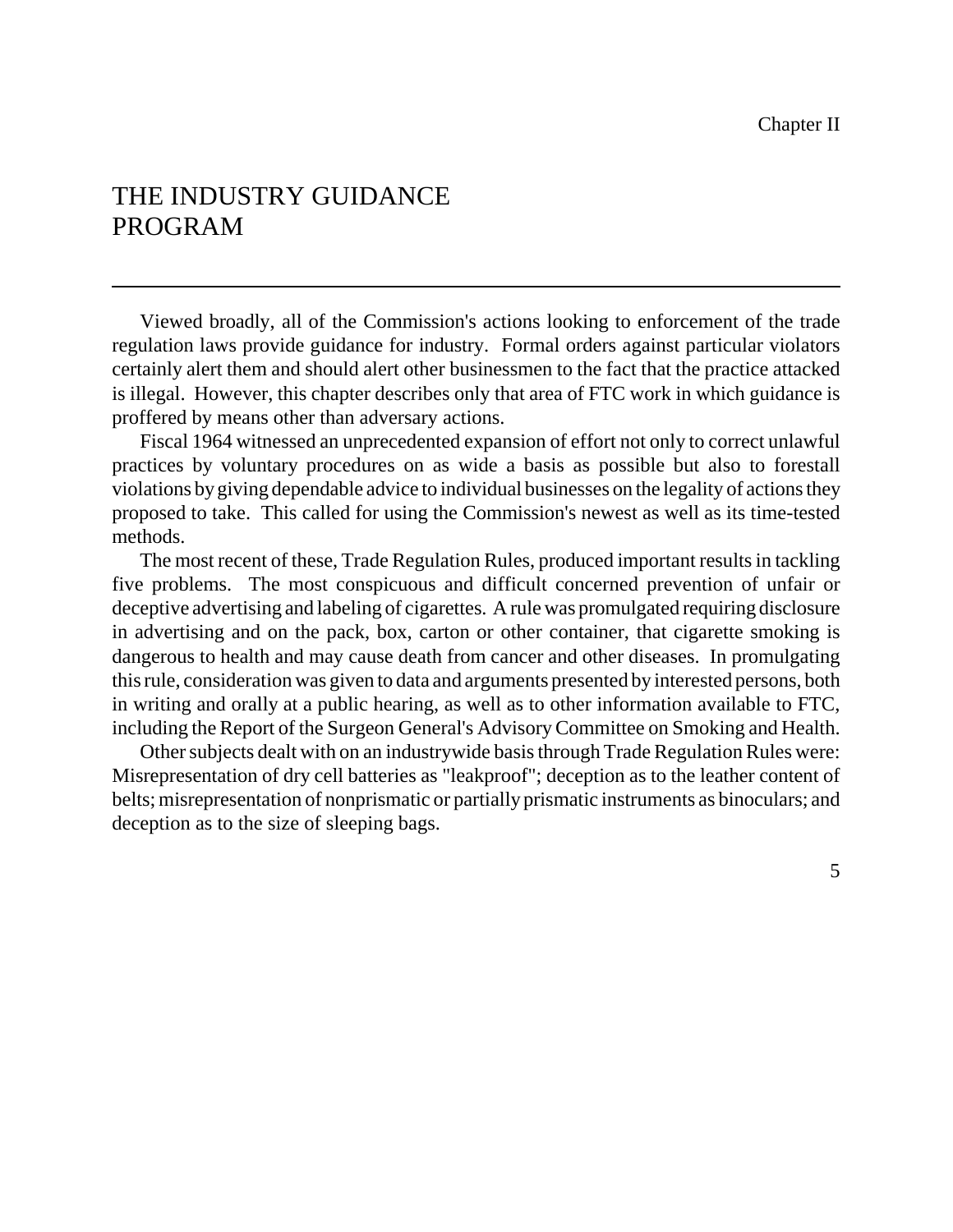Public hearings were held on proposed rules relating to the following subjects: Deceptive advertising and labeling of previously used lubricating oil; deception as to the size of tablecloths and related products; deception as to the light output, wattage, and life of incandescent electric light bulbs; and the use of names suggesting foreign origin to describe cosmetics and toilet preparations not made wholly in a foreign country.

Among the subjects under study for Trade Regulation Rule proceedings at the close of the fiscal year were alleged discriminatory pricing practices in the marketing of gasoline, mergers in the cement industry, unlawful advertising allowances in the luggage industry, and deception as to the size of television picture tubes.

Significant strides also were made under the older industrywide programs. A highlight of the Guides program wasthe issuance of revised Guides Against Deceptive Pricing. These Guides were issued as practical aids to businessmen in advertising the price of their merchandise. They deal with various forms of bargain advertising and other areas of price advertising which experience has shown to be especially troublesome to businessmen.

Guides also were issued for the Mail Order Insurance Industry, providing detailed guidance on practices to be avoided in offering insurance for sale by mail.

Trade Practice Rules were promulgated for the household furniture and braided rug industries. The former include provisions against such practices as deceptive use of wood names and misrepresenting the materials of which the stuffing and outer coverings of furniture are made. Among the practices covered by the braided rug rules are misrepresentation of rug size and deceptive use of terms such as "hand made" and "hand braided." In addition to the now rules promulgated, the rules for seven industries underwent some revision. At the close of the fiscal year, rule proceedings were underway in the fresh fruit and vegetable, phonograph record, gypsum, funeral service, and hearing aid industries, among others.

Under the Rule and Guide Compliance Program, 353 violation matters were disposed of on assurances that the unlawful practices would be abandoned. Since this compliance was voluntary, the expense of investigation and litigation was avoided. At the end of the year, 307 compliance matters were receiving attention under this program.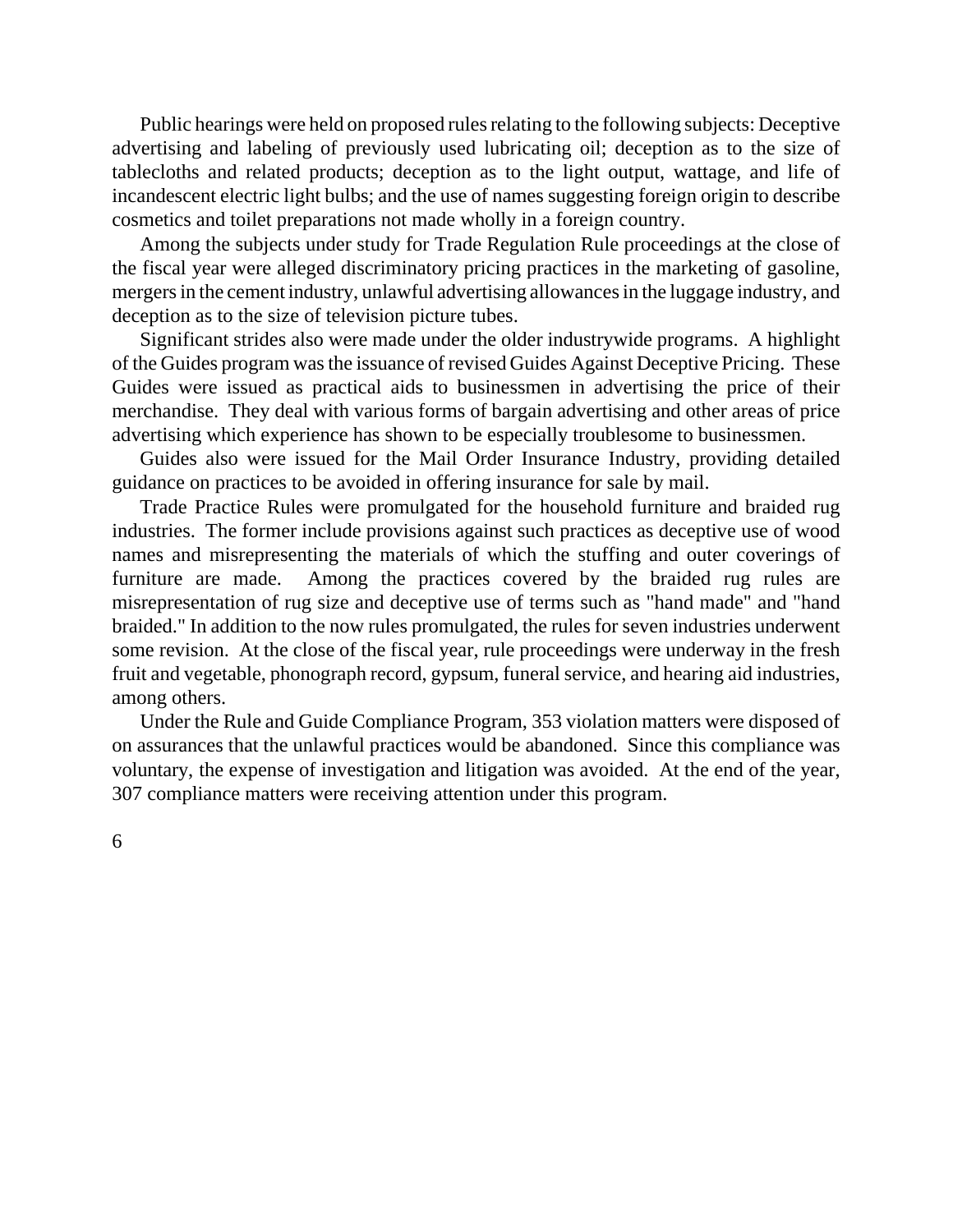In addition to the regular compliance work, compliance checks were initiated under the Guides Against Deceptive Advertising of Guarantees as to guarantees for the following products: Antifreeze, electric blankets, lawnmowers, garden hose, and outboard motors. In instance of noncompliance, opportunity was afforded in appropriate situations for voluntary correction. Industrywide compliance checks were also undertaken under the rules for the feather and down and luggage and related products industries. These projects were in various stages of completion at the close of the fiscal year.

A survey was made of the advertising claims used by manufacturers of room dehumidifiers as to the amount of moisture their products will remove from the atmosphere. As a result of this survey, manufacturers of these products have agreed to use a uniform standard of measurement as a basis for such claims to assure their accuracy and prevent deception of consumers.

The staff also handled more than 1,600 requests from businessmen seeking advice as to the application of rules and guides to their particular practices.

Advice as to the legality of proposed courses of action is furnished in the form of advisory opinions which are binding upon the Commission. Under this procedure, a businessman may describe a course of action he proposes to follow and request an opinion as to its legality. During the past year, the second full year of its operation, 199 requests for advisory opinions were received. The Commission furnished formal opinions in 28 matters and 154 requests were disposed of by staff action. Forty-six requests for opinions were receiving attention at the end of the year.

The legal problems presented by the various requests covered virtually every aspect of the Commission's work. Significant among these were requests for approval of codes of ethics proposed by various associations and groups of businessmen. As usual, the most difficult and complex problems were in connection with requests received for Commission approval of proposed mergers and acquisitions. Other subjects presented for consideration had to do with price discrimination, cooperative advertising programs, guarantees, deceptive pricing, and claims and representations concerning the performance and characteristics of a variety of products.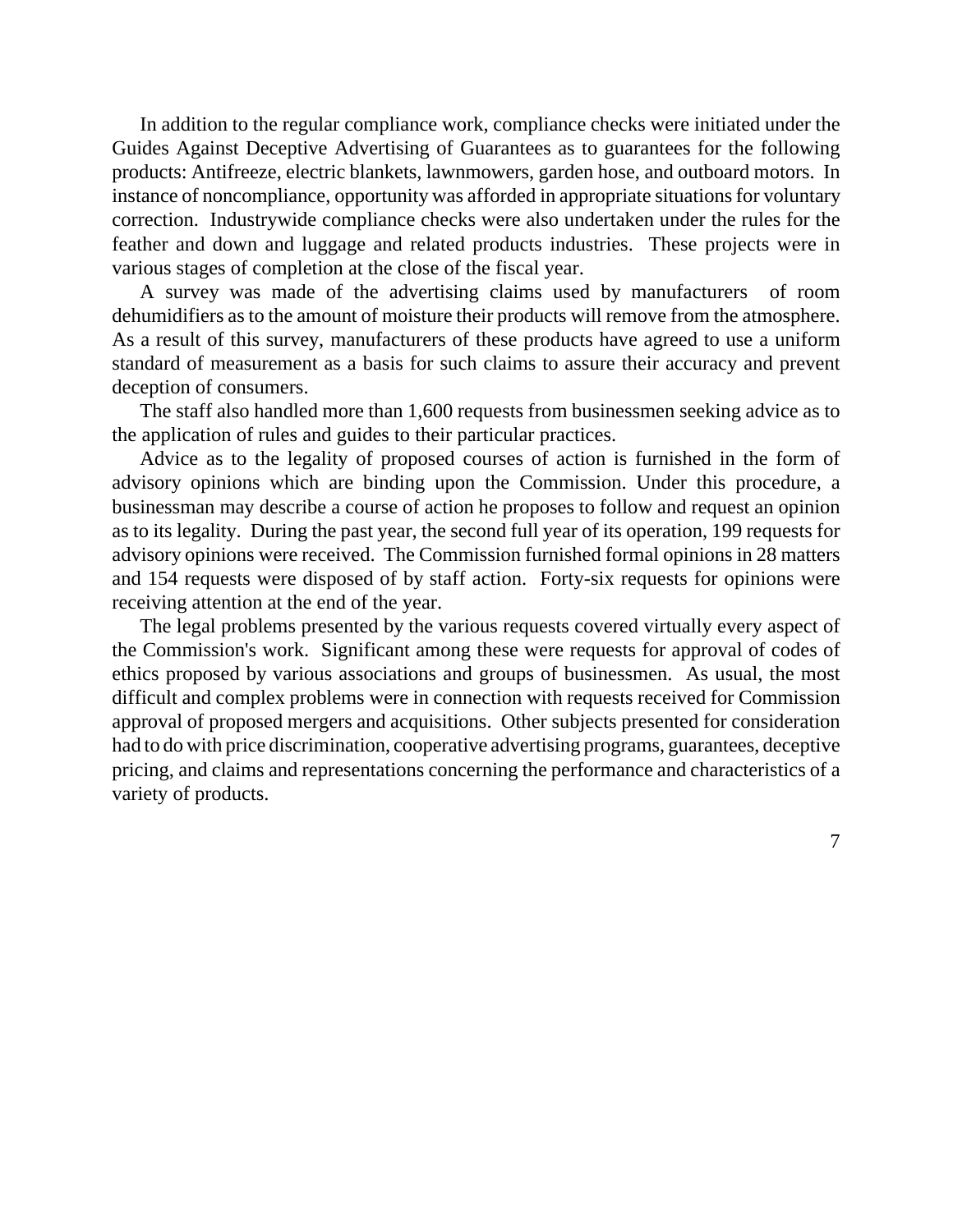## COMBATING DECEPTION OF THE CONSUMER

Cheating of consumers, principally by false advertising, is the evil for whose eradication the Commission's performance is judged by most Americans. If advertising can't be trusted and the public is being swindled by trick merchandising, the FTC fails in one of its major purposes. Aware of this fact, the Commission devoted more than half of its enforcement funds to the halting of deceptive practices (including improper labeling and advertising of furs and textiles) during fiscal 1964.

With more than 5,000 applications for complaint from businessmen and consumers, plus investigations initiated on its own motion; the Commission applied the principle of tackling deception on as broad a scale as possible. This -was particularly effective when the deception had been engendered by competition, when half truths and exaggerations had to be matched or bettered in order for the maker or seller of a product to compete for sales. Moreover, less resistance to the Commission's enforcement efforts was encountered because respondents bad the comforting knowledge that their competitors also would be required to stop violating the law. In some cases, the broadening of investigations disclosed that the problem under scrutiny was so widespread that it could be tackled better by first issuing a Trade Regulation Rule. This would serve the double purpose of spotlighting the illegality to encourage voluntary compliance with the law and of simplifying the Commission's adversary proceedings against any who persisted in the illegality.

Of course, when law violations were obviously of an isolated character or when the havoc they were creating demanded adversary proceedings on an individual basis, the Commission did not delay in taking such action. The same procedure also was followed in many other cases simply because funds and manpower

758——545—65 9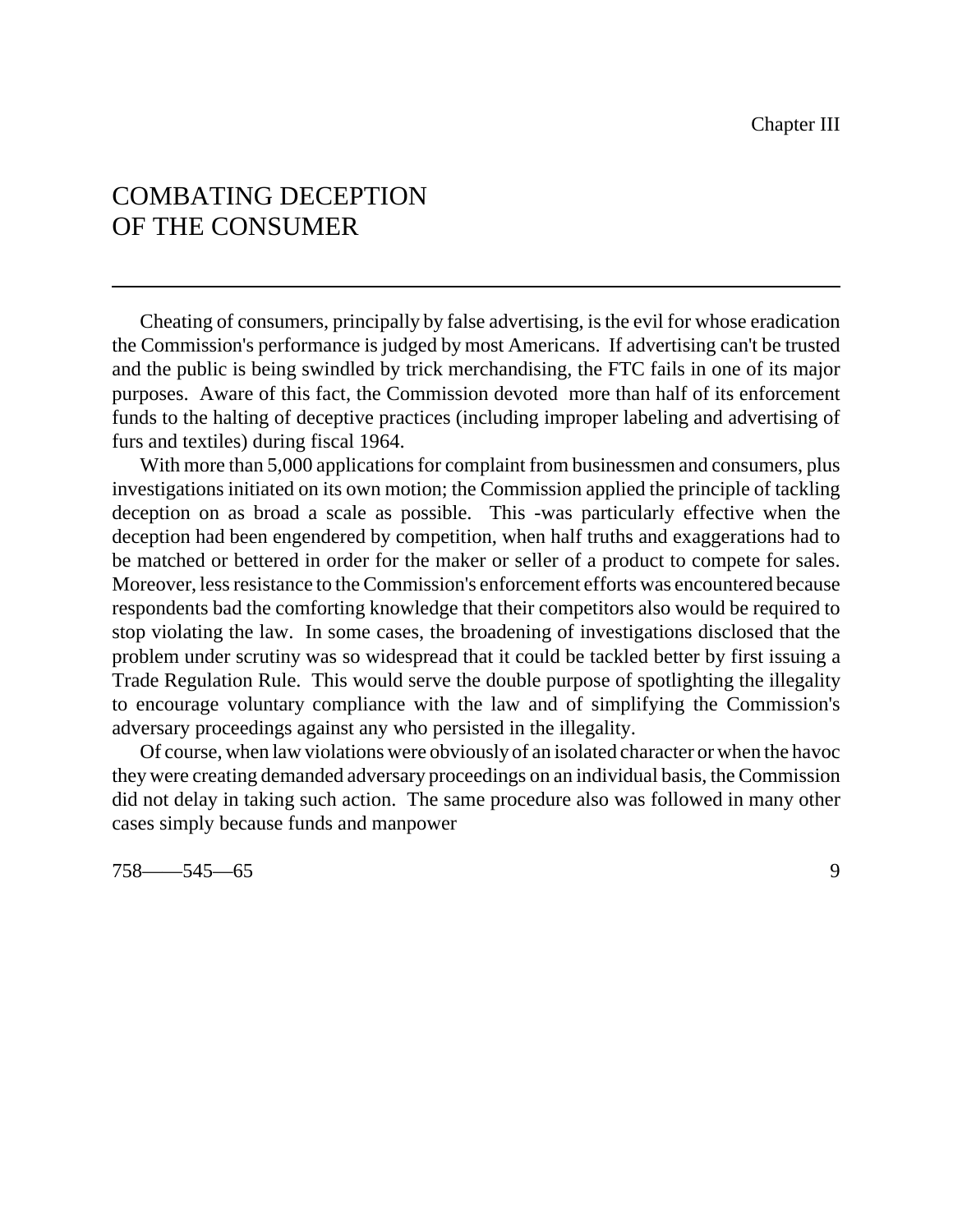could not be stretched far enough to make industrywide investigations on other than a selective basis.

Significant areas in which the Commission acted during fiscal 1964 to prevent consumer deception include the following:

#### Health Products

A project involving about 50 cases was pursued in an effort to eradicate false advertising of vitamin and mineral preparations. In a typical case, the advertiser of a vitamin preparation was ordered to stop claiming the product would overcome nervousness, restlessness, listlessness, worry, irritability, tension, depression, loss of vigor and vitality, or lack of alertness, unless a clear disclosure be made that such symptoms are usually due to conditions other than vitamin deficiency and thus the product would not be of benefit in the great majority of cases (C-731).

In other typical cases involving health, the Commission took action to stop false claims that a chest rub would be of benefit to treat fever, colds, or chest congestion (C-603); misrepresentation of the optical quality of eyeglasses (8465) ; deceptive television advertising of the effectiveness of a home treatment for ingronwn toenails (8478) and that a massaging couch would reduce body weight (7841).

Among the cases dealing with dangerous claims was an order to the seller of a swimming aid prohibiting him from claiming that his product would render the wearer unsinkable. The Commission stated in its opinion that "an advertiser is under a duty, before he makes any representations, which, if false, could cause injury to the health or personal safety of the user of the advertised product, to make reasonable inquiry into the truth or falsity of the representation. . . . To make a representation of this sort, without such minimum substantiation, is to demonstrate a reckless disregard for health and safety, and is clearly an unfair and deceptive practice . . ." (Docket 8538).

Complaint actions pending at the year end included charges that a food supplement would strengthen heart action (8579); that a drug preparation would restore normal structure and function to parts of the body crippled by arthritis and rheumatism (8601); that a water filtration device would remove waterborne micro-organisms and viruses which cause diseases (8628) ; and that an ear oil would cure and prevent deafness (8615). The advertiser of a "health book"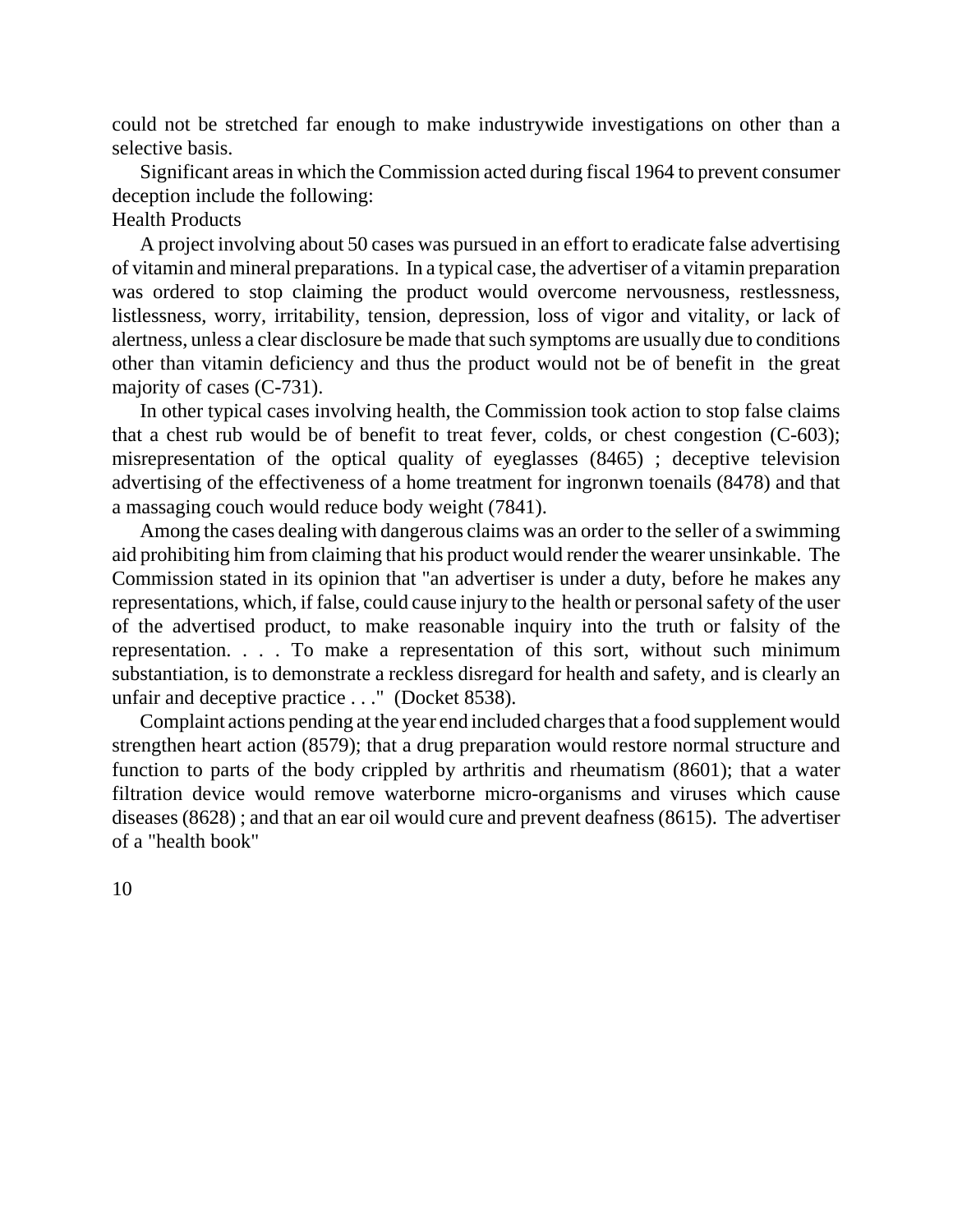was charged with falsely advertising that following the procedures recommended in the book would cure and prevent cancer, tuberculosis, infantile paralysis, heart disease, arthritis, and mental illness (8619).

Project investigations were pending at year end to determine the truth or falsity of advertising for air filters, offered to cleanse air in the home of dust, grease, smoke, and germs; advertising of pain relievers, especially in regard to claims of speed, degree and duration of effectiveness, their safety and their effect upon tension and anxiety; and advertising of drugs offered to treat hemorrhoids. Other industries receiving investigatory attention at the year end included cosmetics, denture reliners and repair materials, and hearing aids.

#### Food

Aside from the food supplements or health foods, the Commission took action during the year to prevent false advertising of food products, such as false advertising as to weightreducing properties of bread. A consent order was accepted to prevent an advertiser from implying that his bread was lower in calories than ordinary bread, or would be of special benefit in weight-control diet, when there was no difference except his product was sliced thinner (Docket 8047).

False advertising of food-freezer plans was the subject of industrywide corrective proceedings. Seven cease-and-desist orders were issued during the year, to stop use of false claims:

-that purchasers will receive their food requirements and a freezer for the same or less money than they had been paying for food alone.

-that the food or the freezer is unconditionally guaranteed, or that refund will be made if not satisfied.

-that "home economists," "food counselors," or "consultants" will help the purchaser plan her food purchases, when the helpers have not had sufficient or proper training to warrant use of such titles.

-that purchasers will not be required to pay finance charges on food orders.

-that meat prices are quoted on a net weight basis, or that meat prices will remain constant throughout the time pur-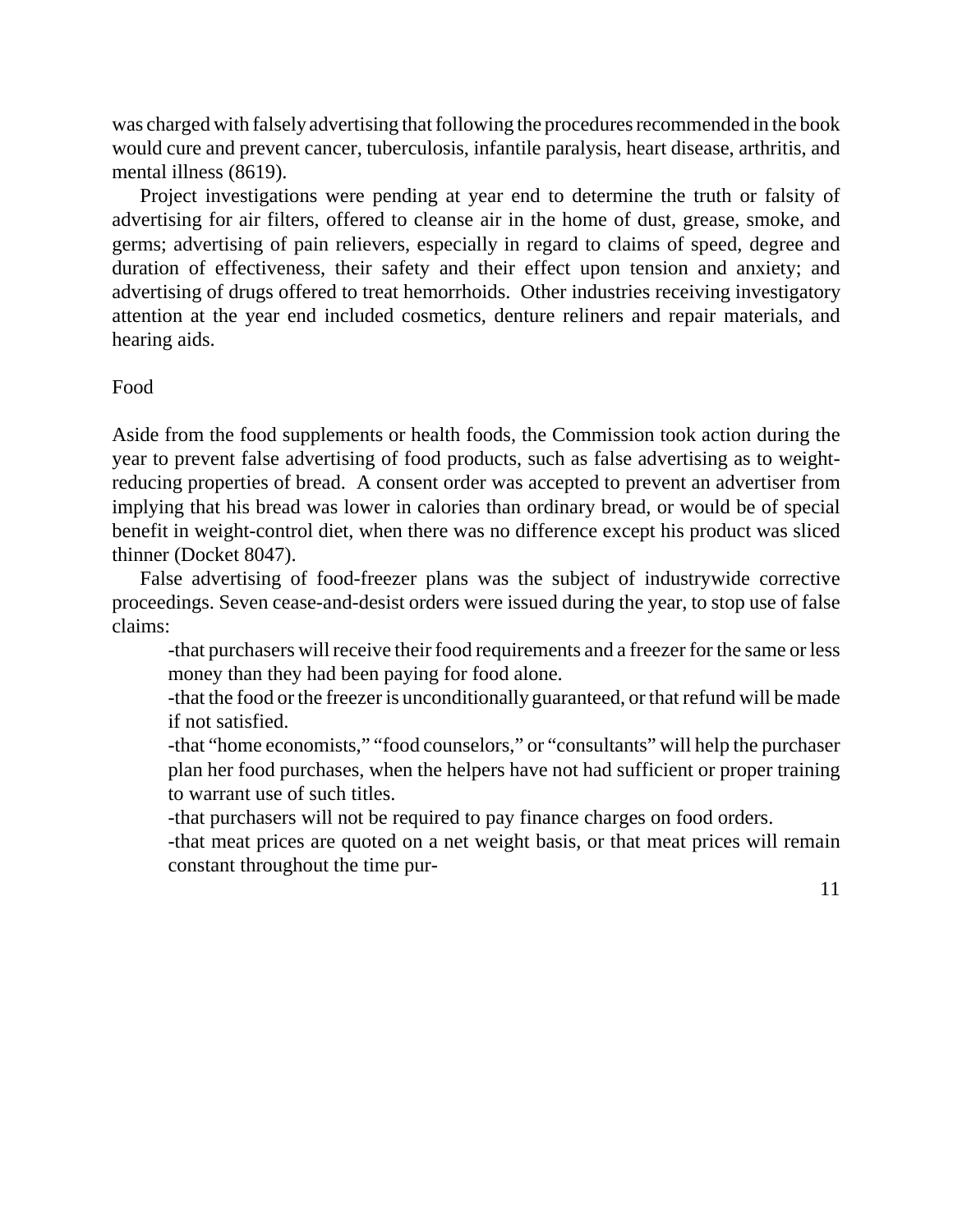chasers remain a member of the plan (Dockets C-523, C-605, C-614, C-708, C-719, C-745, C-760).

Clothing and Shoes

Three operators of chains of clothing stores were ordered during the year to cease using the word "Mills" as part of their names, to imply that they own or operate mills or factories in which their goods are produced (Dockets 8476, C-618, C-744). The Commission has found that such practices unfairly attract consumers through misleading them into the belief that by purchasing from a factory or mill outlet they will receive lower prices and other advantages.

Another order prohibited a distributor of ladies' lingerie from falsely advertising that the products were made in France or were designed, styled, or created by the French couturier, Jacques Heim (Docket 8454).

A manufacturer of men's hats was ordered to ceasemisusing the terms "Milan," "Genuine Milan," and "Imported Milan" to designate hats not made in Italy, and not made of wheat straw. The hats were made of hemp, grown and processed in countries other than Italy (Docket 8190).

The operator of a chain of department stores was stopped from claiming that men's suits being offered at attractive prices were from the stock of famous-name shops, when the suits were not the same merchandise as that stocked by the famous shops (Docket C-759).

One of the Nation's largest shoe manufacturers was ordered to cease claiming that its shoes were "U.S. Navy" shoes when they had not been made for the Navy or in accord with Navy specifications (Docket C-699).

Packaging Deception

A manufacturer of gift-wrapping paper has been ordered to cease use of packages which deceptively exaggerated the quantity of paper contained in the packages. The packages, 24 inches long, had a transparent acetate "window" disclosing about 19 inches of the length of rolls of paper in the package. The ends of the rolls were not visible through the window. The rolls appeared to be as long as the box, but actually they were only 20 inches long. The Commission found this method of packaging to be unlawful, stating—

For a seller to package goods in containers which — unknown to the consumer are appreciably oversized, or in containers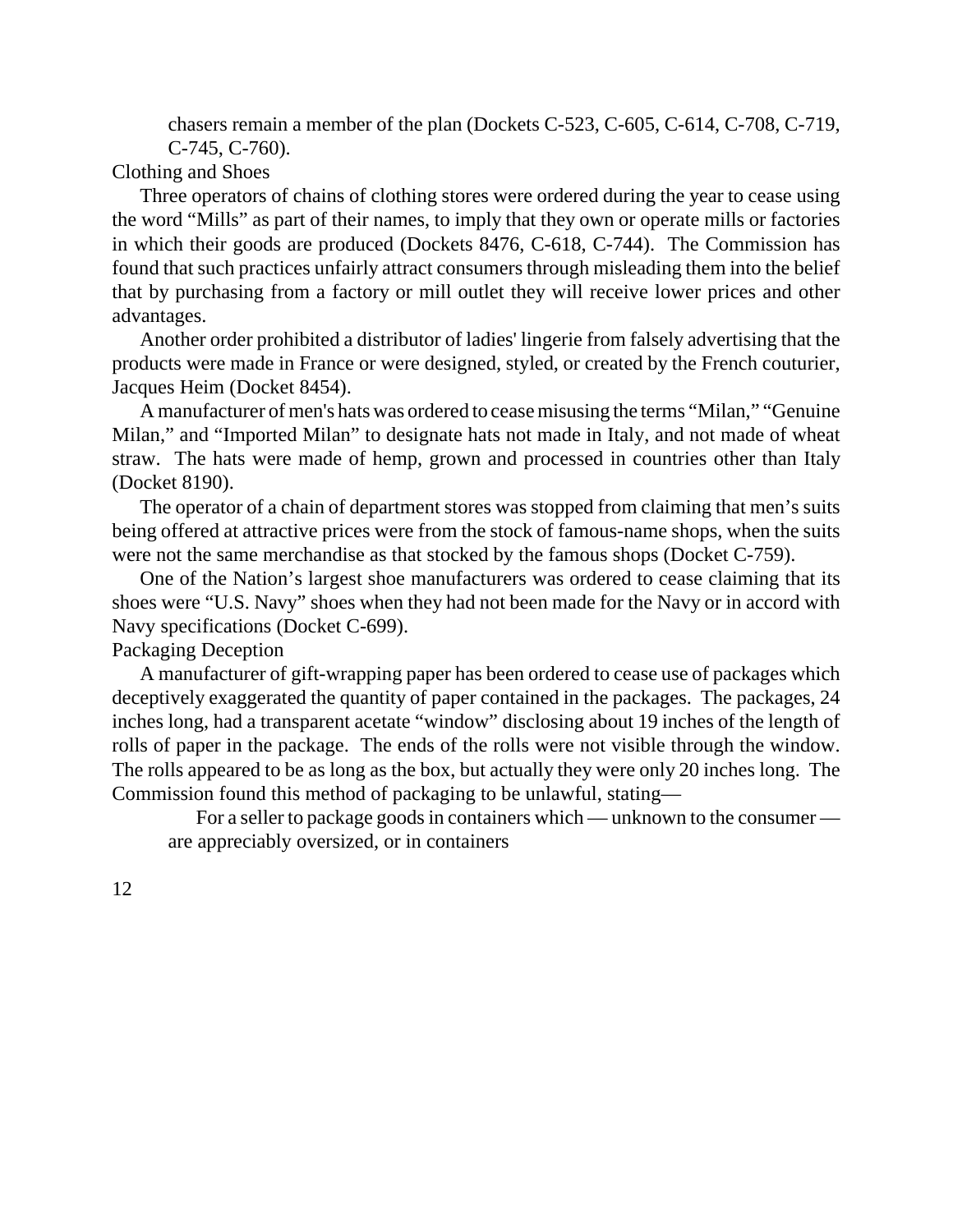so shaped as to create the optical illusion of being larger than conventionally shaped containers of equal or greater capacity, is as much a deceptive practice, and an unfair method of competition, as if the seller were to make an explicit false statement of the quantity or dimensions of his goods. While the Commission is not concerned with required standardized or uniform packaging as such, it is concerned with allforms and methods of deceptive packaging of goods in commerce, no less than with false and misleading advertising or labeling of such goods. (Docket 8489.)

Television-Radio Advertising

Deceptive television demonstrations regarding product capabilities and qualities continue to engage the attention of theCommission. For example, a leading automobile manufacturer and its supplier of glass were ordered during the year to cease use of television commercials which purported to demonstrate superior visibility through car windows, when in fact the windows had been rolled down before the pictures were taken (Docket 7643). A leading toy manufacturer was ordered to stop use of demonstrations which implied falsely that a mechanical man was voice controlled and would respond to voice commands (8530) ; and a seller of kitchen knives was ordered to cease using demonstrations which deceptively purported to prove that the knives would cut through a 2-inch nail and would never get dull (Docket 8531).

#### Home Improvement and Repair Products

Use of the "model home" pitch, bogus "contests," deceptive "referral" schemes, bait and switch tactics, fictitious "regular" prices, misleading guarantees, misrepresentation of interest rates, and false designation of salesmen as graduates of a "home improvement academy" were among the types of practices prohibited in cases involving sale of siding, storm windows, awnings, and other home improvement products (Dockets C-511, C-625, C-711, C-724, C-737). Similar charges were involved in formal cases pending at yearend (8592, 8614,8624).

In the model-home pitch, the prospect is told that he will be given a special discount if he allows his home to be used to demonstrate the product, and that he will receive a commission of, say, \$100, on each sale made as a result of such showings. In the referral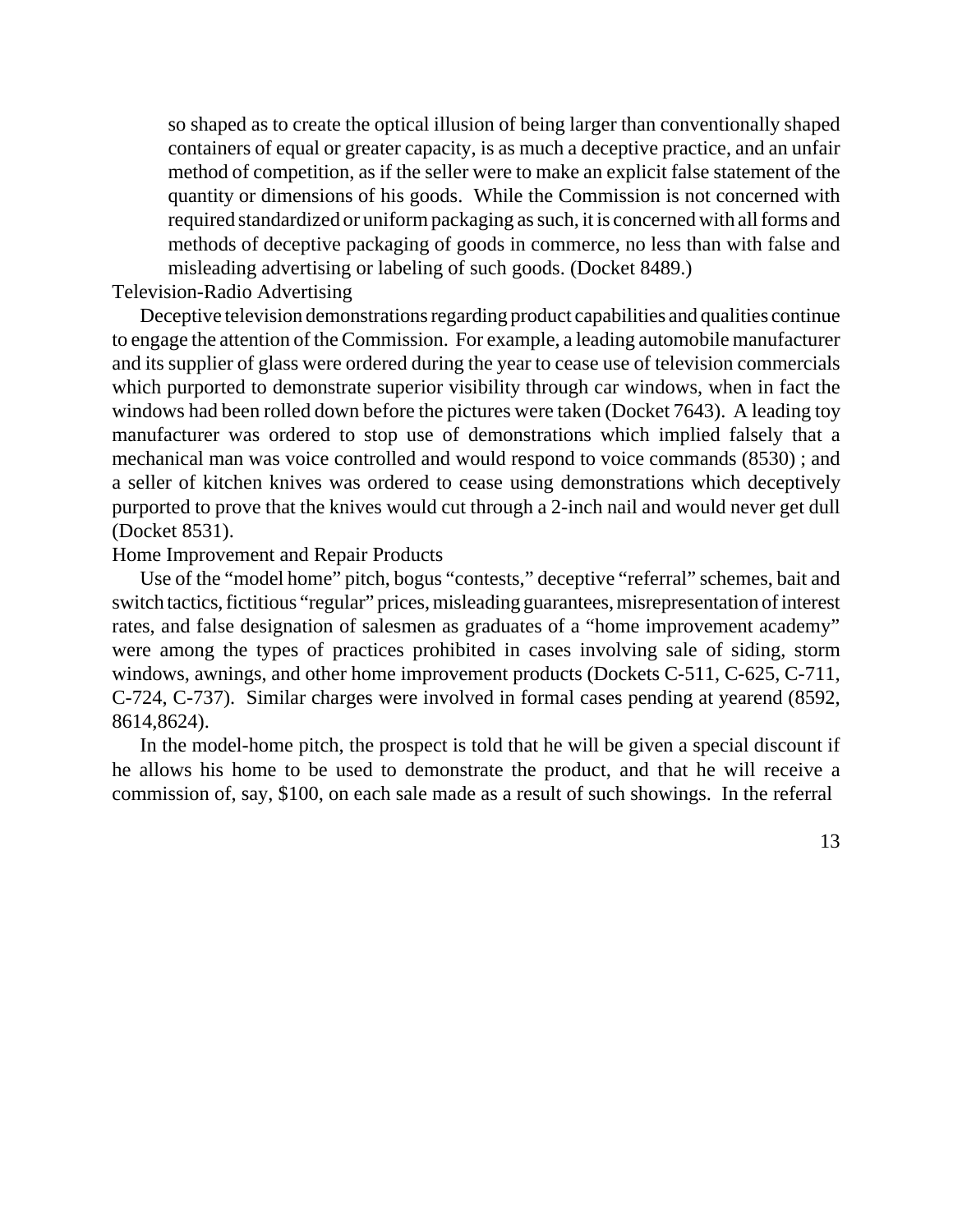scheme, he is promised a commission on sales made to friends, relatives, or neighbors whose names he furnishes; and in the bogus contest he is told that his home will be entered in a contest to determine which showed the greatest improvement, with winners to be given a prize such as a free trip to a foreign country or a new automobile. The bait-and-switch technique involves the advertising of an attractive offer, not in good faith, for the purpose of obtaining leads. When prospects respond, the salesman disparages the advertised product in order to sell more expensive models. Such practices, when false and deceptive, have been condemned by the Commission and the courts.

Misrepresentation of cellulose insulation material as to efficiency, economy, fire-retardant quality, and moisture-eliminating capacity was prohibited by consent order accepted f rom a trade association and four of its members (Docket C-594).

Household Appliances, Furniture, and Equipment

Use of deceptive prices and misleading guarantees were the most common practices requiring corrective attention in the advertising of home appliances, bedding, and furniture. For example, a manufacturer of cooker-fryers agreed to cease using "suggested retail prices" which were not bona fide estimates of actual retail prices but substantially more, and from representing that the product was unconditionally guaranteed for 2 years when the guarantee was subject to undisclosed conditions and limitations (Docket C-776; also 8440, 8460, 8569, C-531, C-580, C-704, C-721). One chain of furniture stores was prohibited from falsely representing itself as a manufacturer and as selling direct from the factory (C-532), and another was stopped from falsely representing its merchandise as "railroad salvage" when sale of salvage merchandise did not constitute any appreciable portion of the business (8555).

Four concerns selling electrical appliances and other merchandise through mail order catalogs were ordered to stop representing that they sell at wholesale prices (7655, 8449, 8517, 8561).

#### Consumer Finance

The Commission issued a consent order prohibiting a so-called "debt consolidation" concern from claiming that it consolidates debts, since it acts only as an agent distributing money which the client supplies, for which a service fee is charged. The concern also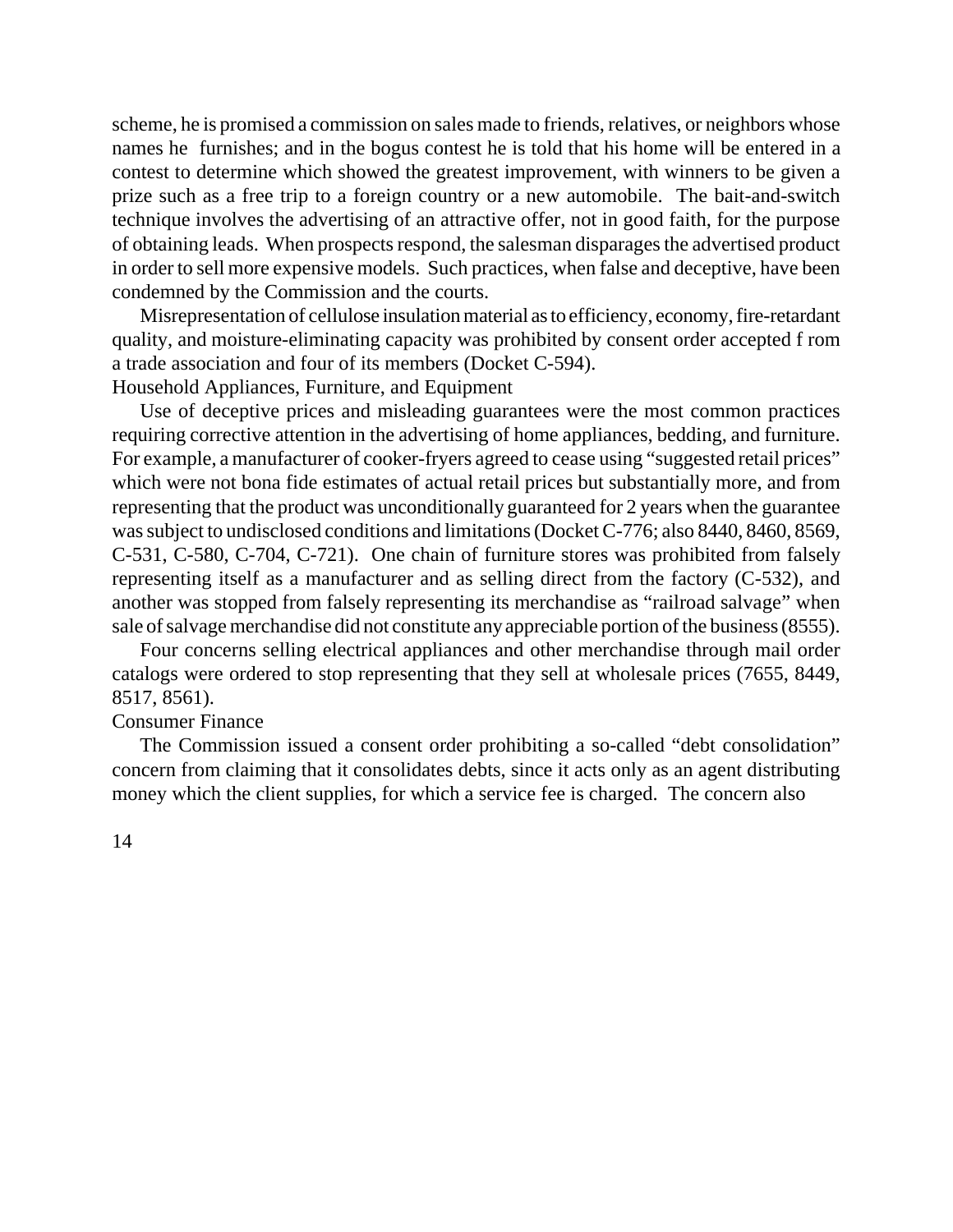claiming that the client will be assured of delay, restraint, or forbearance on the part of creditors. Thisis a first-of-its-kind case, the principles of which should go a long way toward protecting low-income people from being deceived by concerns which hold out false hopes of help in solving problems of excessive debt (Docket C-748).

In other actions involving consumer finance, the Commission stopped the use of practices such as:

-claiming that the interest rate on a home improvement contract would be 11 percent a year, when actually it was much higher.

-falsely representing that installment contracts for purchase of home appliances could be financed by the seller, and failing to disclose that the contracts would be discounted.

-falsely representing that delinquent accounts had been referred to an attorney or independent collection agency or credit bureau, including use of such practice by 20 of the Nation's largest publishing houses.

#### Insurance

The Commission continued to investigate mail order insurance and issued a cease-anddesist order against one of the larger advertisers (Docket C-726). Seven companies have given the Commission assurance of discontinuance of false advertising of the benefits and provisions of their policies, and 17 investigations are still being processed.

Other Misrepresentations Halted

Investigations of the advertising of "opportunities" for earning money at home have been initiated against 20 advertisers. This type of advertising is particularly vicious in that it solicits money from those least able to pay.

During the year, the Commission also stopped advertisers and sellers from using other deceptive practices, such as—

-enticing children to become salesmen by deceptive offers of "free" merchandise.

-inducing sales by claiming falsely to be a "consumer research" or "product testing" bureau.

-claiming falsely that products were made by union labor, or by blind persons.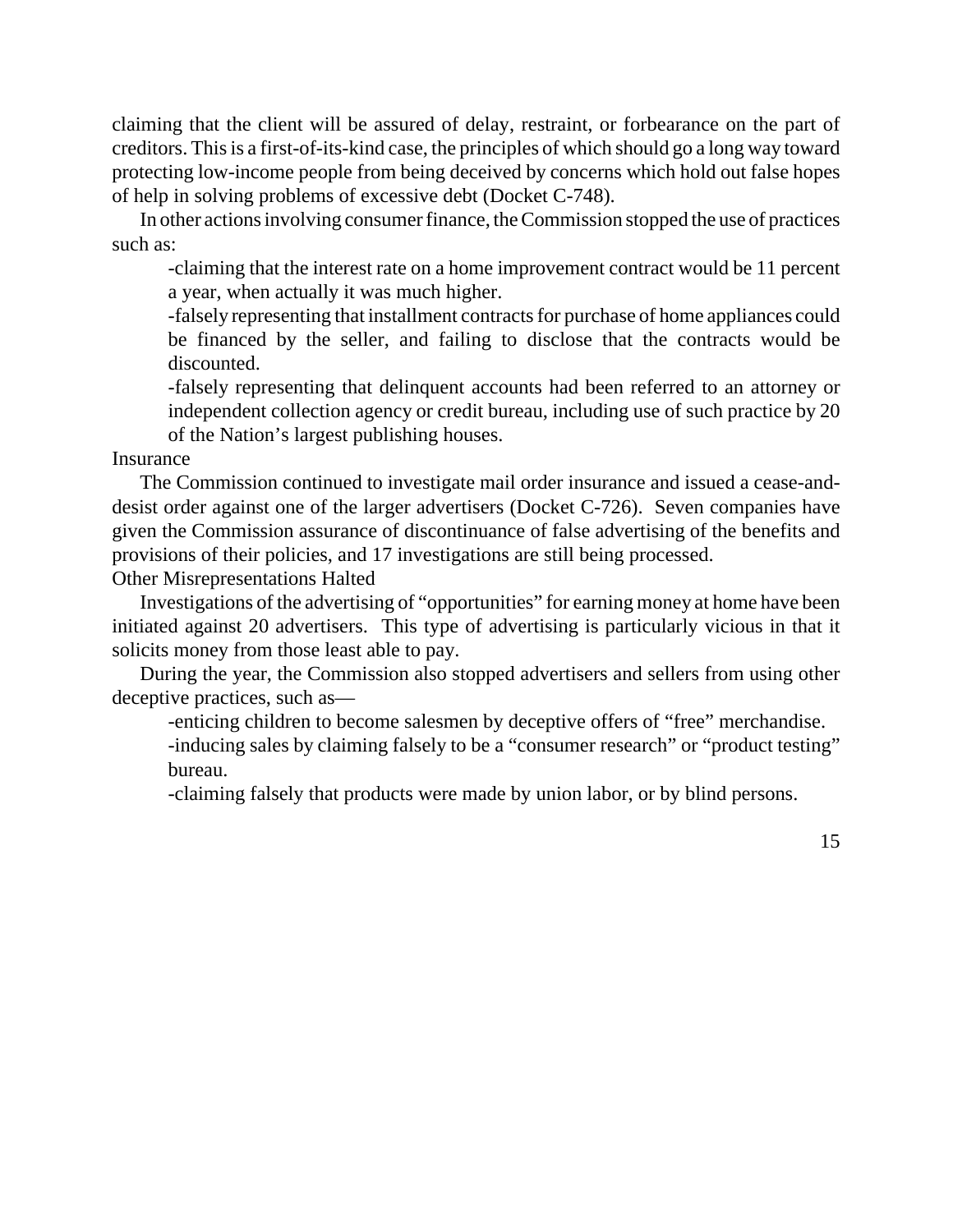-exaggerating profits small business investors can earn in Laundromat or vendingmachine business.

-exaggerating profits farmers can earn by purchasing certain seed grain.

-failing to disclose the used, reclaimed, orrebuilt character of motor oil and golf balls. -false claims by encyclopedia or magazine salesmen that they were making surveys, were teachers affiliated with an educational institution, or were competing for college scholarships.

-using deceptive "Help Wanted" ads and deceptive earnings claims to sell correspondence courses.

-use of misleading and coercive tactics to sell dance instruction courses.

-misrepresenting watches as to usual price, jewel content, composition of case, shock and water resistance, and guarantees.

-use of lottery schemes and games of chance to sell merchandise, especially to or through children.

-failure to disclose the abridgment of books.

Statistical Summary

In total, 161 orders to cease and desist and 129 formal complaints were issued in deceptive practice cases during the year. Many of these actions were part of broad-scale or project efforts in support of previously issued Trade Practice Rules or Guides, or otherwise were designed to eradicate unlawful practices on an industrywide basis.

Corrective action also was achieved in 298 cases on the basis of receiving adequate assurances that the practices under investigation had been discontinued without intent to resume.

Letters of applications for complaint received from the public numbered 4,523, about the same as the previous year when 4,562 were received. A total of 837 investigations were completed.

During the fiscal year, 511,102 radio and TV commercial scripts and 267,645 pages of print material were received. From this total, 42,646 advertisements were forwarded for consideration by the legal staff.

When the Commission's investigations disclose the use of practices which appear to be not only deceptive but fraudulent, the results of the investigation are being promptly referred to the Post Office De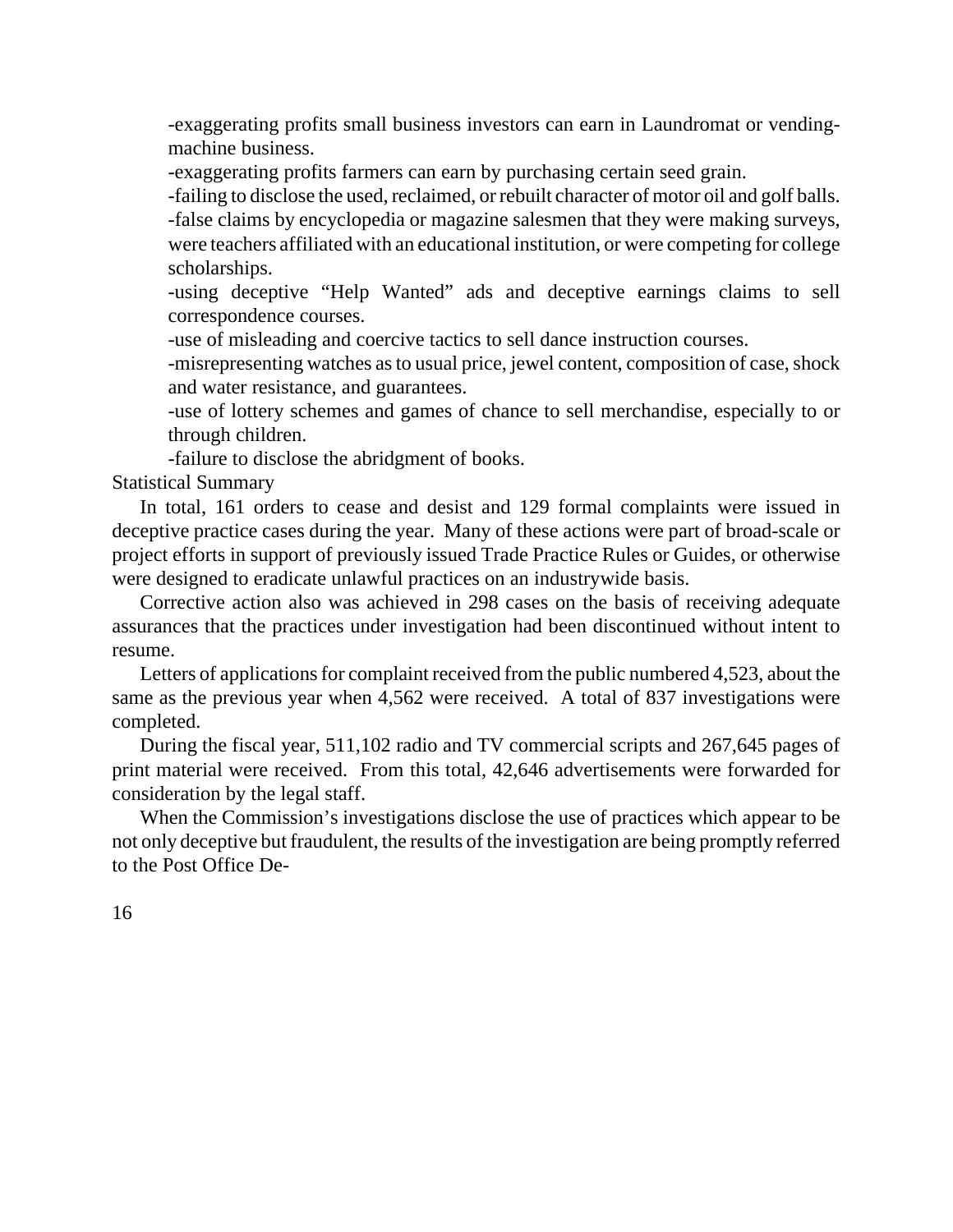partment or Department of Justice for prosecution under applicable criminal statutes. Such action has recently been taken in cases involving interstate land sales; bogus "liquidation sales" of watches, appliances, and other merchandise; sales of aluminum siding; and referral schemes used to sell built-in vacuum cleaner systems.

Division of Scientific Opinions

This Division gave 523 written and 369 oral scientific opinions on a wide variety of foods, drugs, cosmetics, devices, and related commodities.

Intensive scientific and medical investigation and research was carried out on a group of closely related preparations or devices with a view to laying the foundation for dealing with the advertising of these articles on an industrywide basis.

Many previously initiated projects were carried forward, including those concerned with preparations offered for the treatment of hemorrhoids or piles, vitamin and mineral preparations offered as dietary supplements, with particular emphasis on such preparations represented to be of value because of their hematinic properties, air purification or filtration devices often promoted as providing health benefits, and analgesic drugs whose claims with respect to speed and duration of relief provided as well as their safety were in question. Substantial attention was given to the advertising for a wide variety of pesticide preparations, particularly from the standpoint of representations which might lead to their misuse in ways which might endanger health, and to denture reliners and denture repair materials promoted for use by the general public.

The professional personnel of the Division devoted a great deal of time to participation in the drafting of complaints and other legal documents in specific cases and participation in the trial of contested cases. The Division secured the necessary expert medical or other scientific witnesses and served as scientific advisors to Commission attorneys prior to and during hearings.

758—545-65—4 17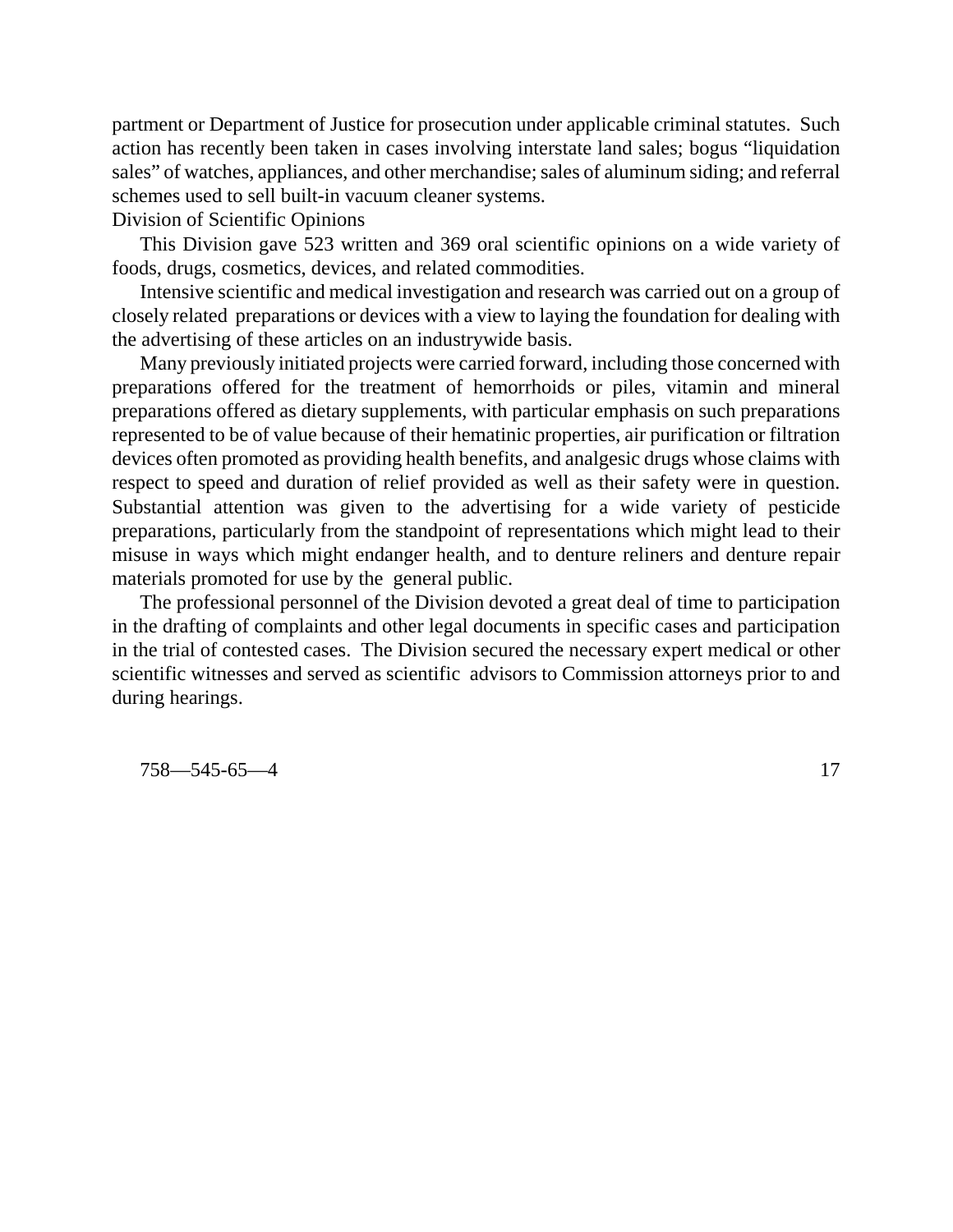## THE FIGHT FOR FAIR BUSINESS COMPETITION

There is an essential difference between free enterprise and free-swinging enterprise. The latter, characterized by conspiracies and favoritism designed to crush competition, particularly that offered by small businessmen, for the ultimate purpose of dictating prices is a major target of the FTC.

The Commission has no quarrel with the goal of any businessto produce a better product or the same product at a better price, for this is the kind of competition that vitalizes our economy and redounds to the benefit of consumers. The Commission's war is on unfair methods of competition that limit markets and enrich only the favored few—with the public and reputable businessmen paying for the enrichment. The Commission's enforcement of the antitrust laws receives little publicity for the probable reason that most laymen do not understand the legal and financial complexities of the cases; moreover, the actions seem to be far removed from their own interests. To them it makes less than little difference if a manufacturer favors one of his customers over another, or if a powerful buyer can pressure his supplier into giving him preferential treatment over his competitors. Yet these are the kinds of practices that, without vigorous law enforcement, would eventually deprive the public of a competitive marketplace.

During fiscal 1964, FTC's Bureau of Restraint of Trade received 1,366 applications for complaint, principally from small businessmen who believed they were being victimized by unfair methods of competition. Those which appeared to have merit and over which FTC had jurisdiction were entered for investigation. In addition, the Commission undertook investigations on its own motion, with the result that a total of 351 formal investigations involving trade re-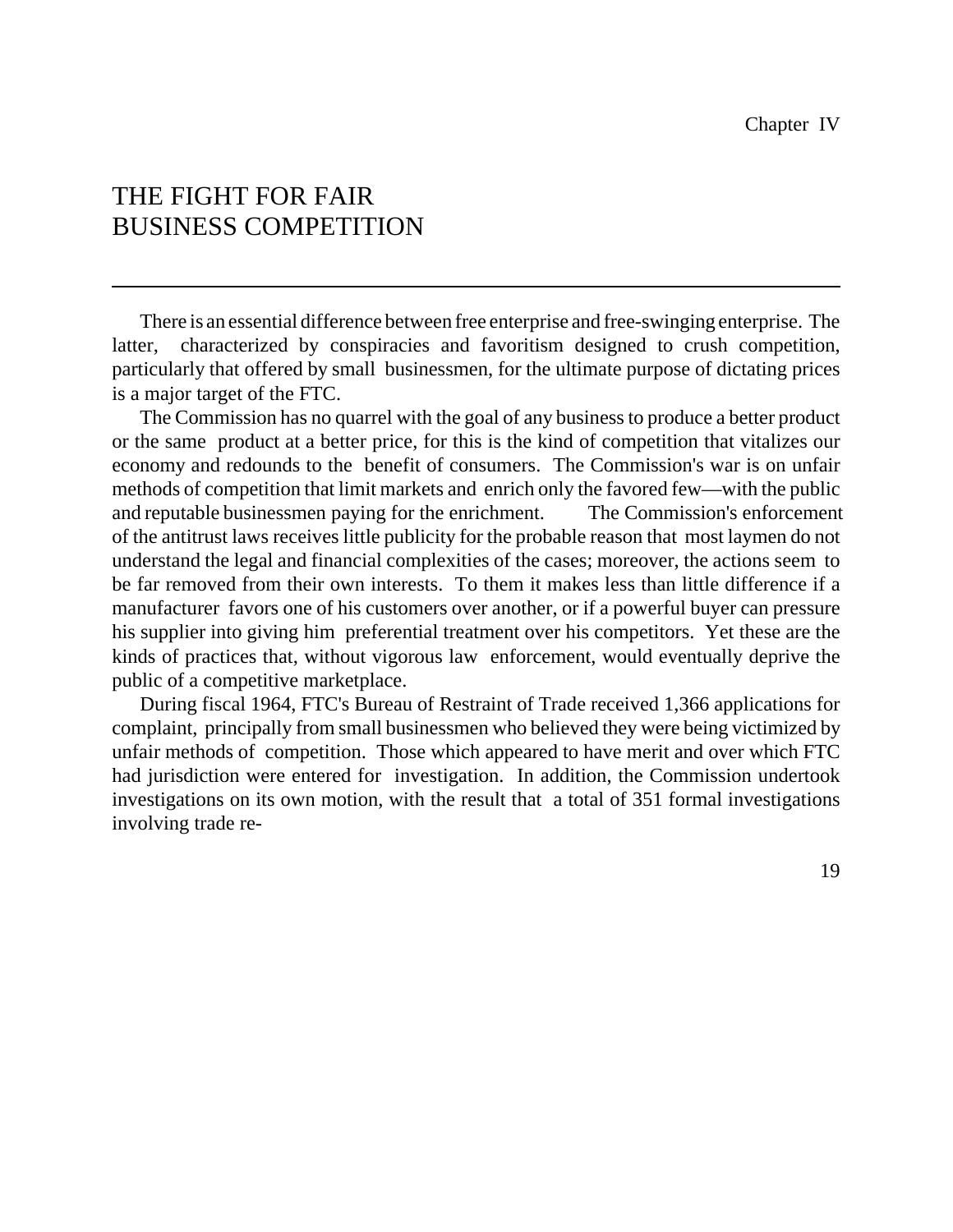straints were initiated, and 467, including those from previous years, were completed. The Commission issued 95 antimonopoly complaints and 136 orders to cease and desist. This work resulted from enforcement of general trade restraint prohibitions contained in Section 5 of the FTC Act and of sections 2, 3, 7, and 8 of the Clayton Act.

A major portion of the Commission's enforcement activity in the restraint-of-trade field involved discriminatory practices. During the fiscal year, 83 formal complaints and 113 orders to cease and desist were issued in this area.

Special emphasis was placed on formal and informal cases involving discriminatory practices found to be widespread in a number of industries. The existence of widespread violations in a given industry is a matter of serious concern to its members at all competitive levels. Competition may be substantially lessened as a result of discriminatory practices of a single competitor, but when the same practices become widespread, the cumulative effects are far reaching and often result in the destruction of competition.

Industries in which discriminatory practices were challenged on a broad scale include: (1) Carpets and rugs; (2) fluid milk and dairy products; (3) biscuit products; (4) macaroni products; (5) toy catalog jobbers; and (6) wearing apparel.

In the carpet and rug industry, in separate proceedings, the Commission issued cease-anddesist orders enjoining 12 major carpet and rug manufacturers from discriminating in price between retailers through the granting of annual volume rebates. The Commission found that the discriminatory rebates were neither cost Justified nor defensible on the ground of meeting competition in good faith. Three companies took appeals from the orders, whereupon the Commission suspended the requirement that compliance reports be filed by nine respondents pending final review in the appellate court.

In the fluid milk and dairy products industry, 300 letters of complaint were received from independent dairies charging large interstate dairies with discriminatory pricing. Each of these complaints was the subject of preliminary inquiry. Seven new field investigations were instituted concerning milk-pricing practicesin market areas in different sections of the country. The results of these investigations are under review.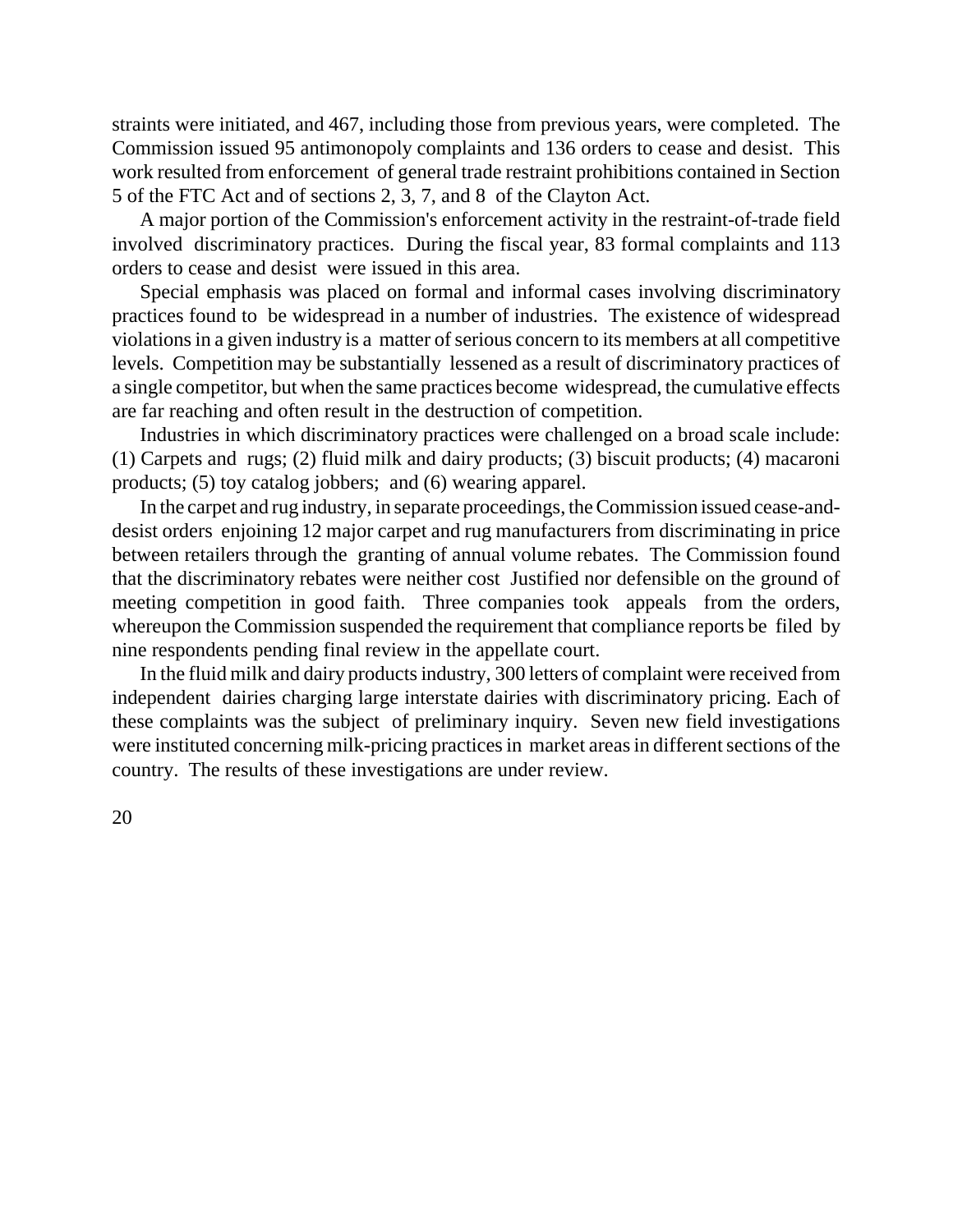A cease-and-desist order was issued against The Borden Co. (Docket 7474) enjoining discriminatory pricing in the sale of fluid milk. The Commission found that the company's price discriminations in favor of large retailers caused competitive injury at both the primary and secondary levels. Also a cease-and-desist order was issued against Central Arkansas Milk Producers Association (Docket 8391) proscribing coercive and discriminatory practices by the association.

In the biscuit industry, four manufacturers were required to discontinue discriminating in price between competing resellers of biscuits, crackers, and related products. The order against one of them, United Biscuit Co. (Docket 7817) also enjoined discriminatory payments of promotional allowances.

Cease-and-desist orders issued against four manufacturers of macaroni products prohibited them from favoring certain customers with preferential prices, allowances, and services or facilities. A fifth manufacturer was enjoined from granting preferential allowances to certain favored customers.

In six separate proceedings, the Commission ordered toy jobbers, owning or otherwise affiliated with toy catalog publishing companies, to stop knowingly inducing and receiving discriminatory allowances

from suppliers.

Investigations in the wearing apparel industry disclosed the existence of widespread discriminatory payments of promotional allowances. The Commission offered 267 manufacturers an opportunity to dispose of their violations through consent agreements. By the end of fiscal 1964, the Commission had issued consent orders prohibiting 231 manufacturers from discriminating among competing customers in the payment of promotional allowances. The effective date of these orders has been postponed pending further developments in a number of adjudicative proceedings against nonconsenting manufacturers and completion of investigations of additional manufacturers.

In other proceedings, large national concerns were ordered to discontinue discriminating in price in the sale of their products to competing customers: Purolator Products, Inc. (Docket 7850); Pacific Molasses Co. (Docket 7462); Universal-Rundle Corp. (Docket 8070); Westinghouse Electric Corp. (Docket 8053); the Kiwi Polish Co. (C-616), and Tung-Sol Electric, Inc. (Docket 8514). An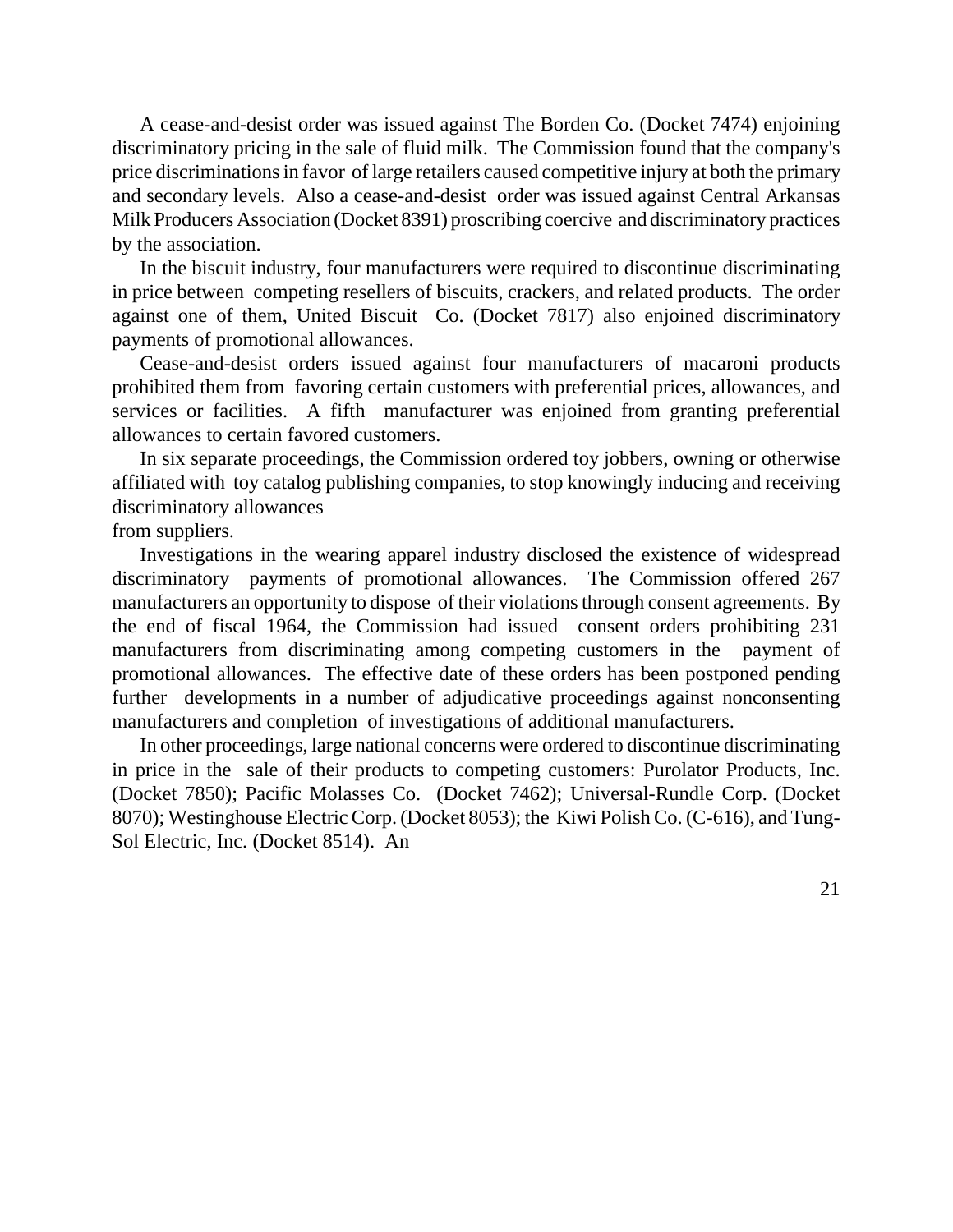order wasissued against a large group of automotive partsjobbers enjoining the inducing and receiving of unlawful price discrimination from suppliers, National Parts Warehouse et al. (Docket 8039).

In the enforcement of the Celler-Kefauver Antimerger Act, the Commission has concentrated upon merger trends in a number of important industries. During the fiscal year, the Commission issued six formal complaints and seven cease-and-desist and divestiture orders involving mergers and acquisitions.

In the cement industry, the Commission has been primarily concerned with a growing trend toward vertical integration through the acquisition by cement companies of producers of ready-mix concrete, the largest consumers of cement. In order to fully inform itself as to the causes for and the competitive effects of this merger trend, and to enable it to establish standards for judging the legality of such mergers, the Commission has announced its intention to conduct a Trade Regulation Rule proceeding in this industry. In addition, the Commission hasissued complaints challenging acquisitions by Lone Star Cement Corp. and American Cement Corp. of major customers for cement in the ready-mix concrete industry. The former case (Docket 8585) is now in pretrial hearings while the latter was settled by a consent order requiring divestiture of the acquired company (C-681). The Commission has also been concerned with horizontal mergers of cement producers. During the last year the Commission issued its decision and order in Permanente Cement Co., Docket 7939, finding such a merger to have violated section 7, and a hearing examiner entered an initial decision in Diamond Alkali Co., Docket 8572, finding another horizontal acquisition to have been unlawful.

In the milk industry, the third of the Commission's four cases challenging numerous acquisitions by the largest dairy companies was settled by the entry of a consent order requiring substantial divestiture and prohibiting future acquisitions (The Borden Co., Docket 6652). In the last of these four cases, Beatrice Foods Co., Docket 6653, the hearing examiner entered a similar order requiring substantial divestiture and limiting future acquisitions by the respondent. This case is now on appeal before the Commission.

The Commission also has been actively conducting investigations and proceedings concerning acquisitions on both the retail and processing sides of the grocery products industry. On the retail side,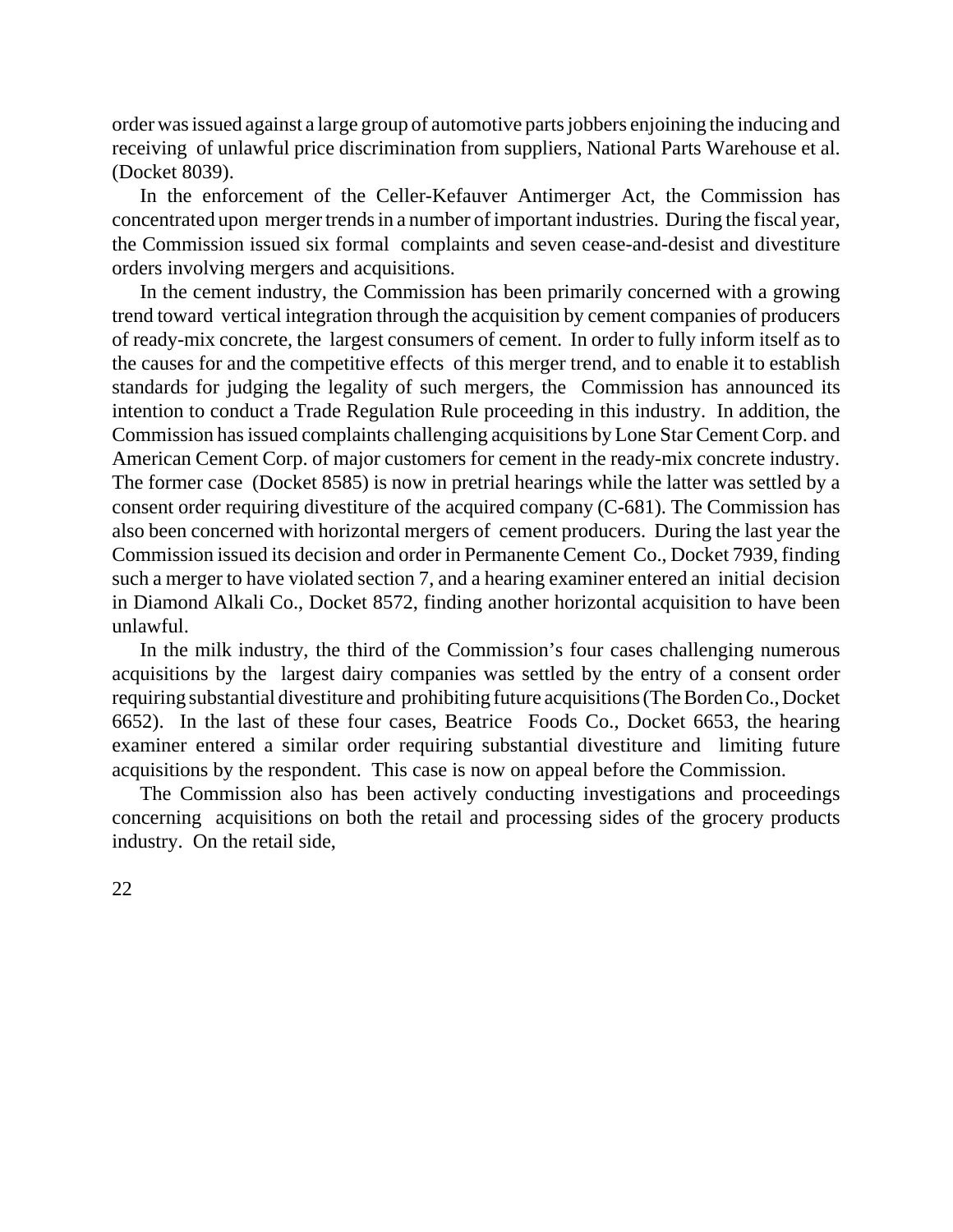proceedings challenging chain store acquisitions were argued on appeal before the Commission in National Tea Co., Docket 7453, and the Grand Union Co., Docket 8458. On the processing and manufacturing side of this industry, the Commission entered its decision in the Procter & Gamble Co., Docket 6901, finding that the acquisition by that company of the Clorox Chemical Co. violated section 7 of the Clayton Act. It also issued a complaint challenging the acquisition of S.O.S. Co. by General Foods Corp., Docket 8600.

In the enforcement of section 5 of the FTC Act, relative to general trade restraints, the Commission issued 6 formal complaints and 16 cease-and-desist orders during the fiscal year. Several industries were receiving substantial attention in investigations and in formal cases which involve the entire spectrum of general trade restraints, including conspiracy. The industries in which such efforts were being expended include floor coverings, steel reinforcement bars, tobacco, and ball and roller bearings.

Substantial effort and manpower continued to be devoted to the gasoline industry and the illegal practices found there. At the fiscal year's end, there were 15 investigations underway together with 7 formally docketed cases.

In a different area of general trade restraints, the initial decision of the hearing examiner in Community Blood Bank of the Kansas City Area, Inc., held that the respondents, Community Blood Bank of the Kansas City Area, Inc., the Kansas City Area Hospital Association, its member hospitals, and 14 hospital pathologists, combined and conspired to boycott two proprietory blood banks in the distribution and sale of citrated whole blood (human). The case is one of first impression in the field of blood banking and is being followed with great interest, inasmuch as there are allegedly similar situations in many other areas of the United States.

Another case at the initial decision level which is being observed by numerous competitors in the ice cream industry is Carvel Corp., et al., Docket 8574. At issue in this proceeding is the extent to which a large franchising organization can maintain captive control over its allegedly independent franchisees under the guise of trademark protection. Based upon the theory developed in the Carvel matter, several other franchise systems were being studied for possible violations of law.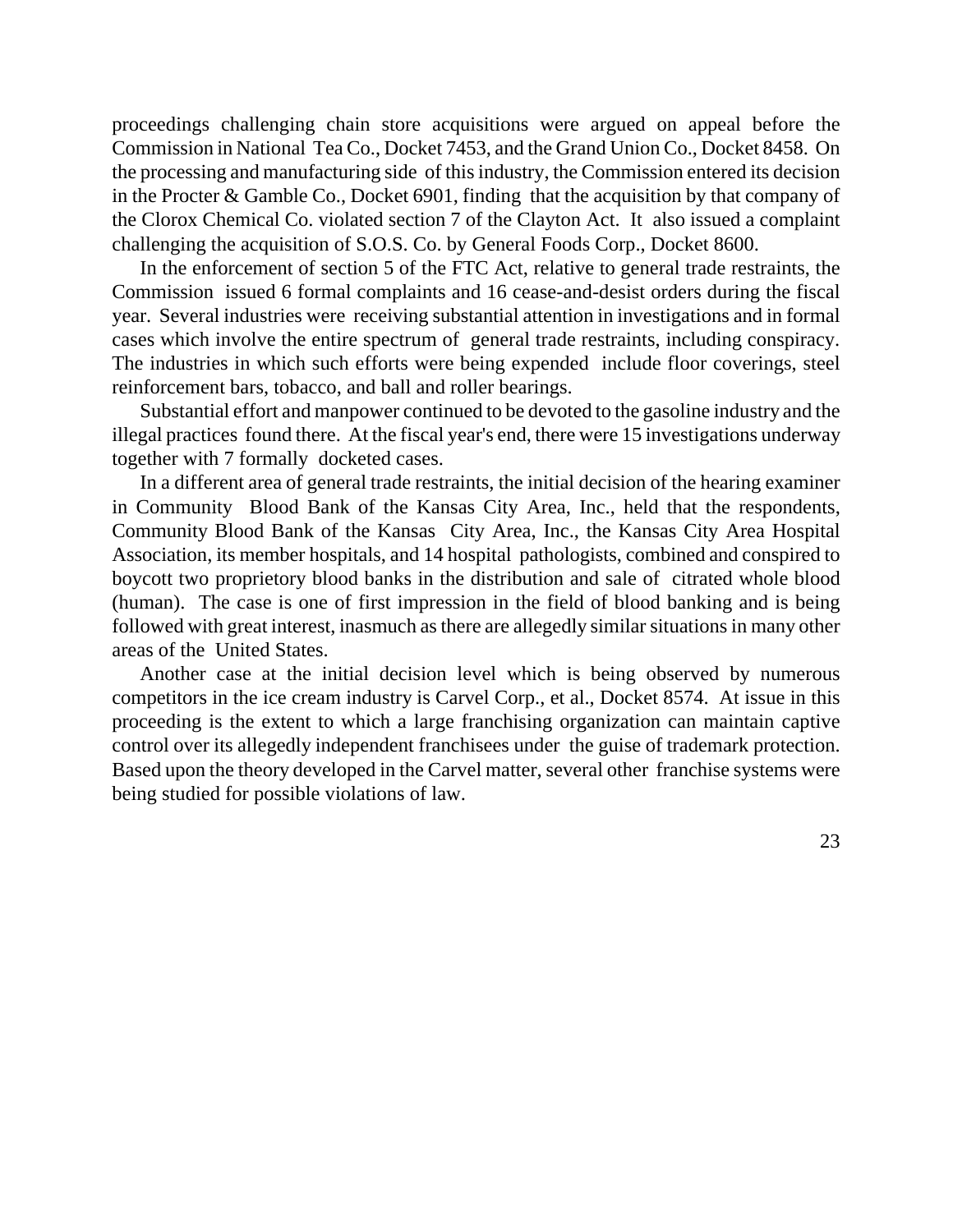A Commission ruling that has international as well as national significance is that against Grand Caillou Packing Co., Docket 7887. The charge was that respondent, Peelers Co., the owner of patents on automatic, bulk-fed shrimp-processing machinery, leased this machinery to shrimp cannerslocated in Northwestern United States at discriminatorily higher rates than charged to gulf coast shrimp canners. Also, respondent sold such machinery to foreign purchasers and refused to sell the same to domestic shrimp canners. The Commission found that the dual leasing rates charged to the Northwest canners had the effect of injuring competition between the Northwest and the gulf coast canners. The Commission concluded that the acts of the respondents constituted serious abuses of tile monopoly rights granted to them under the U.S. patent laws and hence were unfair methods of competition in violation of the FTC Act. The Commission not only prohibited the discriminatory leasing rates but also provided the opportunity for domestic shrimp processors to buy as well as lease the machinery on par with foreign processors.

On April 30, 1964, the Commission issued its decision in the National Macaroni Manufacturers Association, Docket 8524. The complaint charged, in essence, that the principal domestic manufacturers of macaroni products, acting through the respondent trade association, entered into an agreement fixing the composition of such products at a 50 percent semolina-50 percent farina blend and that they did so in order to depress the price of durum wheat. The Commission found that the agreement affected in a substantial degree the price of durum during tile period in which the agreement was in effect.

The Commission's opinion stated:

"We do not hold that all efforts at product standardization, or all buying agencies or other cooperative buying arrangements, or all attempts to cope with scarcity or other conditions of economic dislocation, are unlawful under the antitrust laws\* \* \*. But where all of the dominant firms in a market combine to fix the composition of their product with the design and result of depressing the price of an essential raw material, they violate the rule against price-fixing agreements as it has been laid down by the Supreme Court."

In a somewhat unusual procedure, the Commission has been requested by certain courts to conduct an investigation and report to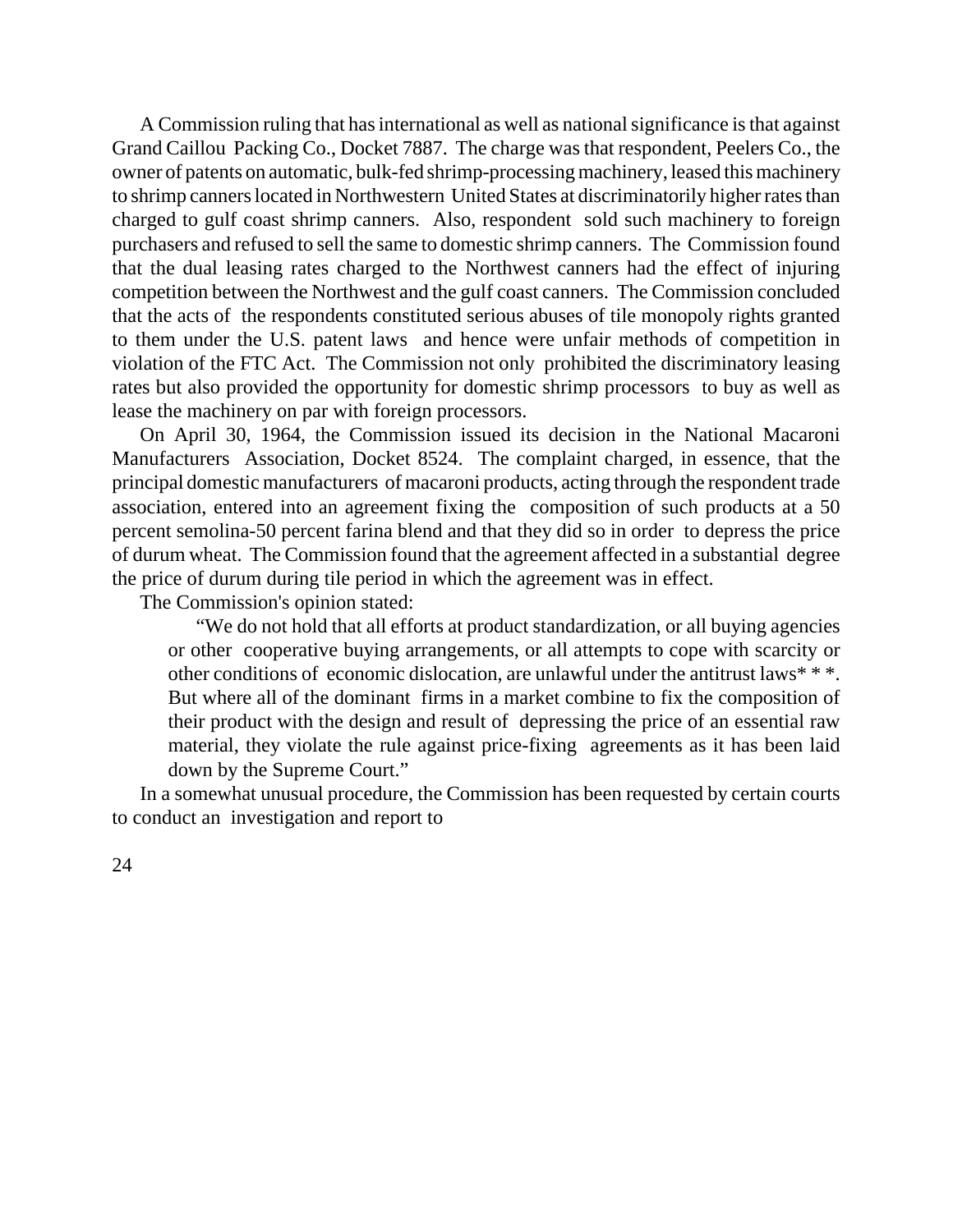them. For example, on May 14, 1964, the Court of Appeals for the Fourth Circuit remanded two private actions to the appropriate District Courts in North Carolina and Virginia, with the direction that the District Courts request the Federal Trade Commission to "investigate and advise" upon the validity of two proposed plans for allocation of selling time on two tobacco markets.

#### Compliance Work

The Commission still is faced with the serious problem of insuring compliance with outstanding orders, particularly those affecting trade restraints. They involve extremely complex pricing and distribution problems having an impact not only on the individual respondent, but in many instances on the economy of the industry in which the respondent sells. Unfortunately, this complex problem has not received the degree of attention necessary due to insufficient manpower. An average workload of 450 active cases during fiscal 1964 placed a too heavy demand for the size of the compliance staff. With the implementation of the advisory opinion program, the requests for advice involving orders in the restraint of trade area have been increasing. In addition, the compliance attorney personnel were instrumental, during fiscal 1964, in the negotiation of divestiture of over 65 plants or other facilities under final orders to divest.

The compliance staff also continued its investigation and processing of the remainder of the 56 judgement cases referred to the Commission by the Department of Justice for investigation and recommendation. These matters involve investigational and legal problems of the first magnitude. Many of the judgments cover, for example, not only a multiplicity of defendants, but all or a substantial segment of an entire industry. By the year's end, 46 of these cases had been completed and forwarded to the Attorney General.

As of the close of this fiscal year, the following civil penalty cases involving violations of outstanding Commission orders were pending:

W. B. Saunders Co. (E.D. Pa.) alleged conspiracy to boycott—medical books.

Select Magazines, Inc., et al. (S.D.N.Y.) Alleged discrimination in advertising and promotion programs—publishing industry.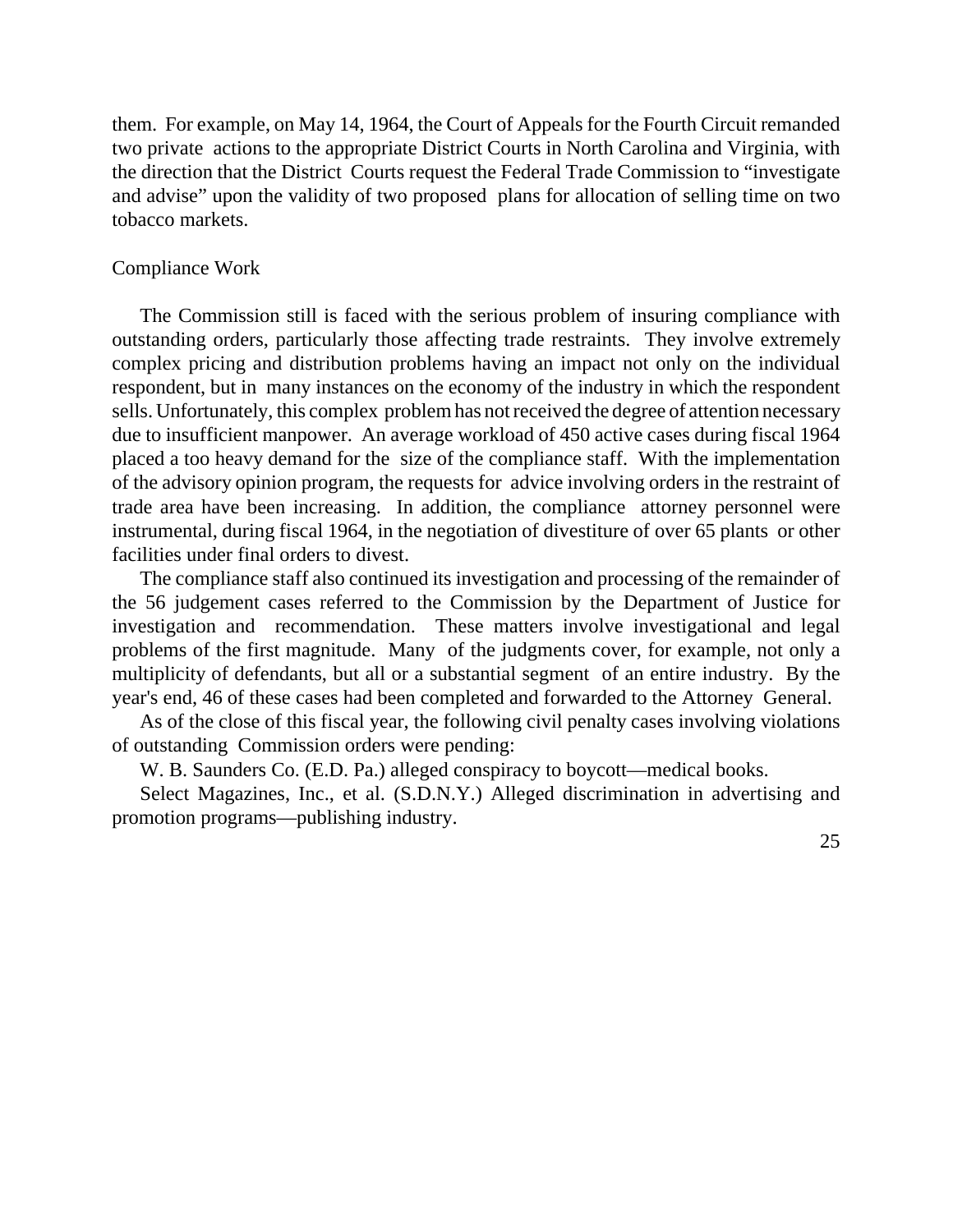Macfadden Publications, Inc. (S.D.N.Y.) alleged discrimination in advertising and promotion programs—publishing industry.

St. Regis Paper Co., et al. (S.D.N.Y.) alleged conspiracy to exchange price information. Accounting

In addition to furnishing accounting services in the investigation and trial of cases involving price discrimination, sales below cost, and mergers, the Accounting Division made a special effort during the year to providing accounting services in the investigation and trial of cases in the food industry.

The Division also continued the tabulation and computation of rates of return of the profitableness of identical companies in selected manufacturing industries. In connection with this activity, extensive financial and statistical data on the motor vehicle industry were furnished to the President's Council of Economic Advisers and financial and statistical data on the steel industry were computed for the Subcommittee on Antitrust and Monopoly, Senate Committee on the Judiciary.

26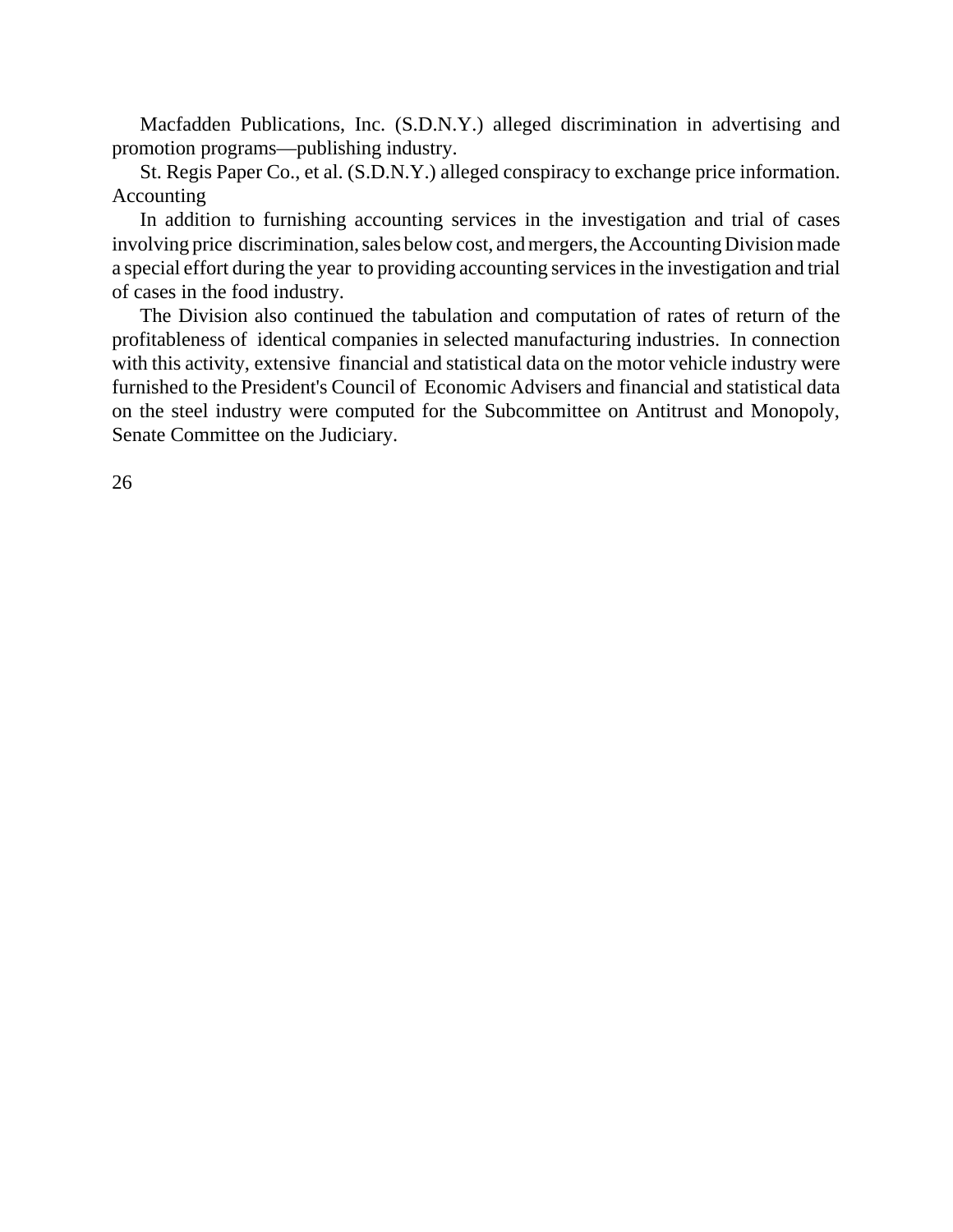## WOOL, FUR, AND TEXTILE ACTS ENFORCEMENT

The Commission's enforcement of the laws requiring truthful labeling and advertising of textiles and furs was pursued vigorously during the fiscal year, and, at the same time, efforts were continued to educate these industries on the laws' requirements. This combination of force and persuasion utilized to the fullest the capacity of the 95-man staff assigned to police the Nation's third-largest industry.

Textile and fur inspectors spotchecked more than 94 million items in the course of their routine inspections and noted more than 5 million deficiencies. Also examined were more than a half million advertisements. A total of 57,310 interpretations and staff- opinions were rendered concerning the acts and the rules and regulations issued to supplement them.

Although the Textile Fiber Products Identification Act has been in effect 4 years, many manufacturers and distributors are not yet fully cognizant of all of the requirements. Moreover, with the hundreds of thousands of suppliers, manufacturers, distributors, and retailers throughout the country, it has been impossible for FTC's Bureau of Textiles and Furs to contact more than a small fraction of the people and firms involved. Hence, emphasis continued to be centered on educating them and advising them on requirements of the law by all means available. Formal cases under this act were limited to instances where there appeared to be an intention to misbrand, or where violations of the act recurred despite the efforts of the Bureau to correct the practices by administrative treatment.

During the fiscal year, 11,837 inspections were made of fiber and yarn suppliers, fabric and garment manufacturers, and wholesale and retail outlets. This total is slightly less than the preceding year due to a slight reduction of the Bureau's field force.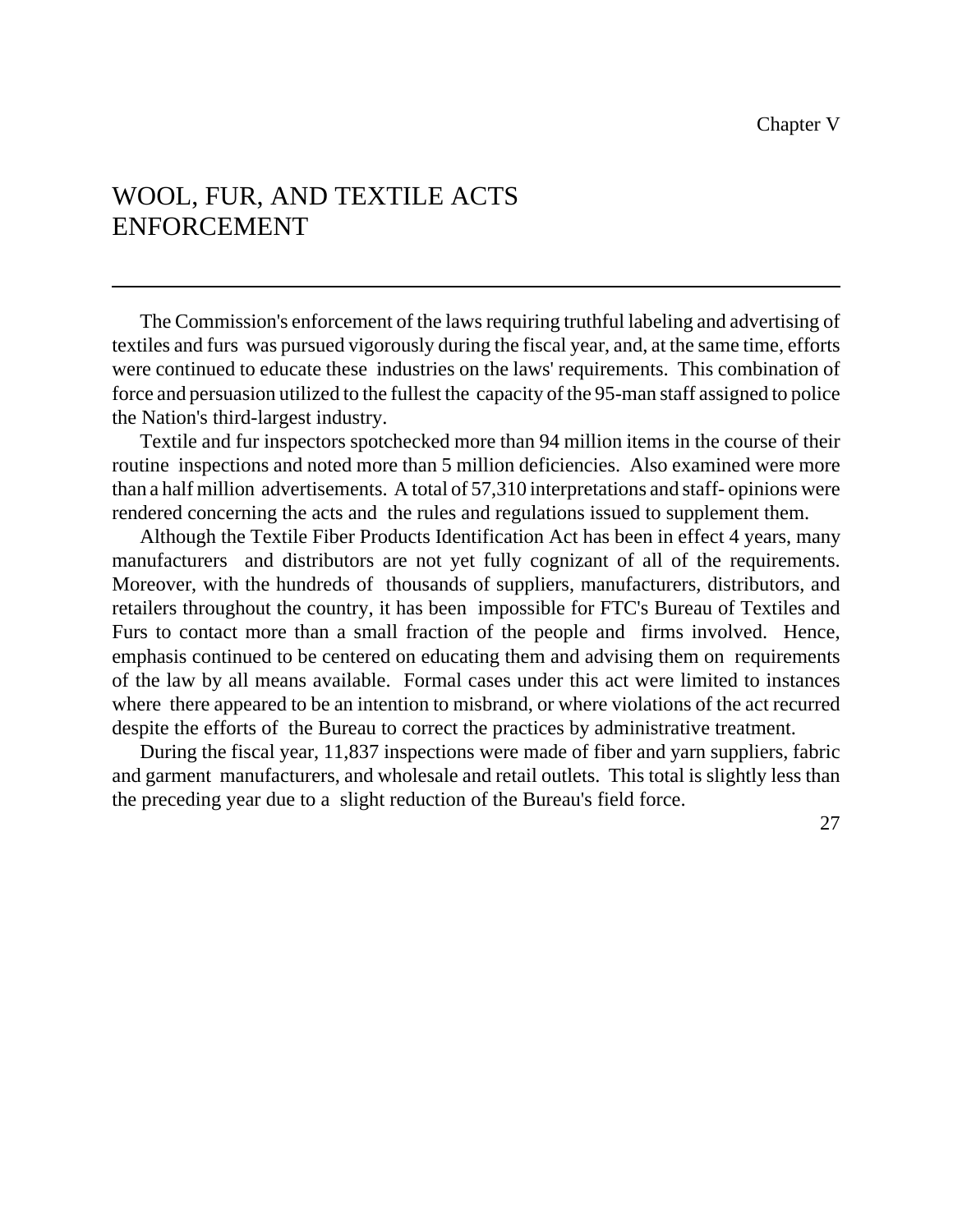The Commission approved for issuance or issued 126 complaints and 88 cease-and-desist orders under the 4 statutes administered by the Bureau. These included 17 orders under the Wool Products Labeling Act, 52 under the Fur Products Labeling Act, 9 under the Textile Fiber Products Identification Act, and 10 under the Flammable Fabrics Act. The Bureau began the fiscal year with 229 formal cases, added 349 new cases, and disposed of 266.

Misbranded mohair and wool sweaters and hand-knitting yarns from abroad gave the Bureau its biggest single problem under the Wool Act. Many of these sweaters represented as containing high percentages of mohair were found to contain considerably less mohair, and in some instances substantial quantities of azlon and nylon which were not set forth on the labels. Forty-one investigations of importers and distributors of the questioned items were initiated. As a result of the Commission action, together with the assistance of the Bureau of Customs, thousands of dozens of misbranded items were withheld from the American market. Other Wool Act cases involved the misbranding of imported and domestic fabrics and wearing apparel.

A substantial portion of the cases under the Fur Products Labeling Act this year, as in the past, have involved fictitious pricing. During the second half of fiscal 1964, the Bureau reoriented itsinvestigation of these cases to comply with the new "Guides Against Deceptive Pricing." Emphasis has been placed on rule 44 under the Fur Act which requires persons using comparative pricing to keep records disclosing the basis for their claims.

Considerable time and effort of the Bureau in fiscal 1964 was expended in enforcing the Flammable Fabrics Act.

In the course of a routine inspection of a New York dress manufacturer, some lightweight rayon fabric used in cocktail and party dresses was picked up and tested, and was found to be dangerously flammable. A follow-up of this discovery revealed that millions of yards of goods of the type involved had been imported into the United States from abroad over a period of several years by a number of importers. Steps were immediately taken to stop the importation and to notify dress manufacturers of the dangerous character of the goods. As a result the Commission issued eight orders against importers and distributors of the fabric (Dockets C-682, C-683, C-684, C-687, C-685, C-688, C-686, and C-689). Cus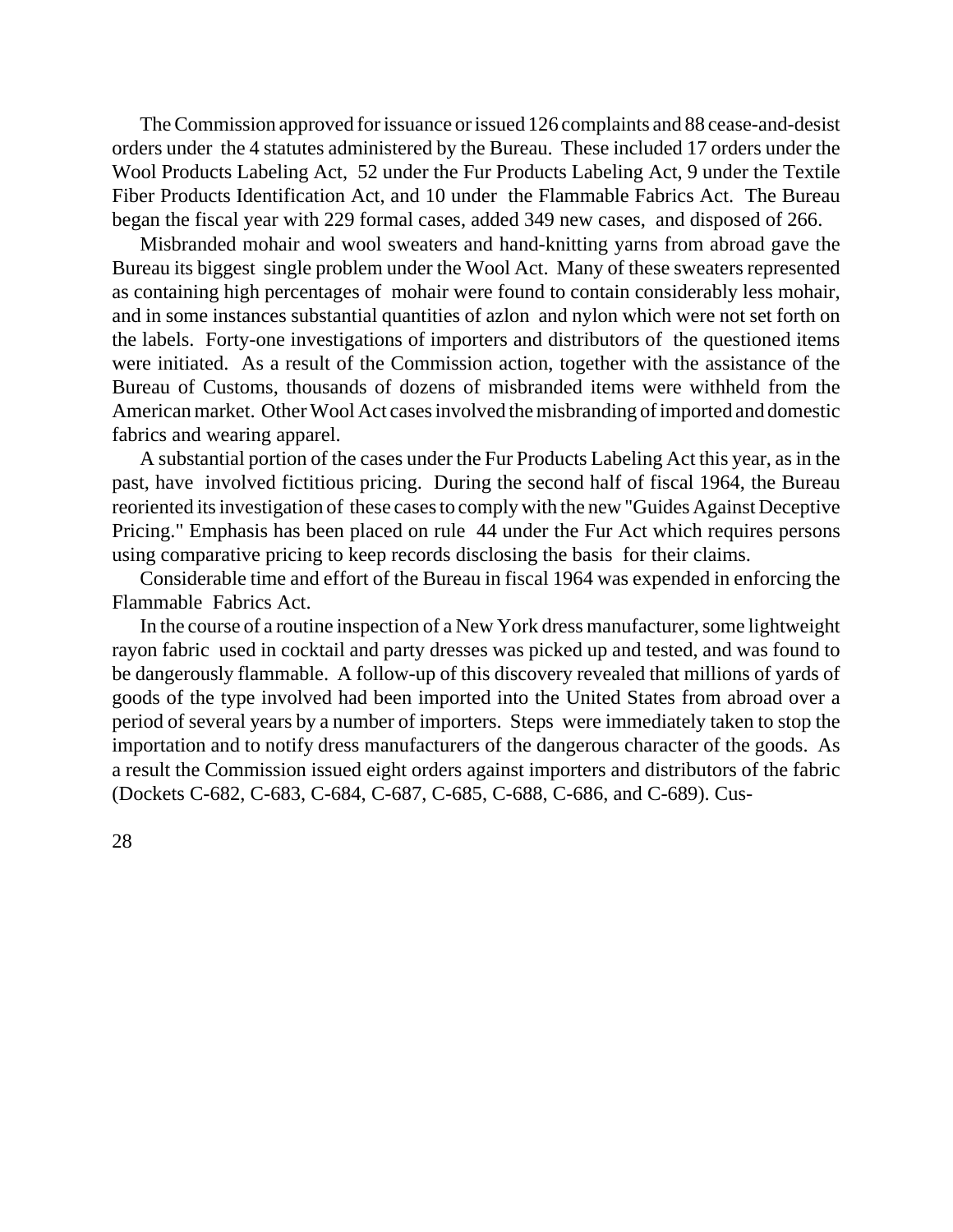tomers of these importers and distributors were contacted and at the close of fiscal 1964, 105 garment manufacturers had signed "Affidavits of Discontinuance" of the use of dangerously flammable fabrics in wearing apparel.

"Assurances of Discontinuance" continued to be utilized during fiscal 1964 to obtain future compliance with the acts and their rules and regulations. A total of 1,178 such assurances were accepted informally, while "Affidavits of Discontinuance" were received in 125 formal cases.

TheCompliance Section of the Bureau's Division of Enforcement consisting of only three attorneys had a successful year. This section opened the year with 135 cases to which 89 new orders and 26 old orders were added, making a total of 250 cases during the period. At the same time, 122 cases were disposed of, leaving 128 pending cases as of June 30, 1964. Two civil penalty action cases were certified by the Commission to the Department of Justice.

Three compliance cases were resolved during the year resulting in a total of \$31,500 in penalties. These cases were a fur retailer (Docket 6558), \$7,000; a wool manufacturer (Docket 6800), \$12,500, and a blanket manufacturer (Docket 7258), \$12,000. In addition, a New York garment manufacturer wasfined \$2,500 in a criminal action for willful violation of the Wool Products Labeling Act (See app. C.)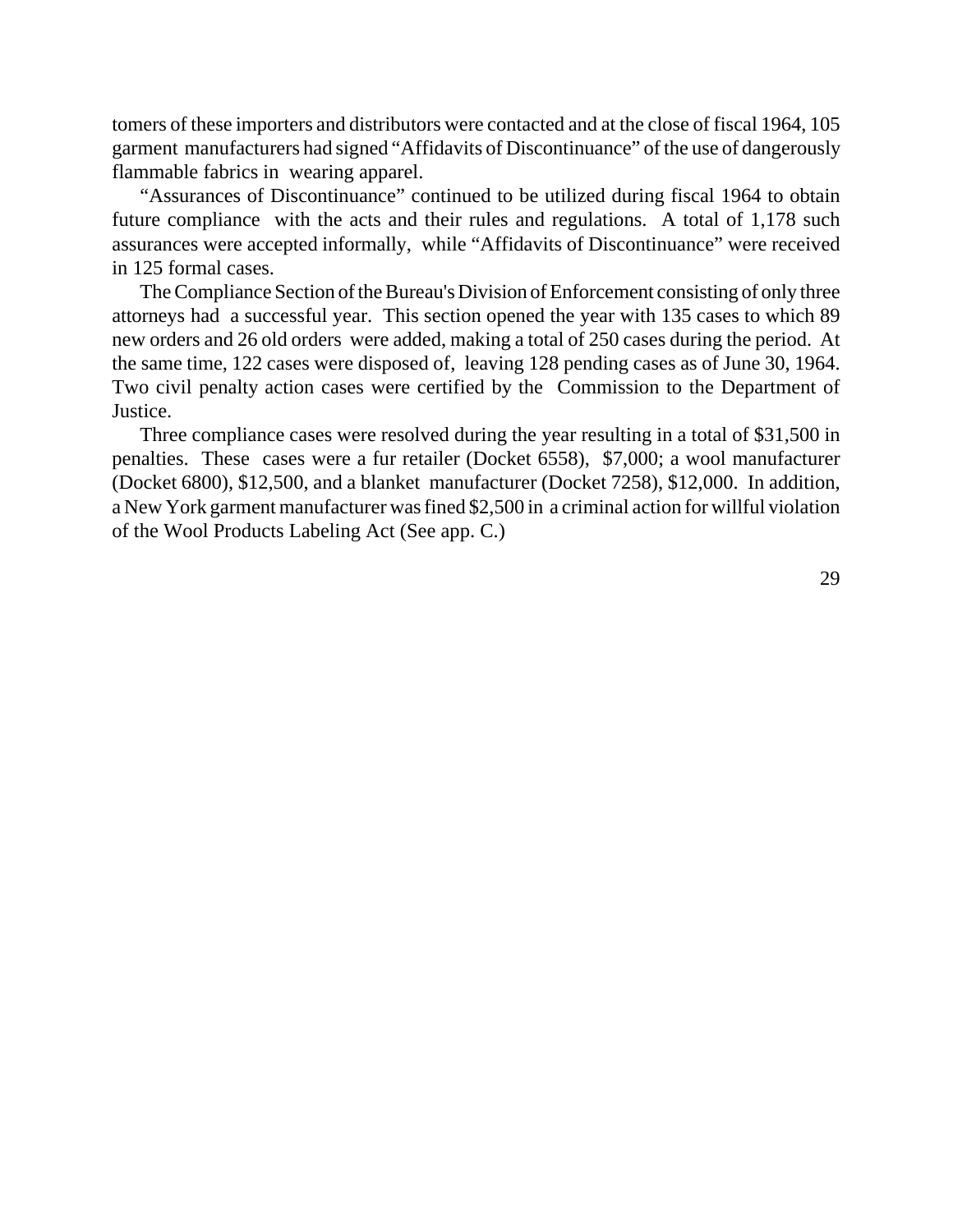## FOLLOWTHROUGH IN LAW ENFORCEMENT

Fiscal 1964 witnessed unprecedented activity for the Office of the General Counsel. Not only did it handle a record amount of appellate casework, but more assistance was required of it in furtherance of the Commission's stepped-up program for obtaining voluntary compliance with the law. To this was added the continuing workload of negotiating consent settlements by which about three-fourths of the FTC's cases are concluded, plus increased activity in carrying out the Commission'sresponsibilities under the Webb-Pomerene Act of 1918 as a result of the Nation's efforts to expand export trade.

Any individual or firm against which the FTC has issued an order to cease and desist may petition a U.S. Court of Appeals to review and set aside the order. Consequently, it behooves the Commission, acting through the Division of Appeals in the General Counsel's Office, to present ably the justification for the order; otherwise all the time and money spent in obtaining it would be lost. Furthermore, inept defense of Commission orders before the courts would encourage more respondents, particularly powerful corporations, to challenge orders against them. On the other hand, when a U.S. Court of Appeals affirms an FTC order, any disobedience of the court's decree may be punished by the court as contempt.

During the year, the General Counsel, through the Division of Appeals, handled a record 133 cases. The Division completed litigation in 42 of these, of which 12 were restraint of trade matters, 11 involved deceptive business practices, 3 concerned the FTC's subpena powers, and 16 were extraordinary matters such as suits against the Commission for injunction or declaratory judgment. At the year's end, there were 91 cases open for further action or pending final disposition, a significant increase of 21 cases over fiscal 1963. (The status of the more important court cases at the year's end is outlined in app. A of thisreport.)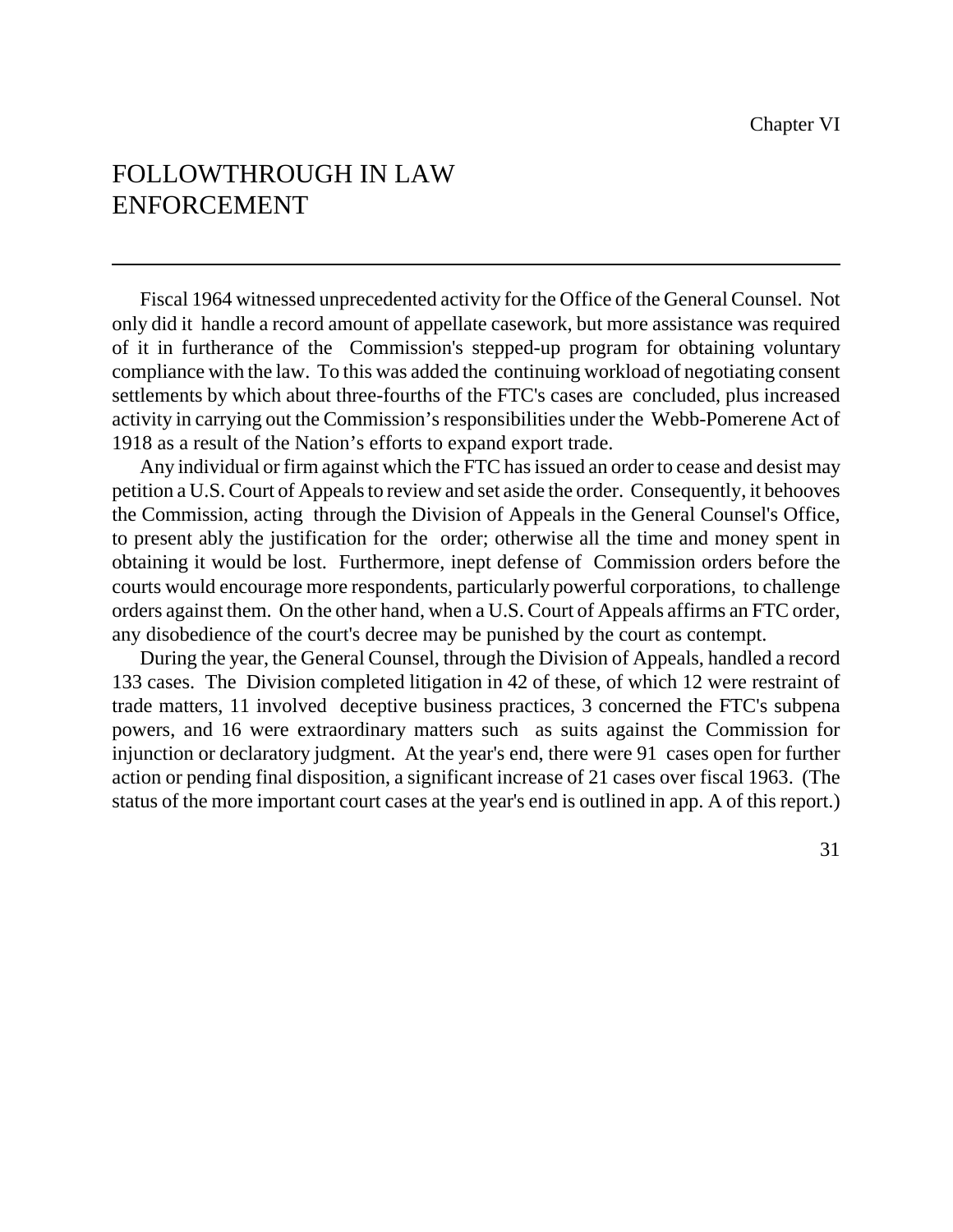The Division of Consent Orders of the General Counsel's Office supervises the negotiation of consent orders to be entered in appropriate cases. These cases constitute in numbers the great majority of FTC enforcement proceedings. A total of 197 executed agreements containing consent orders to cease and desist were forwarded to the Commission during the year. The savings in time, money, and personnel which would otherwise be expended on adversary litigation by Government and private business, and the expanded effectiveness of theCommission made possible by such savings, cannot be overemphasized.

The General Counsel's Division of Export Trade achieved effective liaison with other Government agencies and private businessto develop a coordinated effort to expand foreign trade. The Webb-Pomerene Act of 1918 authorizes American exporters to engage collectively in foreign trade by means of cooperatively organized trade associations. It permits members of the associations certain exemptions from the antitrust laws in joint foreign trade ventures. However, the associations are required to file reports with the FTC, for they are subject to FTC's supervision. Presidential Executive Order 11132, issued December 12, 1963, established an interagency Committee on Export Expansion for the purpose of developing coordinated and effective expansion policies and programs. The General Counsel, through the Division of Export Trade, contributes to the effectiveness of this committee.

With the acceleration of the Commission's industry guidance programs, and with the development of procedures for handling vastly increased caseloads, the General Counsel has assigned on a selective basis members of his staff to assist the operating bureaus in their conduct of rulemaking proceedings, preparation of subpoenas and orders to file special reports, and the development of technical procedures in the acquisition of evidence.

The General Counsel's Division of Legislation furnished advice and comment to the Commission on 55 bills which were pending in Congress and 17 draft bills or reports which had been submitted to the Bureau of the Budget by other agencies and on which that Bureau desired the opinion of the Commission. Also, the responsibilities of the Commission under the laws which it administers demonstrate the need for certain additional legislation. The Commission has considered the enactment of certain laws directly pertinent to its responsibilities to be vitally necessary.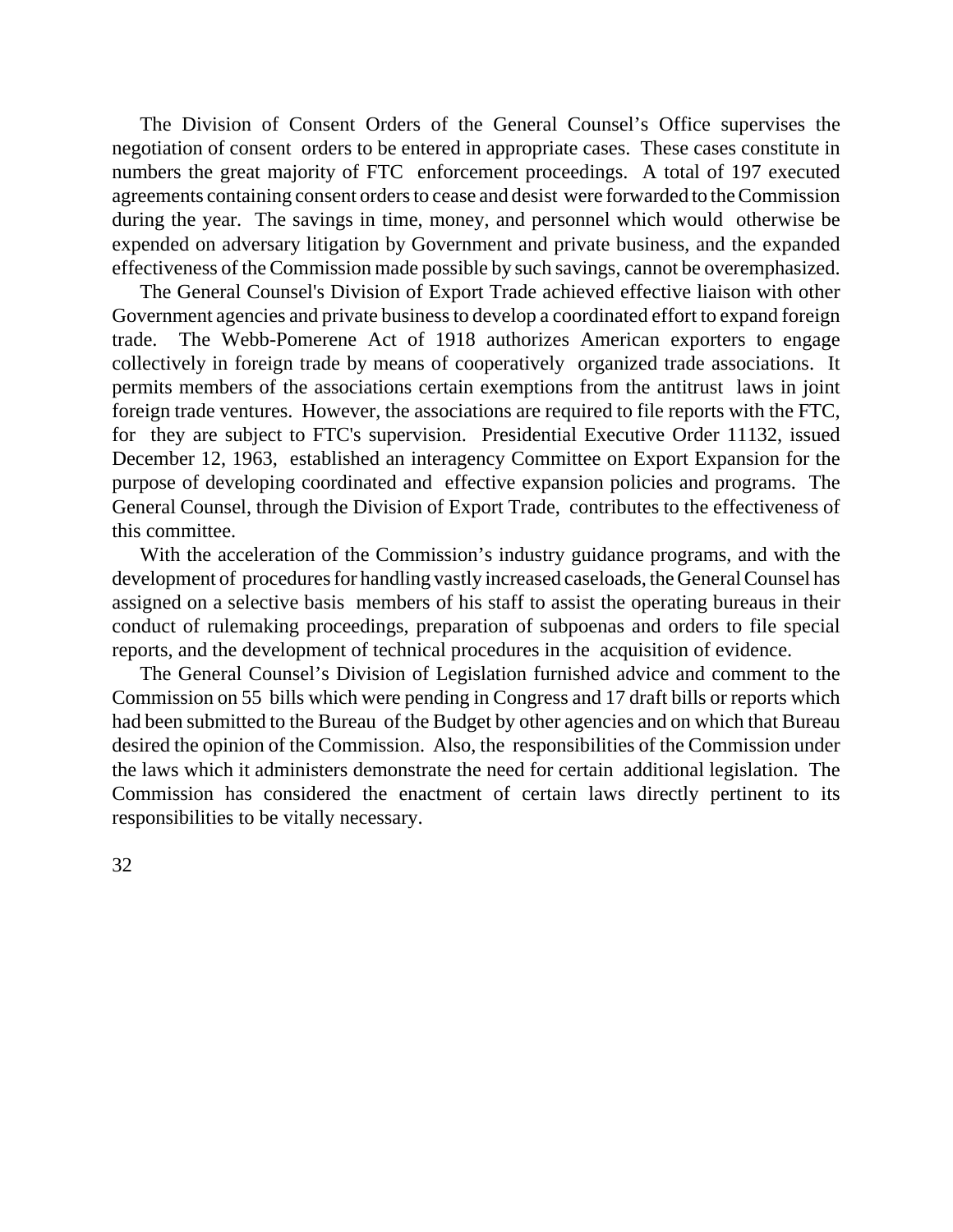## LEGISLATION NEEDED

The following represent the legislative proposals in which the Commission is most interested:

1. Amend section 7 of the Clayton Act (15 U.S.C. 18) to require prior notice to the Federal Trade Commission and other appropriate agencies of any proposed mergers of corporations of significant size which are engaged in interstate commerce, and to provide adequate means of preventing illegal mergers.

2. Amend section 2(c) of the Wool Products Labeling Act (15 U.S.C. 68 (e)), which defines a wool product, so that it will read as follows:

The term "wool product" means (1) any fibers or fibrous materials, including fibers or fibrous materials reclaimed from other products, which are, contain, or in any way are represented as containing wool, reprocessed wool, or reused wool, and (2) any yarn, fabric or other product containing or made in whole or in part of such fibers or fibrous materials.

3. Amend section 2(d) of the Flammable Fabrics Act (15 U.S.C. 1191(d)) so as to include blankets which are dangerously flammable.

4. Amend section 5(a) of the Clayton Act (15 U.S.C. 16 (a) ) so as to include a final order of the Federal Trade Commission; that is, amend section 5 (a) to read:

A final judgment, decree or final order to cease and desist of the Federal Trade Commission heretofore or hereafter rendered in any civil or criminal proceeding brought by or on behalf of the United States under the antitrust laws to the effect that a defendant has violated said laws shall be prima facie evidence against such defendant in any action or proceeding brought by any other party against such defendant under said laws or by the United States under section 4A, as to all matters respecting which said judgment or decree would be an estoppel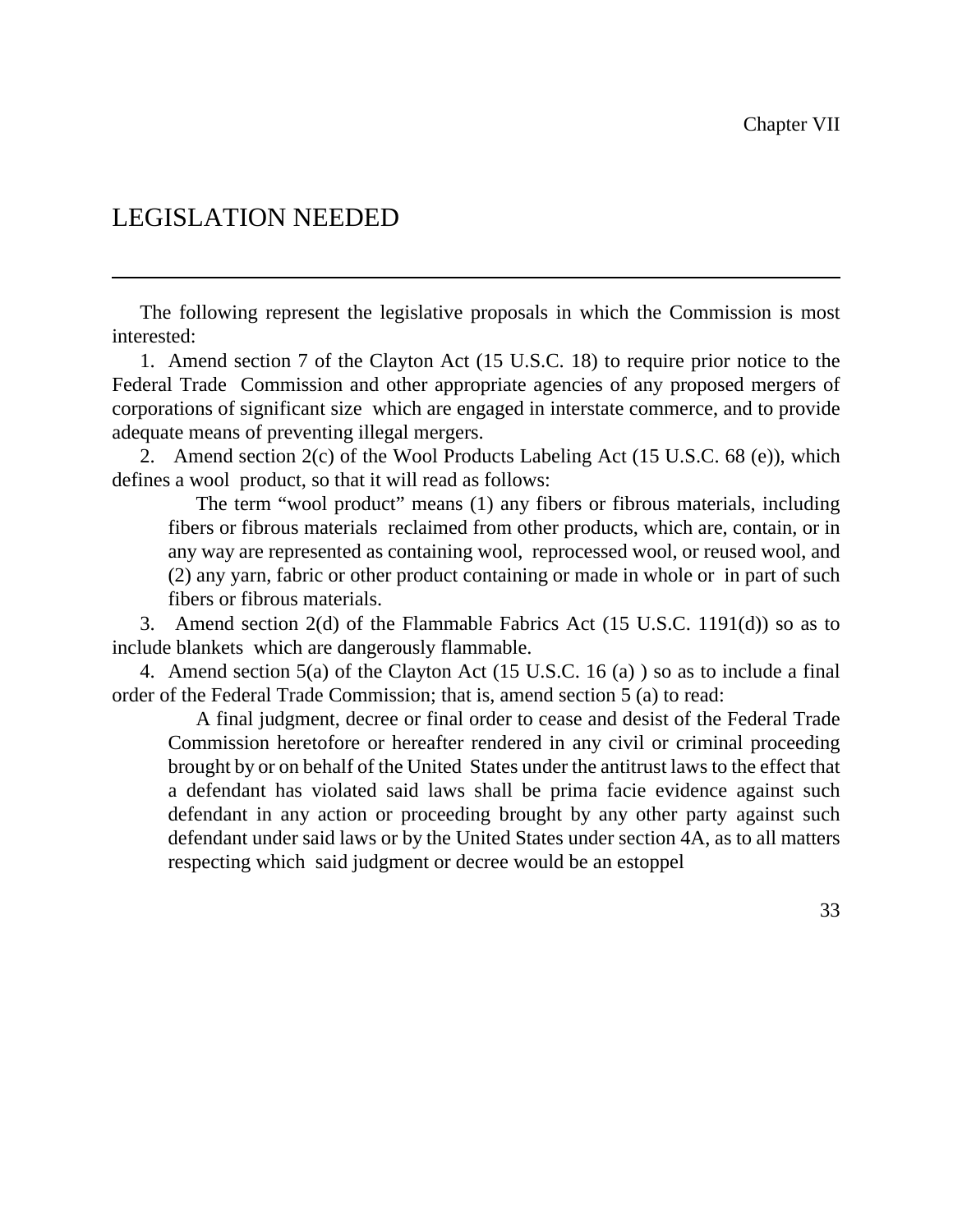as between the parties thereto: Provided, That this section shall not apply to consent judgments or decrees entered before any testimony has been taken or to judgments or decrees entered in actions under section 4A.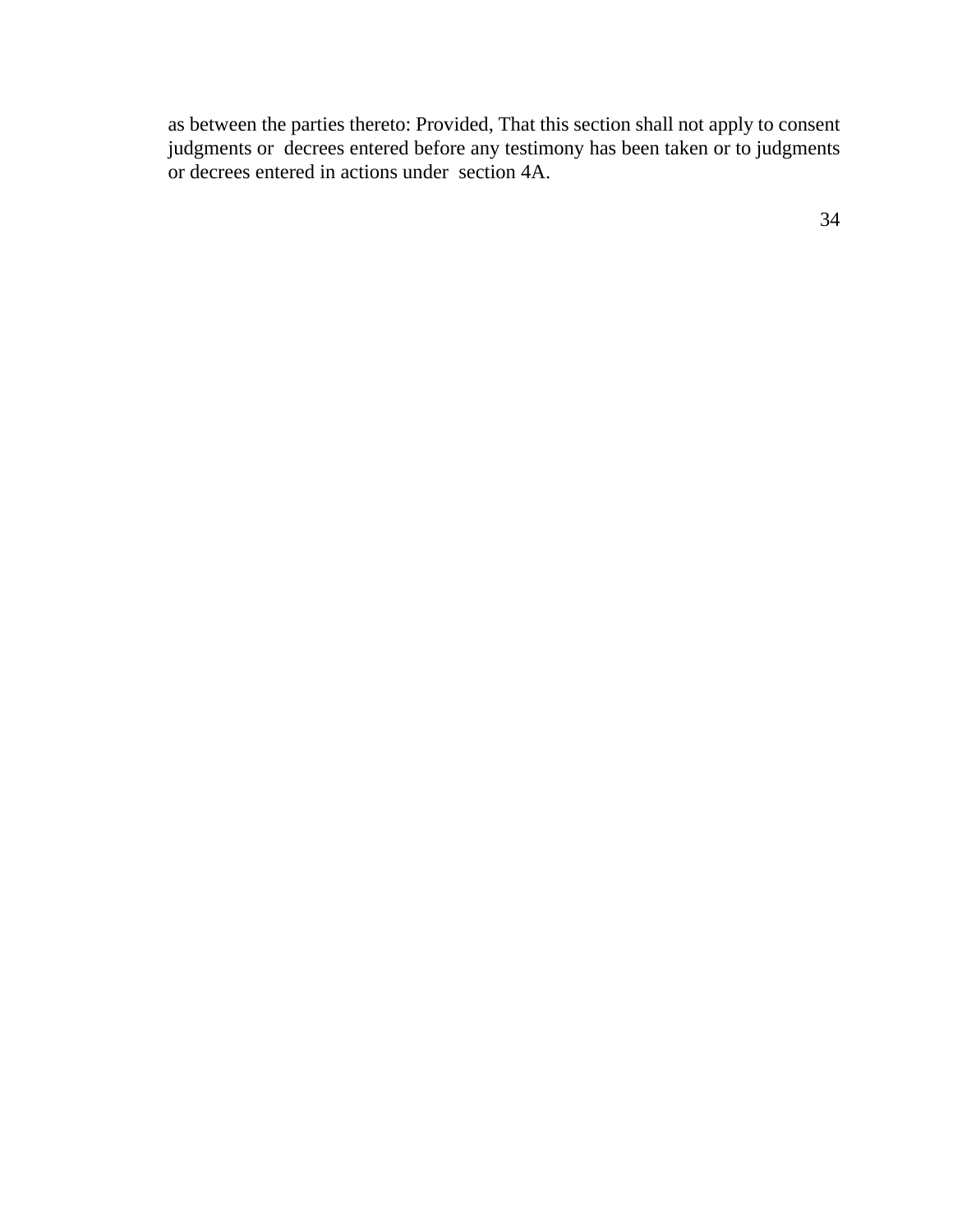## THE ROLE OF ECONOMIC STUDIES AND EVIDENCE

It is not enough for the Commission simply to put out the fires of illegality whenever the smoke and flames become conspicuous enough. It also is important to explore underlying causes of and developments in economic problems so they might be tackled in the most effective way. Indeed, to garner the facts about them and to analyze these facts correctly is to provide both the Commission and the Congress with information vital to the taking of proper corrective action ranging from adversary proceedings to new legislation.

The Commission's Bureau of Economics is divided into three divisions: The Division of Economic Reports conducts inquiries into the developments of particular industries as well as broad trends reflecting changes in the structure of American industry to determine how competition is affected; the Division of Economic Evidence\* provides economic information and analyses needed for the prosecution of casework; and the Division of Financial Reports collects and prepares, in cooperation with the Securities and Exchange Commission, financial reports covering various manufacturing industries. Economic Reports

In progress is the preparation of a number of special industry studies as well as certain broad studies relating to changes in economic concentration in American manufacturing.

A preliminary report on Concentration and Mergers in American Manufacturing prepared for the Senate Subcommittee on Antitrust and Monopoly reveals significant changes in the concentration of industry.

\*The name of this division has been changed to "Division of Industry Analysis."

\_\_\_\_\_\_\_\_\_\_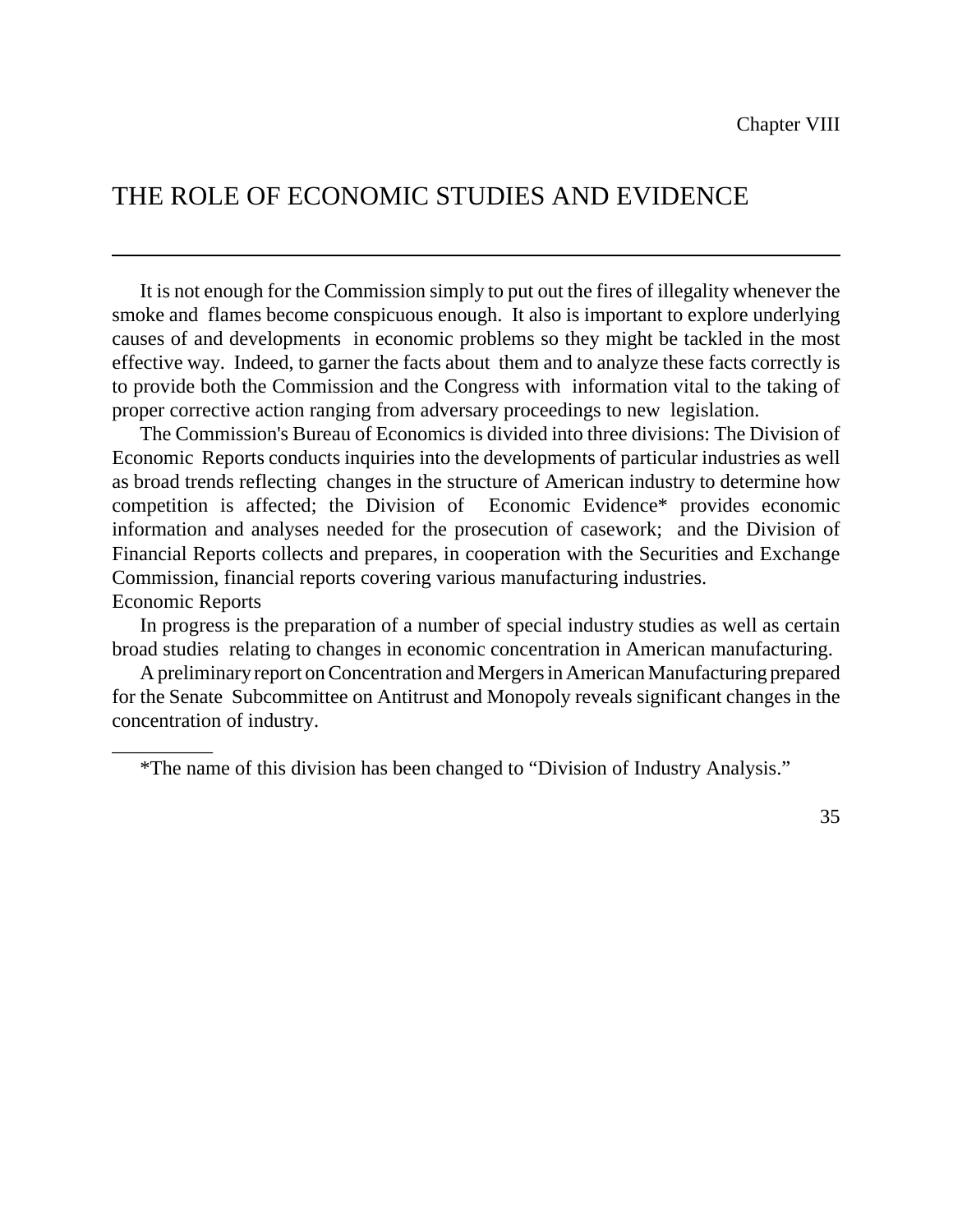A few highlights from this study are:

Between 1950 and 1962, the share of the total assets of all manufacturing companies held by the 200 largest firms rose from 46.7 percent to 54.6 percent, or an increase of about 17 percent.

The following table, taken from the report, shows the distribution of the assets of all manufacturing companies at year end 1962. Significantly, the study shows that one-eighth of all assets of manufacturing companies are controlled by the five largest companies, that one-fourth are controlled by the 20 largest companies, and that about three-fourths are held by the 1,000 corporations with assets in excess of \$25 million.

At the other end of the scale, an estimated 240,000 unincorporated manufacturers controlled less than 2 percent of total manufacturing assets. Moreover, the combined share of the approximately 240,000 unincorporated manufacturers and the 178,000 incorporated manufacturers with assets of less than \$10 million was substantially smaller than that of the 20 largest companies (19.7 percent as compared with 25.0 percent).

Total assets is one of three well recognized measures of concentration. Two others--net capital assets and net profits (after income tax)--used in the report revealed even greater concentration. Thus, while the 20 largest companies accounted for 25 percent of total assets, they hold 31 percent of net capital assets and secure 38 percent of profits after taxes. (See chart 1.)

One reason for the observed increases in concentration may be the extensive merger activity of the large manufacturing corporations. The report shows, for example, that 216 of 1,000 largest firms in 1950 had been acquired by 1962. Moreover, many other large companies have been acquired. The report shows that between 1948 and 1962, 591 large companies(each with assets of \$10 million or more), with combined assets of \$19.5 billion, disappeared through mergers.

The 200 largest industrial companies were among the most active acquirers. Over the period 1951-62 these 200 companies took over at least 1,869 firms. Although the assets for the acquired companies are available for only 55 percent of the acquired companies, the data show that mergers accounted for over 15 percent of the increases in total assets of the 200 largest between 1950 and 1962.

An examination of the financial strength of 165 acquired com-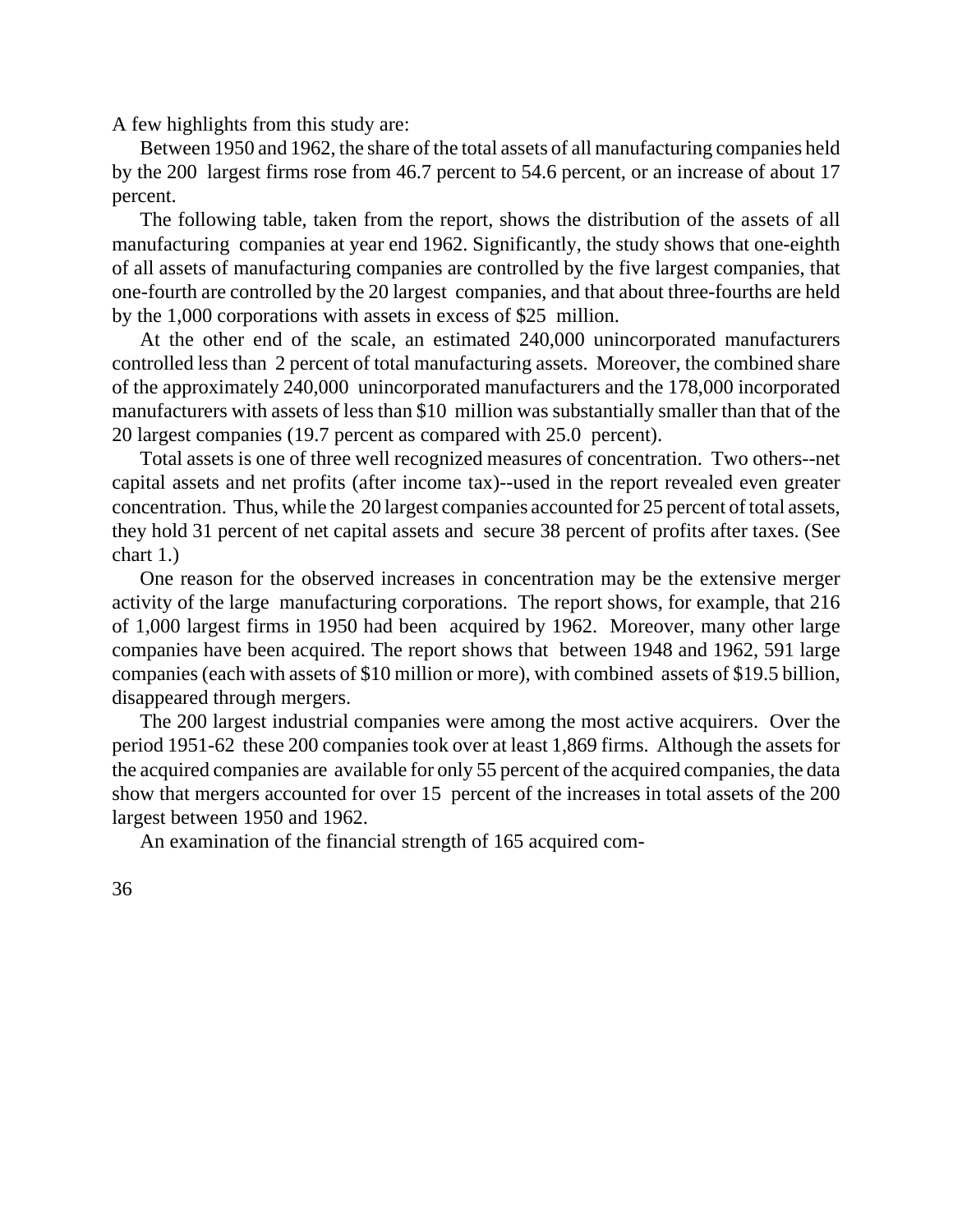CHART 1. Concentration of manufacturing corporations assets and income: 1962.

GRAPHIC - SEE IMAGE

TABLE 1. Concentration of total manufactoring assets, fourth quarter 1962

| Corporate size group                                            | Assets<br>(millions) | All manu-<br>facturing | Corpora-<br>tions only |
|-----------------------------------------------------------------|----------------------|------------------------|------------------------|
|                                                                 |                      | Percent                | Percent                |
| 5<br>$largest$                                                  | \$36,447             | 2.3                    | 12.5                   |
| $10 \text{ largest } \dots \dots \dots \dots \dots \dots \dots$ | 54,353               | 18.4                   | 18.7                   |
| 20 largest                                                      | 73,825               | 25.0                   | 25.4                   |
| 50 largest $\dots \dots \dots \dots \dots \dots \dots$          | 105,421              | 35.7                   | 36.2                   |
| $100$ largest                                                   | 136,222              | 46.1                   | 46.8                   |
| $200$ largest                                                   | 165,328              | 55.9                   | 56.8                   |
| $500$ largest                                                   | 199,894              | 67.6                   | 68.7                   |
| $1000$ largest                                                  | 221,279              | 74.8                   | 76.0                   |
| Corporations with assets over \$10                              | 237,410              | 80.3                   | 81.6                   |
| million <sup>1</sup>                                            |                      |                        |                        |
| All corporations <sup>2</sup>                                   | 291,022              | 98.4                   | 100.0                  |
| Total manufacturing businesses $3 \ldots$ .                     | 295,690              |                        |                        |
|                                                                 |                      | 100.0                  |                        |

<sup>1</sup> There were 2,041 manufacturing corporations in operation the first quarter of 1963.<br><sup>2</sup> This group includes about 180,000 manufacturing corporations

This group includes about 180,000 manufacturing corporations.

3 Includes asset estimates for approximately 240,000 manufacturing proprietorships and partnerships.

Source:Bureau of Economics, Federal Trade Commission.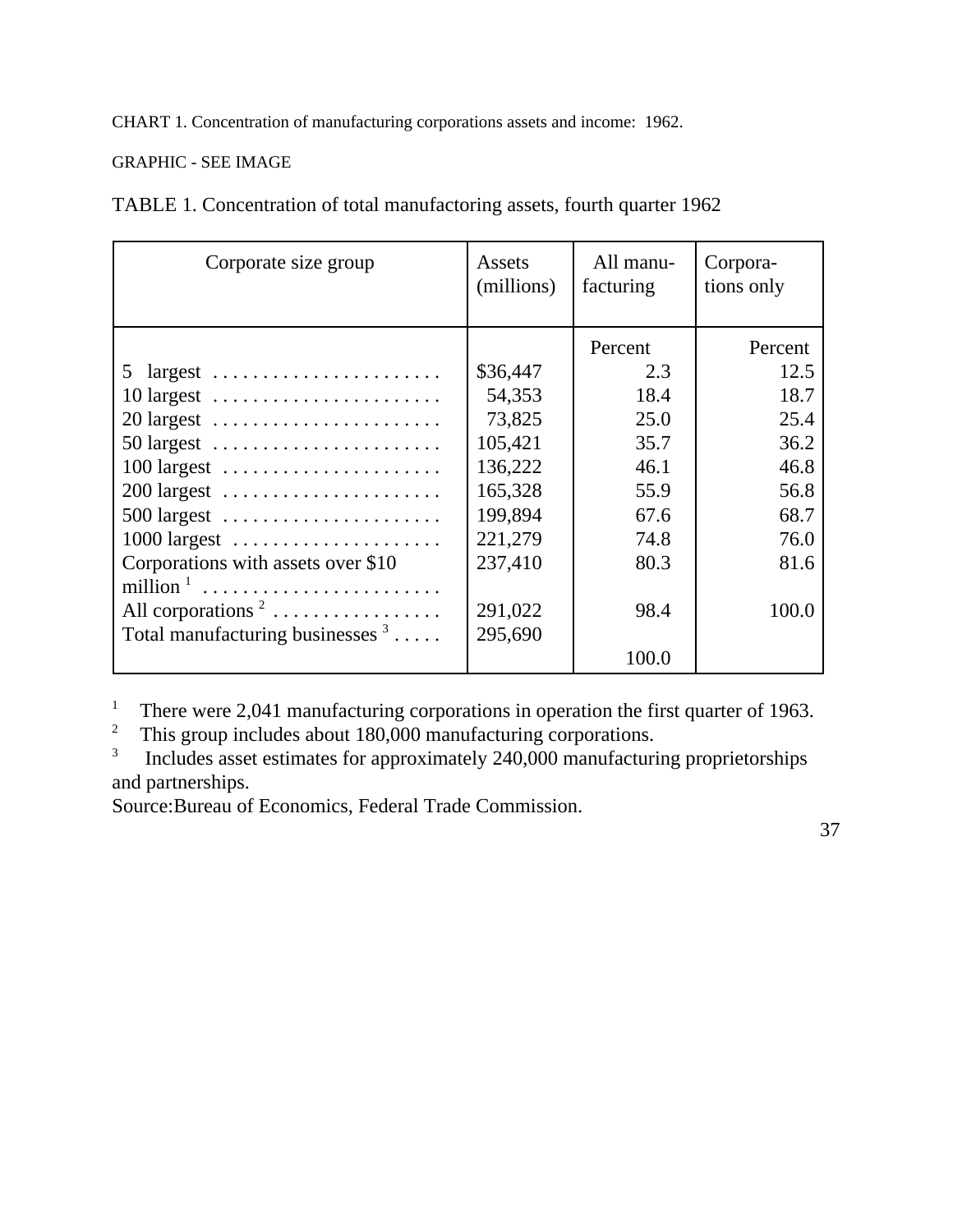panies (each of which was among the 1,000 largest in 1950) reveals that only 10 percent of these companies lost money in the year prior to acquisition.

During fiscal 1964, the Division prepared A Report on Cigarette Advertising and Output, which was submitted into the record of the Commission's hearings on cigarette advertising. The report shows, among other things, that between 1952 and 1962 per capita cigarette consumption increased by about 8 percent and total domestic consumption rose by 25.5 percent. During the same period, however, the cigarette advertising expenditures of the six largest cigarette producers (accounting for about 99 percent of total domestic cigarette sales) mounted by 213.2 percent.

Substantial changes, the study showed, have occurred in smoking habits. While regular size nonfilter cigarettes garnered 77.6 percent of all sales in 1952, their share declined to 21.5 percent in 1963. On the other hand, the sales and share of the market accounted for by Menthol and filter cigarettes increased at an amazing rate. Menthol and filter cigarettes combined rose from 4.2 percent of total U.S. cigarette sales in 1952 to almost 60 percent in 1963. Filter cigarettes alone accounted for only 1.3 percent of all cigarette sales; by 1963 they represented 43.0 percent of the total.

The report shows also that 50 percent of the cigarettes sold during 1962 were of brands not in existence on January 1, 1950.

In addition to the above studies, substantial progress has been made in economic research into the rapidly growing polyethylene and polypropylene resin and film industry, the fruit and vegetable canning industry, the manufacture and distribution of rubber tires, and the operation of export trade associations.

Division of Economic Evidence

The Division of Economic Evidence has concentrated its efforts primarily on mergers during the past year. The continuation of the recent high rate of mergers may be bringing about substantial changes in the competitive structure and behavior of the important industries. Many current acquisitions are of medium and large-sized independent firms, and have involved companies that have contributed to a healthy competitive climate in their industries. The elimination of such companies may have long-lasting as well as serious effects, not only because significant factors have been elim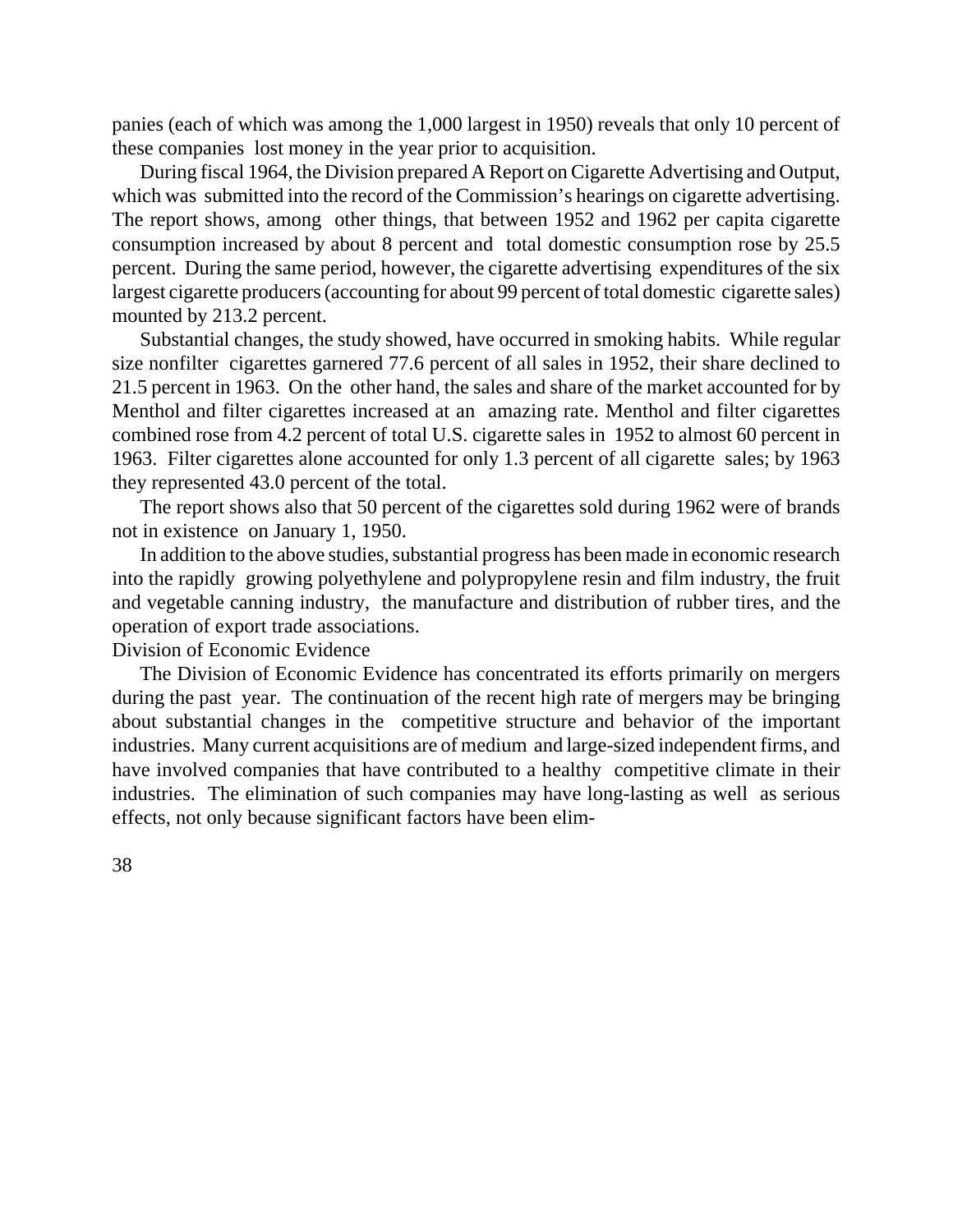inated, but also because entry of new firms may become ever more difficult.

The Division of Economic Evidence reviews mergers reported by major press and trade sources and examines in depth those that appear to present a threat to competition. Studies indicate that companies ranked among the largest 500 in the United States are playing a leading role in the current acquisition trend, and the present merger movement is the most prolonged in recent American history.

While in earlier merger movements the most important acquisitions were of the horizontal and vertical types, recently the trend has been toward an increasing number of conglomerate mergers, as many large firms have sought to absorb other companies in unrelated activities. Such conglomerate acquisitions may pose serious longrun problems for competition. The Commission decision barring the acquisition of Clorox Chemical Co., the Nation's leading producer of household liquid bleach, by Procter & Gamble Co. (FTC Docket 6901, Nov. 26, 1963), the leading manufacturer of household cleansing agents other than bleach, provides useful guidelines on the type of economic investigation involved in what the Commission preferred to call a "product-extension" merger rather than a pure "conglomerate" merger.

In view of the complex nature of numerous mergers falling outside the traditional horizontal and vertical classifications, economic analysis plays a significant role in the Division's work. Among the industries most closely scrutinized are chemicals, petroleum products, cement, cosmetics, drugs, baking, retail food distribution, paper, automatic vending products, textiles, power tools, plastics, coffee, dairy products, and department stores.

The Division of Economic Evidence also continuesto take an active part in designing and carrying out surveys relating to the enforcement responsibilities of the agency. It assists in the preparation of certain cases involving price fixing price discrimination, other restraints of trade, and monopoly; and it participates in analyzing industry requests for premerger clearance, and reviews certain false and deceptive claims, where such claims are based on data collected by questionable sampling techniques.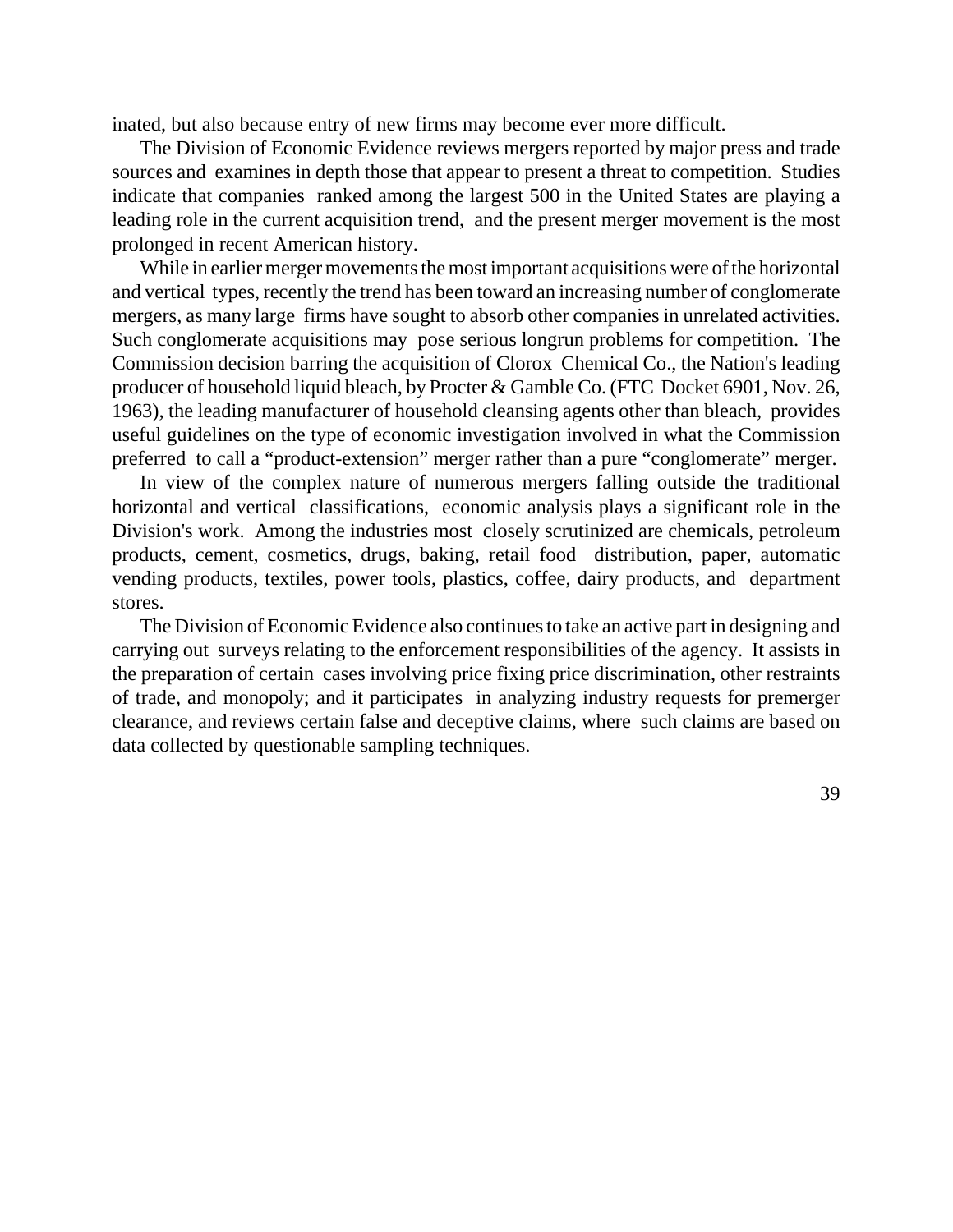Division of Financial Statistics

This Division's Quarterly Financial Reports for Manufacturing Corporations, compiled in collaboration with the Securities and Exchange Commission, continue to provide important basic indicators of financial trends in the economy.

Based on a cross section of reports from some 11,000 manufacturing corporations (of an estimated total of 200,000 corporate manufacturers in the United States), the FTC-SEC Quarterly Reports contain estimates for 13 income statement and 32 balance sheet items, as well as 44 financial and operations ratios for each of 34 manufacturing industries. Data are also shown in 10 size classifications for corporate manufacturers. These reports, which have been particularly useful for private firms in measuring efficiency and appraising profit prospects, are sold by the Superintendent of Documents on a subscription basis.

New high levels of economic activity have been reflected in the Quarterly Financial data. In the past fiscal year, total assets of the Nation's manufacturing corporations reached an unprecedented \$302.6 billion. New record highs were also established for net profits before Federal income taxes (\$33.8 billion) and net profits after taxes (\$19.5 billion).

40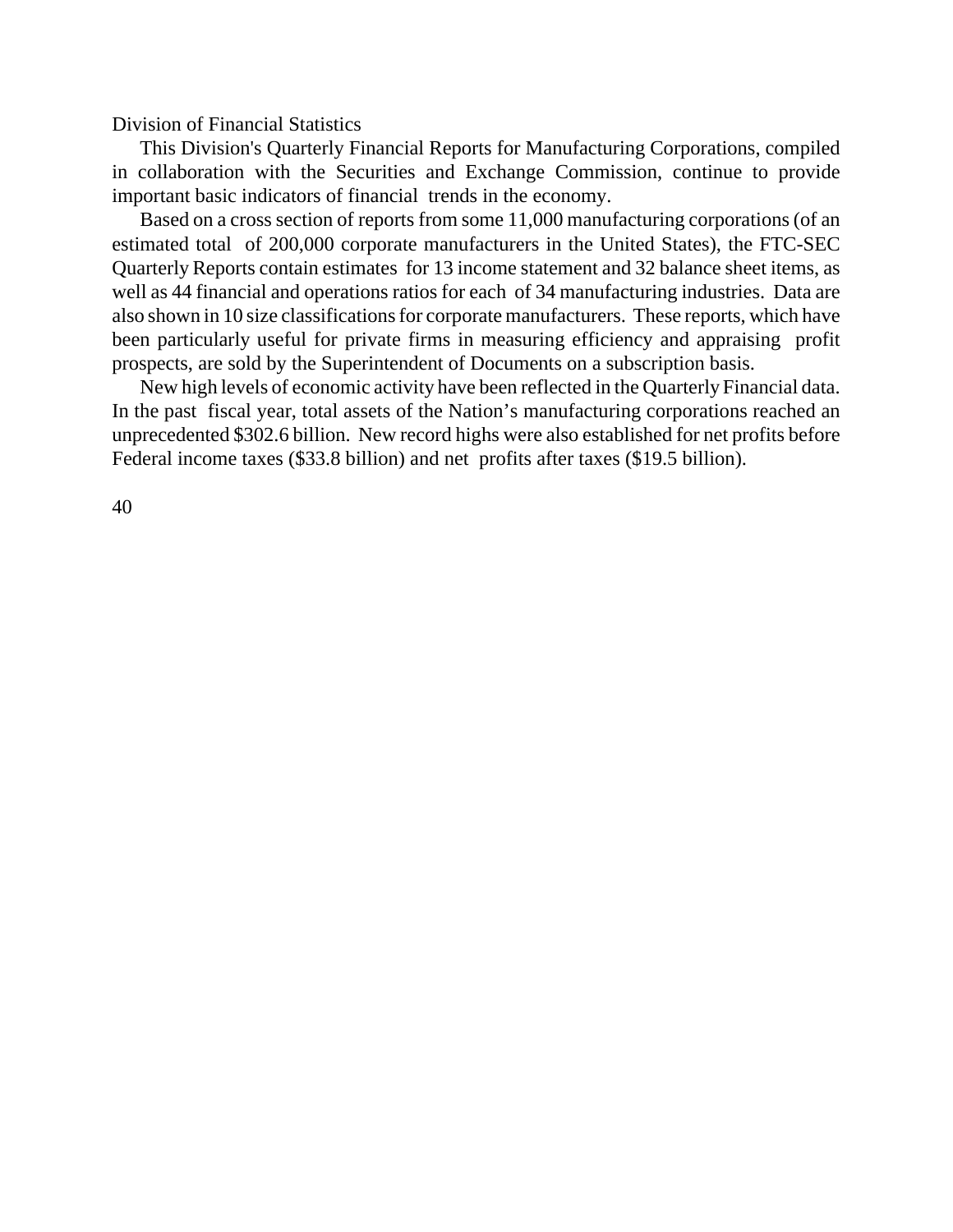## APPROPRIATIONS AND FINANCIAL OBLIGATIONS

#### FUNDS AVAILABLE FOR THE COMMISSION FOR THE FISCAL YEAR 1964

Funds available to the Commission for the fiscal year 1964 continued in Public Law 88- 215, 88th Congress, amounted to \$12,214,750.

Obligations by activities, fiscal year 1964

|    | 1. Antimonopoly:                                                                                         |
|----|----------------------------------------------------------------------------------------------------------|
|    | Investigation and litigation $\dots \dots \dots \dots \dots \dots \dots \dots \dots \dots \$ \$5,507,990 |
|    |                                                                                                          |
|    | Trade practice conferences, industry guides, and small business 148,520                                  |
|    |                                                                                                          |
|    | 2. Deceptive practices:                                                                                  |
|    |                                                                                                          |
|    | Trade practice conferences, industry guides, and small business 297,040                                  |
|    |                                                                                                          |
| 3. |                                                                                                          |
| 4. |                                                                                                          |
|    |                                                                                                          |
|    | Settlements made under Federal Tort Claims Act                                                           |
|    | During the fiscal year 1964 the Commission paid claims in the total of \$356.08. No other                |
|    | claims are pending for the same period.                                                                  |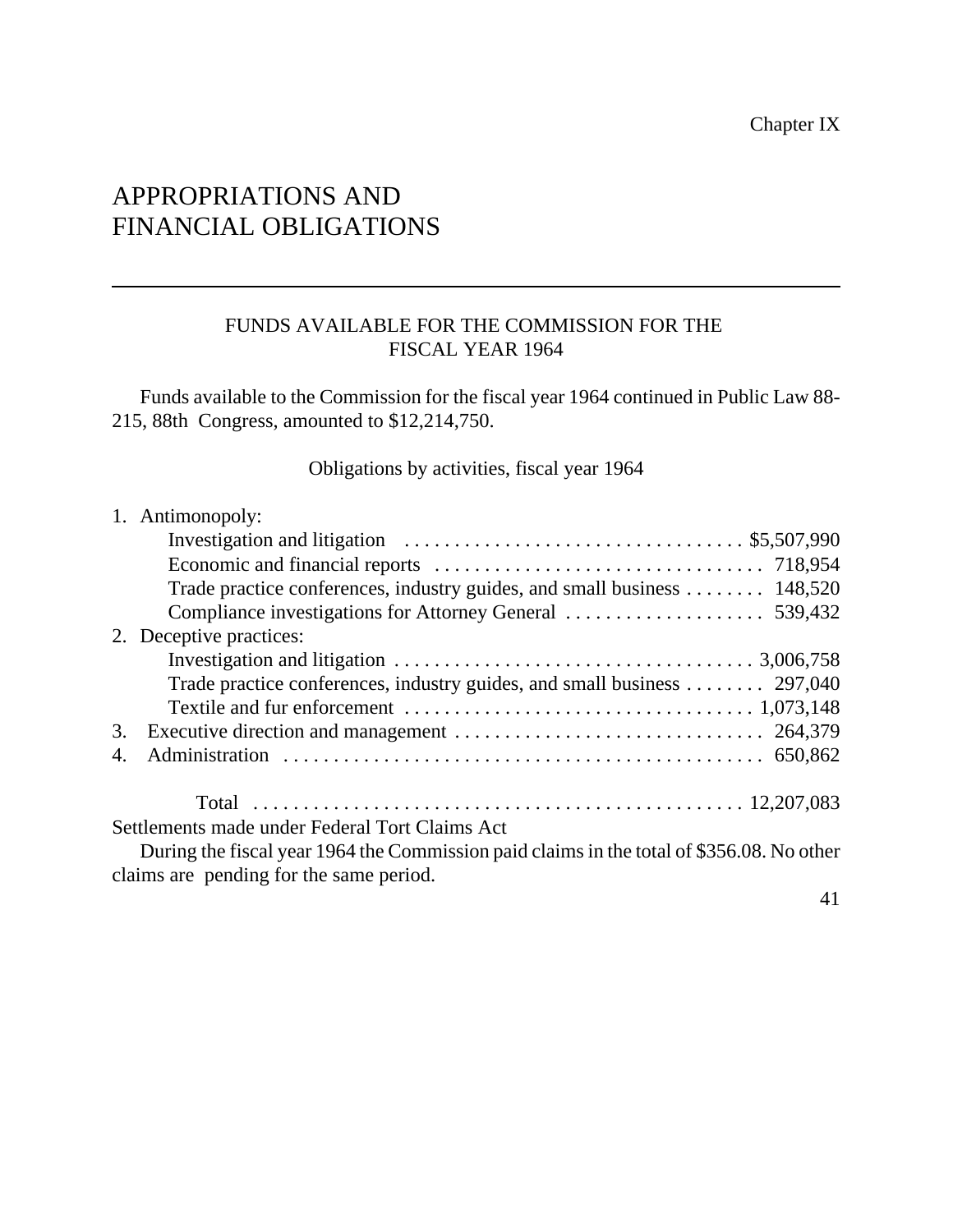## APPENDIX (A) FTC Cases in the Courts

Following is a summary of the principal FTC cases before the courts during fiscal 1964, together with a brief discussion of what is involved in each case or group of cases.

#### RESTRAINT OF TRADE CASES

Among the most important and far-reaching restraint of trade decisions occurring in fiscal 1964 was that rendered by the Seventh Circuit in The Goodyear Tire & Rubber Co. and The Atlantic Refining Co. (FTC Docket 6486), two of the Commission's six TBA cases. The court affirmed the Commission's holding that the sales commission method of marketing tires, batteries, and accessories through independent gasoline stations constituted an unfair method of competition. The petitioners were found to have utilized Atlantic's economic power overits dealersto influence their purchasing Goodyear products. On such transactions Atlantic received an "override" or commission payment from Goodyear. In the remaining undecided TBA cases, briefs were filed and oral arguments held in the Fifth Circuit in Firestone Tire & Rubber Co. and Shell Oil Co. (FTC Docket 6487), and in the District of Columbia Circuit in Texaco, Inc. and The B. F. Goodrich Co. (FTC Docket 6485).

In another significant case, the Second Circuit affirmed the Commission in R. H. Macy & Co. (FTC Docket 7869). The Commission found that Macy's had violated section 5 by soliciting \$1,000 from each of a number of its suppliers to help defray promotional costs of Macy's 100th Anniversary Celebration. The court ruled that this activity amounted to inducement and receipt of promotional payments unlawful under section 2 (d) of the Robinson-Patman Act, and was thus violative of the Federal Trade Commission Act.

In addition to these, a number of other restraint of trade matters were in the process of litigation at the close of the year: Luria Bros. & Co. (FTC Docket 6156), a highly complex case involving illegal restrictive agreements and arrangements by several scrap iron and steel companies, is pending in the Third Circuit; American Cyanamid Co. (FTC Docket 7211), involving a conspiracy in restraint of trade in the manufacture and distribution of antibiotic drugs, is pending in the Sixth Circuit; and Sandura Co. (FTC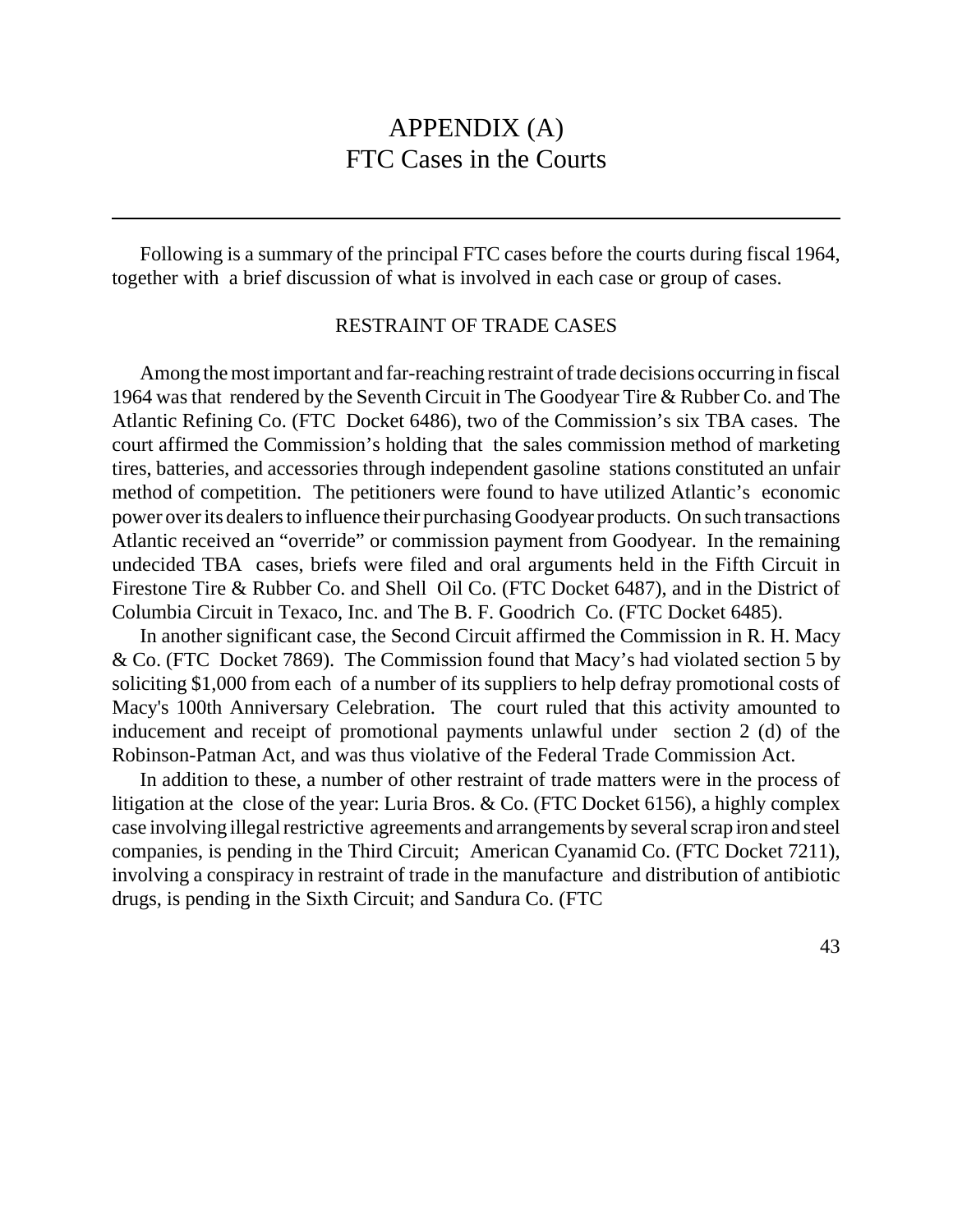Docket 7042), in the Sixth Circuit, and Brown Shoe Co. (FTC Docket 7606), in the Eighth Circuit, were both briefed and argued and were awaiting decision at the year's end. The former involves such restraints on competition as resale price maintenance, apportioning of exclusive territories, and restrictions upon retail customers; at issue in the latter is the legality of Brown's franchise stores program, whereby in exchange for various valuable benefits and services, selected shoe retailers were required to "concentrate" their purchases uponBrown products, in effect reducing the number of retail outlets available to competitive manufacturers.

In the FTC's Robinson-Patman Act enforcement, there were several note-worthy court decisions in fiscal 1964. In American Oil Co. (FTC Docket 8183), a section 2(a) case, the Seventh Circuit held that the Commission had erred in finding competitive injury in a case arising from a gasoline "price war" in Georgia. American had granted price concessions to Smyrna dealers, but not to its dealers in the adjoining Marietta area. In the court's view, the record lacked substantial evidence to show that whatever injury might have resulted to Marietta dealers by virtue of the discriminations, which the court considered insubstantial and essentially temporary in nature, could be attributed to the generally depressed selling prices of several gasoline companies engaged in the "price war." The Commission was unsuccessful in its attempt to obtain Supreme Court review.

In another section 2(a) case, Mueller Co. (FTC Docket 7154), the Seventh Circuit affirmed the Commission's decision that a manufacturer's discriminatory discounts to favored "limit" jobbers of waterworks parts and equipment would likely have anticompetitive effects upon nonfavored "regular" jobbers, in an industry characterized by keen competition and low margins of profit.

Under the Robinson-Patman Act's section 2(c) "brokerage" provision, the Ninth Circuit upheld the Commission's order against Western Fruit Growers Sales Co. (FTC Docket 8194). This matter involved a question of whether, on brokerage paid in certain transactions by a company engaged in packing, selling, and distributing citrus fruit, the recipients of such brokerage were "the other parties to such transactions" within the meaning of section 2(c), i.e., the actual purchasers (as the Commission found), or whether the recipients were acting only as brokers for Western in the questioned transactions. But in Central Retailer-Owned Grocers, Inc. (FTC Docket 7121), the Seventh Circuit ruled that the record did not contain substantial evidence showing that lower prices granted by suppliers to a buying organization owned by grocery wholesalers (in turn owned by retailer groups), were in fact allowances and discounts in lieu of brokerage in violation of section 2(c).

In the section 2(d) area, the Fifth Circuit decided Shreveport Macaroni Mfg. Co. (FTC Docket 7719). The court agreed with the Commission's statutory construction in a case where a Louisiana manufacturer, engaged in interstate commerce, made disproportionate advertising allowances to two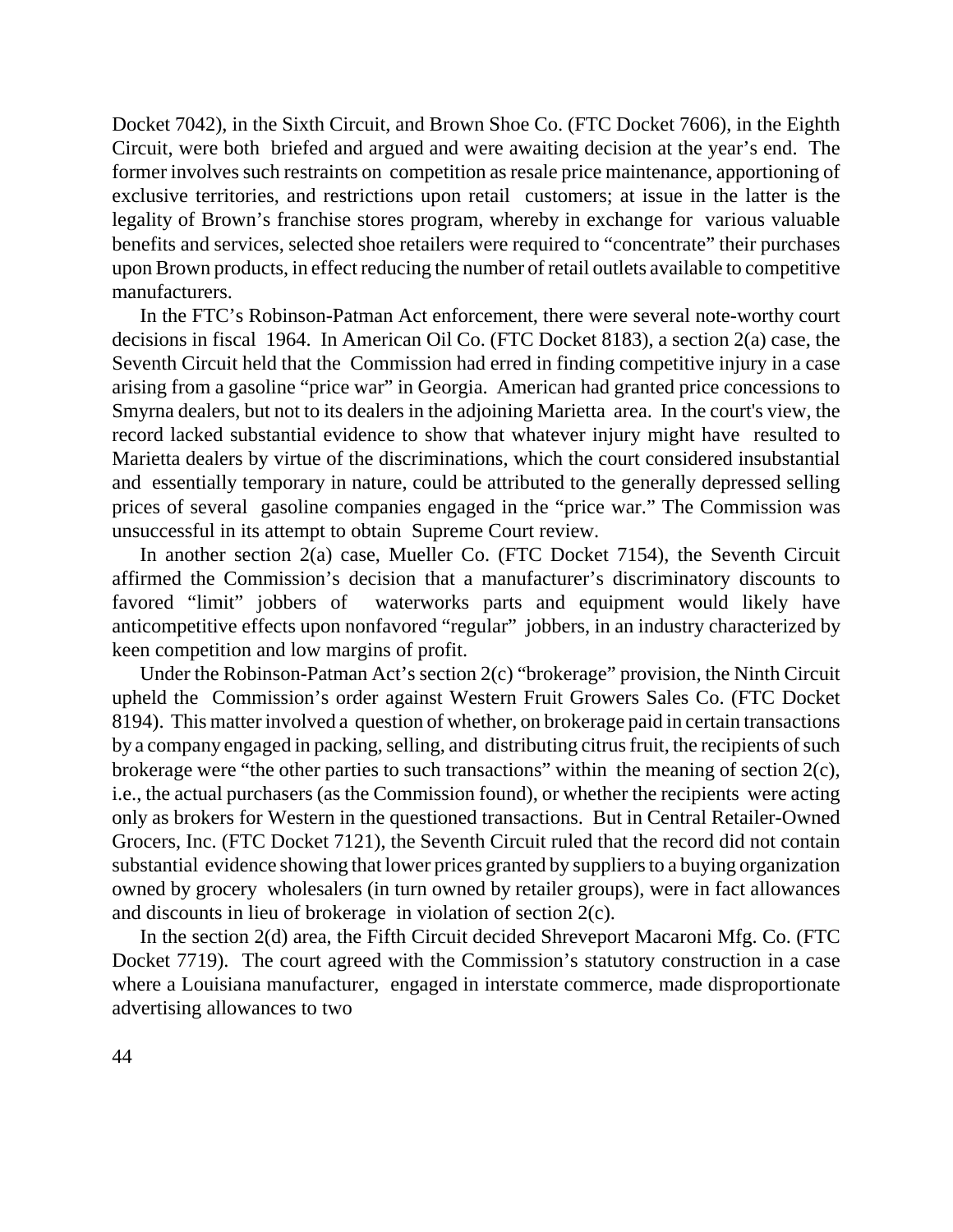food chain customers who were also engaged in interstate commerce, but who resold the products in issue only in Louisiana, and where the nonfavored competing customers of the manufacturer were all located in Louisiana.

In the illegal merger field, section 7 of the Clayton Act, the Seventh Circuit reversed the Commission's decision in Consolidated Foods Corp. (FTC Docket 7000). It held that the record did not contain substantial evidence establishing that Consolidated Foods' acquisition of Gentry, Inc., a company engaged primarily in the production of dehydrated onion and garlic, would have the probable anticompetitive results proscribed by the statute.

Other merger cases pending at the close of the fiscal year were: The Pillsbury Co. (FTC Docket 6000), in the Fifth Circuit, involving the acquisition by Pillsbury of Ballard, its most significant regional competitor in the Southeastern United States in the family-flour and flour-base home-mixeslines of commerce, and Pillsbury's acquisition of Duff, a significant competitor in the sale of flour-base home mixes throughout the country; and Procter  $\&$ Gamble Co. (FTC Docket 6901), in the Sixth Circuit, involving the acquisition of the Clorox Chemical Co., a household bleach manufacturer, by Procter & Gamble, a leading manufacturer of related products, such as soaps, detergents, and cleansers.

#### DECEPTIVE PRACTICE CASES

In the Colgate-Palmolive and Ted Bates  $& Co.$  proceeding (FTC Docket 7736), the Supreme Court granted petition for certiorari filed by the Commission to review the First Circuit's decision setting aside a Commission cease-and-desist order directed against a deceptive television "demonstration." And in a similar television advertising "mockup" case, Carter Products, Inc. (FTC Docket 7943), also involving qualities claimed for a shaving cream product, the Fifth Circuit likewise set aside the Commission's order and remanded the case to the Commission for the entry of a new order. The Commission's order issued on remand has also been appealed to the Fifth Circuit, and currently is being held on suspense pending the outcome of Colgate.

In Continental Wax Corp. (FTC Docket 7351), the Second Circuit affirmed the Commission's finding of deception in a case involving labeling and advertising of the performance characteristics of a liquid household floor wax. The court held that the Commission did not abuse its discretion in requiring the excision of the trade name "Six Month Floor Wax," since the addition of proposed qualifying language would not suffice to cure the deception inherent in the name.

In Mary Carter Paint Co. (FTC Docket 8290), the Fifth Circuit overturned the Commission's finding that the use of the word "free" in the company's price advertising and sale of paint was misleading and deceptive.

The Commission continued to combat consumer deception in the marketing of watches. In Waltham Precision Instrument Co. (FTC Docket 6194) the Seventh Circuit affirmed and enforced the Commission's order in a case involving false and deceptive advertising of watches imported from Switzer-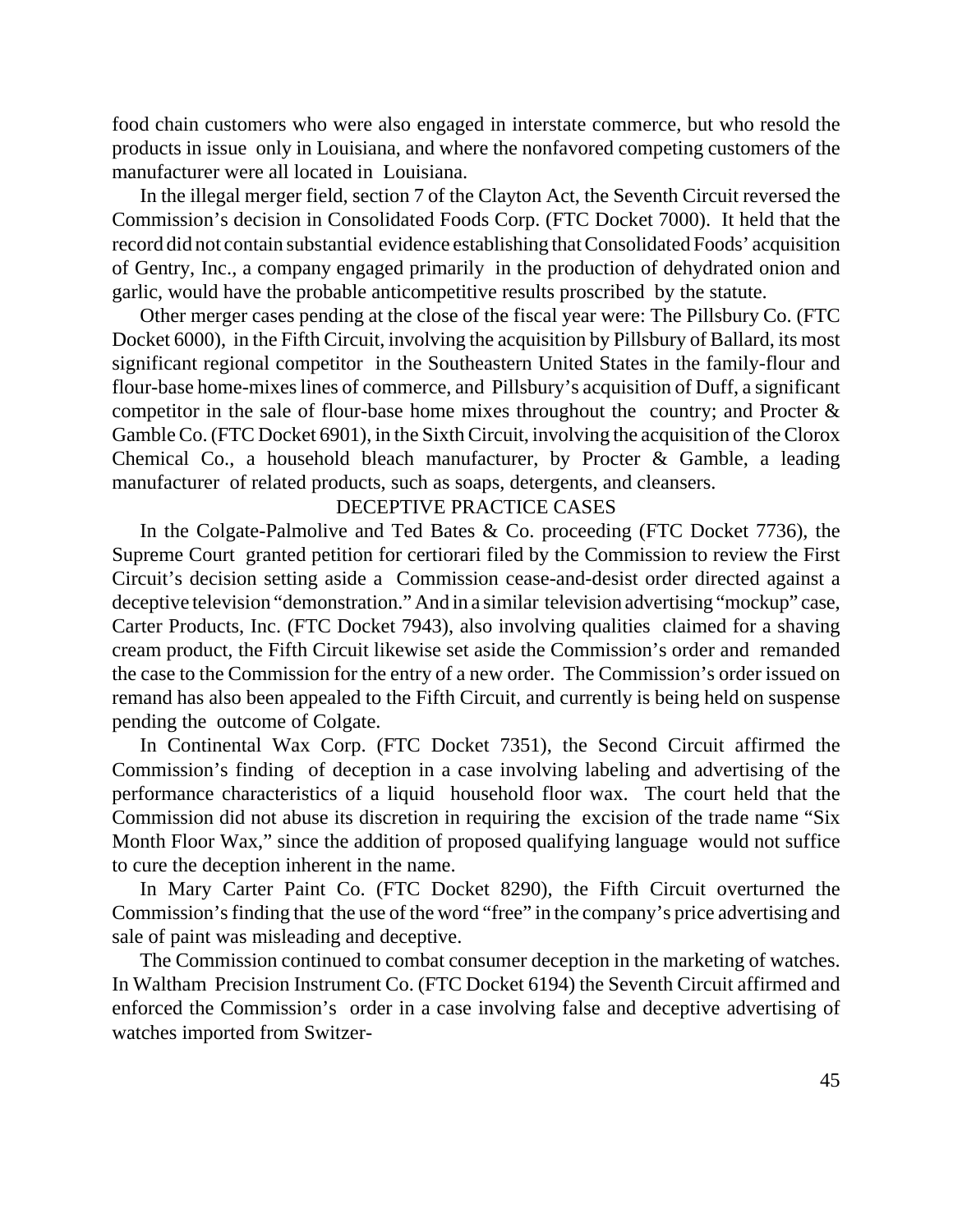land allegedly containing "25 jewels." And in Delaware Watch Co. (FTC Docket 8411), the Second Circuit similarly upheld an order of the Commission directed against misrepresenting base-metal watch case parts as being composed of precious metals or stainless steel. Additional deceptions in this case included failure to disclose the foreign origin of the watch case parts, and misrepresenting the watches as "water-resistant."

In Country Tweeds, Inc. (FTC Docket 8085), the Second Circuit sustained the Commission's ruling that this company had falsely represented the results of laboratory tests conducted upon samples of cashmere fabrics which it distributed.

With regard to the FTC Act's section 12, which prohibits the false advertising of food, drugs, devices, and cosmetics, the Seventh Circuit reviewed and decided National Bakers Services, Inc. (FTC Docket 74,80). This company, engaged in licensing bakers to produce "Hollywood Bread," was found by the Commission to have represented that its bread was lower in calories, thus substantially different from, ordinary breads. In truth, the only difference consisted in its being sold in thinner slices. In another section 12 proceeding, petition for review was filed in the Ninth Circuit in Staffer Laboratories, Inc. (FTC Docket 7841). At issue is the Commission's order requiring Staffer to cease representing that the device and plan which it distributes will result in weight reduction, or tone and firm sagging muscles.

#### COLLATERAL SUITS AGAINST THE COMMISSION FOR INJUNCTIVE AND OTHER RELIEF

During fiscal 1964 a number of suits were filed against the Commission or were pending disposition in the Federal courts. The cases noted in the following discussion are typical:

The Commission filed an appeal in the Fifth Circuit in J. Weingarten, Inc. (FTC Docket 7714) from the decision of the U.S. District Court for the Eastern District of Texas (Beaumont Division) enjoining the Commission from remanding an administrative proceeding to an examiner for the taking of additional evidence. Briefs were filed and oral argument was heard. The decision was pending at the close of the year.

In Topps Chewing Gum, Inc. (FTC Docket 8463), the District Court for the District of Columbia granted the Commission's motion for summary judgment and dismissed Topps' complaint for injunction and declaratory judgment based upon alleged unreasonable delay in conducting an administrative proceeding. After its motion for an injunction pending appeal was denied by the District of Columbia Circuit, Topps abandoned its appeal.

Lone Star Cement Corp. (FTC Docket 8585) filed a complaint in the U.S. District Court for the Western District of Washington (Northern Division) for declaratory judgment and injunctive relief alleging that the Commission lacked authority to conduct further proceedings regarding one of the mergers challenged in its complaint, because of an alleged failure to satisfy the statute's interstate commerce requirements. The court denied Lone Star's

46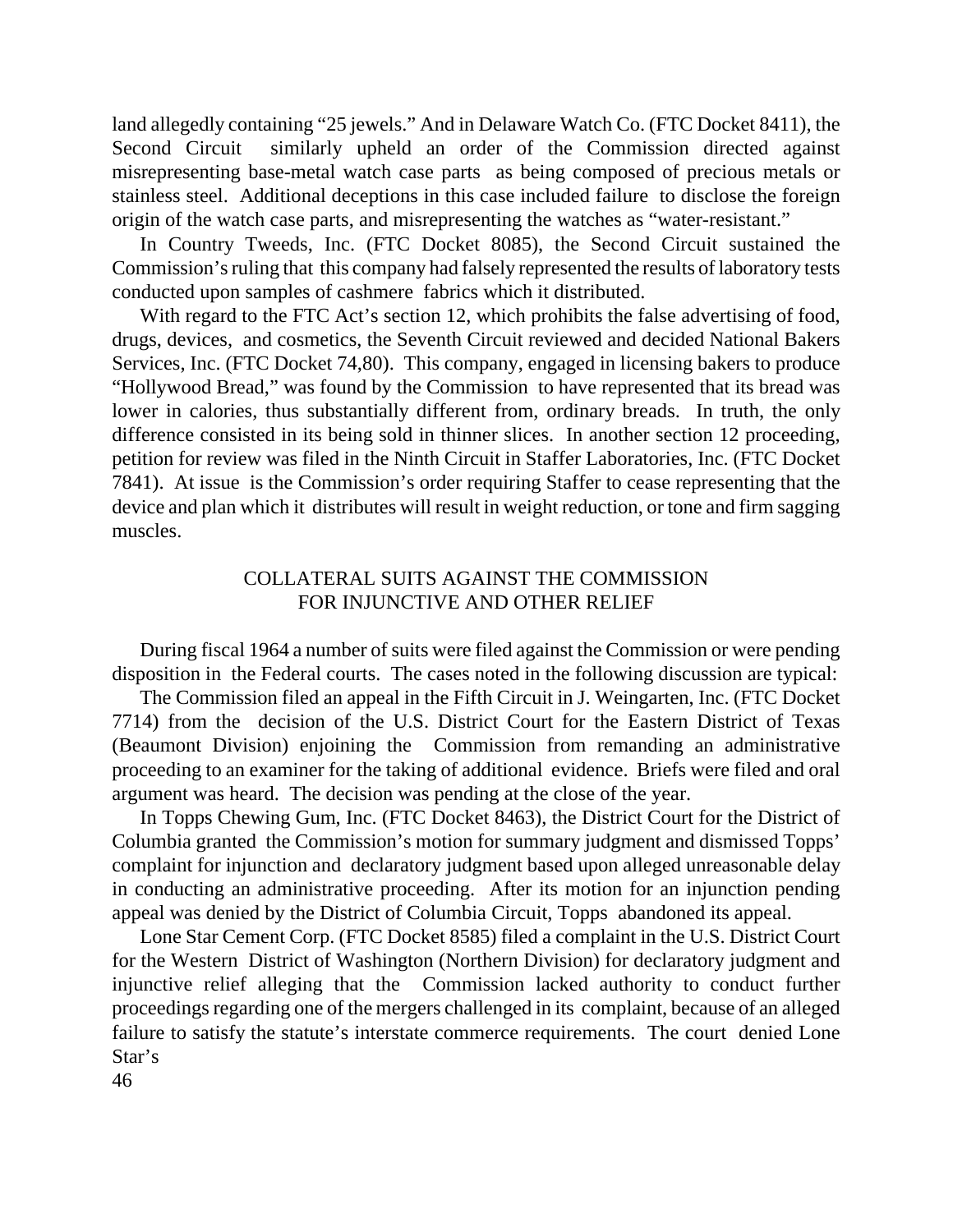motions for summary judgment and preliminary injunction, and granted the Commission's motion to dismiss for failure of plaintiff to exhaust administrative remedies.

At the close of fiscal 1963, a complaint for declaratory judgment and injunctive relief filed by John Kaslow, t/a J. C. Martin Co. (FTC Docket 6145), had been dismissed by the U.S. District Court for the District of Columbia on the Commission's motion for summary judgment, and Kaslow had appealed to the District of Columbia Circuit. His applications for stay of judgment had been denied by the district court, the court of appeals, and by the Supreme Court. In fiscal 1964, the circuit court considered Kaslow's appeal on the merits, and affirmed without opinion the judgment of the court below. Kaslow filed petition for certiorari and a second application for stay pending appeal. The Supreme Court denied both the petition and application.

In the U.S. District Court for the Northern District of Ohio (Eastern Division), Standard Drug Co., Inc., et al. (FTC Docket 8576), filed a complaint for mandatory injunction claiming various inadequacies in the pretrial procedures taken in the administrative proceeding, and challenging the validity of the Commission's complaint in light of its subsequently promulgated deceptive pricing guides. Standard's motion for a temporary restraining order was denied. Motion to dismiss or, in the alternative, for summary judgment has been filed on the Commission's behalf and is awaiting disposition by the court.

Puritan Fashions Corp. (File 621 0552) and Reliance Mfg. Co. (File 621 0517) filed a complaint against the Commission for declaratory judgment and injunctive relief in the U.S. District Court for the District of Columbia. They seek a construction of the Federal Reports Act which would compel the Commission to submit to the Bureau of the Budget for clearance all section 6(b) orders which it issues. The Commission concedes that while its orders requiring submission of data for general statistical purposes only may properly be subject to Budget Bureau scrutiny, its status as an independent administrative agency precludes submission of section 6(b) orders when the information sought by the Commission is for law-enforcement purposes.

#### SUITS TO COMPEL COMPLIANCE WITH COMMISSION ORDERS AND SUBPOENAS

Holland Furnace Co. (FTC Docket 6203), an important criminal contempt proceeding, remained pending in the Seventh Circuit throughout fiscal 1964. Upon the Commission's petition, an order by the court has been issued to show cause why Holland should not be held in criminal contempt for willful violations of the Commission's court-enforced order prohibiting various unfair and deceptive representations and practices in the sale of furnaces and furnace parts to the public. Significant steps in the prosecution of this matter are expected to occur in the near future.

In Lafayette Iron Works (FTC File 345 6736), consent judgment was entered in June 1963, in a suit filed on the Commission's behalf in the U.S.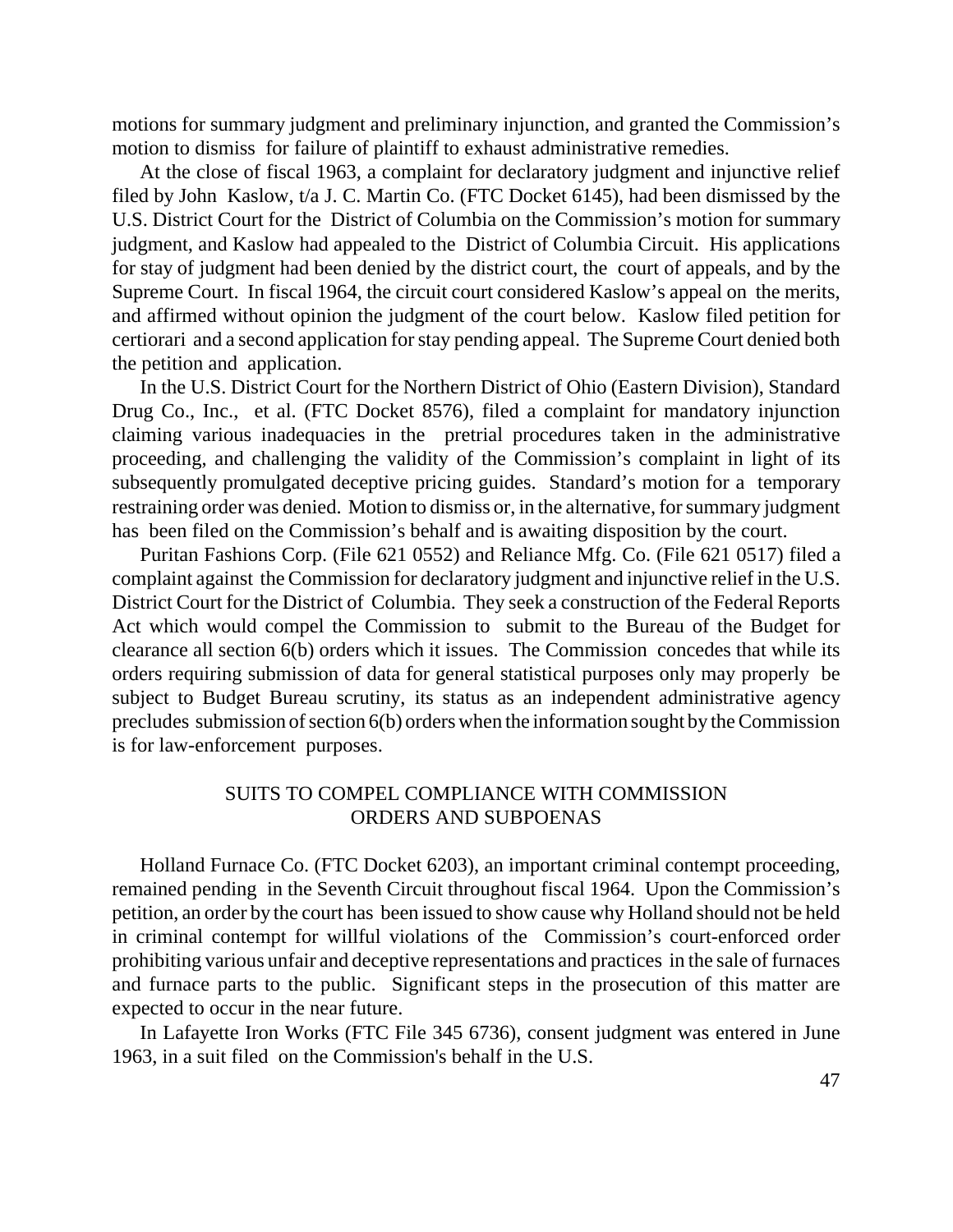District Court in New Jersey to compel compliance with a section 6(b) order requiring a special financial report. Proceedings later brought to effect compliance with the Court's order were terminated upon Lafayette's compliance.

In Artnell Co. (FTC File 237 8136), suit was filed in the U.S. District Court for the Northern District of Illinois to enforce a section 6(b) order requiring Artnell to submit quarterly financial data for the use of the Commission in its financial reports program. The Commission's motion for summary judgment was granted, and Artnell has appealed to the Seventh Circuit. Briefs have been filed by the parties, and the case awaits argument.

Throughout fiscal 1964, the Commission remained active in enforcing compliance with subpoenas in the courts. In John R. and Natalia E. Harrell (File 612 3895), the U.S. District Court for the Eastern District of Illinois, upon the receipt of a mandate by the Seventh Circuit, issued an order enforcing the Commission's subpoena.

In Eclipse Sleep Products of New England, Inc., et al. (File 622 3487), the Commission successfully filed for enforcement of subpoenas in U.S. District Courts in Massachusetts and in the Eastern District of New York. Similarly, in Roytex, Inc. (621 0563), the U.S. District Court for the Southern District of New York issued an order directing compliance upon application by the Commission.

A pending subpoena enforcement proceeding is Fund Raising Corporation of America, Inc. (File 632 3279), in the U.S. District Court for the Northern District of Ohio.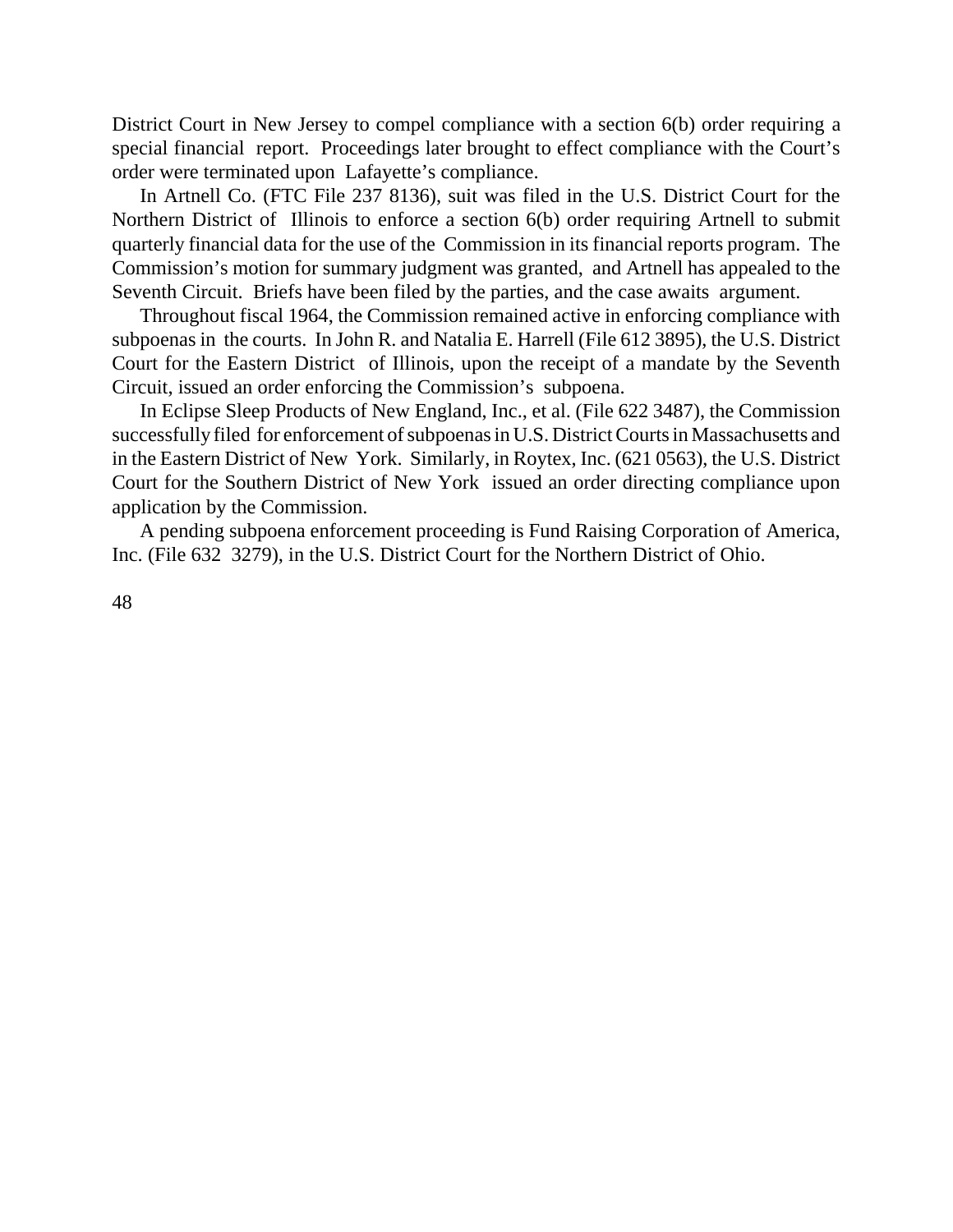## APPENDIX (B) Deceptive Practice Civil Penalty Cases

#### CASES CONCLUDED

Sears, Roebuck & Co. (D.C.). Misrepresentations of savings afforded purchasers of automobile tires. Dismissed.

American Albums, Inc., et al. (N.D. Ohio). Misrepresentations of photographic albums and certificates for photographs. Judgment for \$10,000.

American Broadloom Carpet Co. (E.D. Pa.). Misrepresentations as to regular price of rugs and other merchandise. Judgment for \$1,500 together with permanent injunction compelling obedience to the order.

Seawol Sewing Machines (S.D. Cal.). Misrepresenting the manufacturer and country of origin of sewing machines. Judgment for \$1,500.

Sydco Industries, Inc. (S.D.N.Y.). Misrepresenting regular and usual retail price of certain products. Dismissed.

Radio-Television Training School, Inc. (S.D. Cal.). Misrepresentations in connection with the sale of a correspondence course in the field of radio and television. Judgment for \$20,000.

Ohio Art Co. (N.D. Ohio). Failure to disclose foreign origin of toys. Judgment for \$6,000.

Curtis Bros., Inc. (D.C.). Fictitious pricing of furniture. Withdrawn.

Fluidless Contact Lenses, Inc. (E.D. Mich.). Deceptive advertising of contact lenses. Judgment for \$2,000.

Aloore Products Corp. (S.D.N.Y.). Failure to disclose foreign origin of imported merchandise. Judgment for \$2,000.

Nationwide Clothiers, Inc. (E.D.N.Y.). Fictitious pricing of wearing apparel. Judgment for \$5,000 together with permanent injunction compelling obedience to the order.

Lincoln Institute (S.D. Ill.). Misrepresentation of a correspondence course designed to train civil service applicants. Judgment for \$6,000, together with permanent injunction compelling obedience to the order.

Rhodes PharmacalCo. (N.D. Ill.). Misrepresentation of a drug preparation advertised for use in the treatment of arthritis and rheumatism. Judgment for \$12,500.

Recoton Corporation, et al. (S.D.N.Y.). Misrepresenting the nature and quality of phonograph needles. Judgment for \$1,000, together with permanent injunction compelling obedience to the order.

Valley Steel Products Co. (E.D. Mo.). Misrepresentation of the size of steel pipes and tubing. Judgment for \$2,000.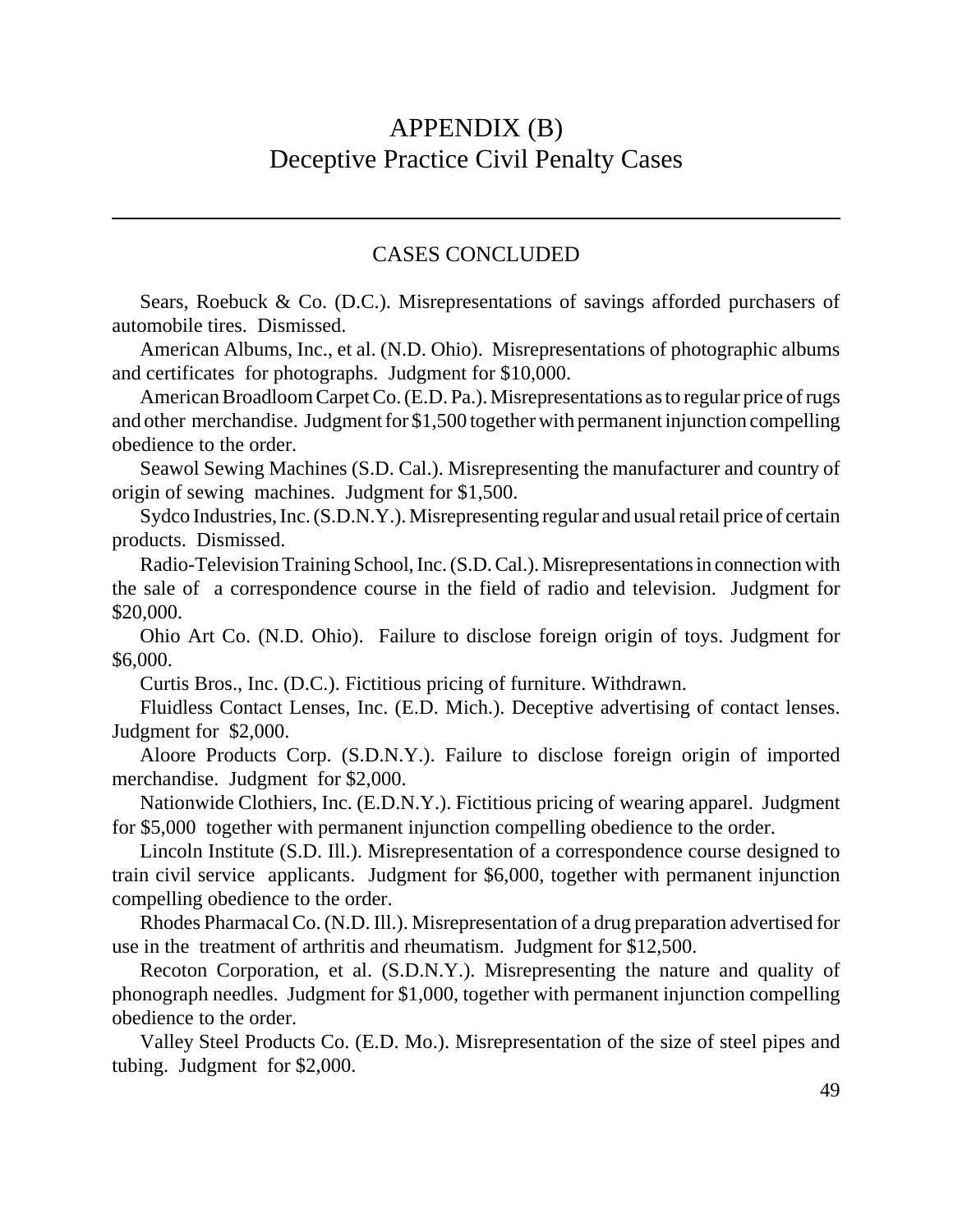#### CASES PENDING

Tropic Industries, Inc. (N.D. Calif.). Misrepresentation of cooking equipment and supplies therefor.

International Motels, Inc. (N.D. Calif.). Misrepresentation of a correspondence course designed to train purchasers in the field of motel management.

Commercial Distributors of America, Inc. (E.D. Pa.). Misrepresentation in connection with the sale of vending machines.

American Candle Co., Inc. (E.D.N.Y.). Misrepresentations as to the composition of candles.

Peanut Novelty Co. (N.D. Tex.). Selling and distributing lottery devices.

Velox Service, Inc. (S.D.N.Y.). Misrepresenting price, value and performance of certain merchandise.

Parfumerie Lido, Inc., et al. (E.D.N.Y.). Misrepresenting the usual and customary regular price and country of origin of perfume.

Universal Educational Guild, Inc. (E.D.N.Y.). Misrepresentations in connection with the sale of an encyclopedia.

Post-Graduate School of Nursing, Inc. (N.D. Ill.). Misrepresentations in connection with a correspondence course designed to qualify purchasers in the field of practical nursing.

Atlantic Products(Nebr.). Misrepresentations of photographic albums and certificates for photographs.

Vitasafe Corp. (S.D.N.Y.). Misrepresentation of a free trial offer of vitamin capsules and refusal to cancel orders for undelivered merchandise.

American Rug & Carpet Co., Inc. (S.D.N.Y.). Deceptive use of oriental names to describe domestic rugs.

United Products Co. (N.D. Ohio). Misrepresenting earnings from servicing candy vending machines and the assistance given to purchasers of such machines.

R. D. Anderson (W.D. Ky.). Misrepresentations made in connection with the interstate sale of silverware coupons and silverware.

Israel Rettinger (E.D.N.Y.). Misrepresenting the manufacture of rainwear and other merchandise.

Pruvo Pharmacal Co. (E.D. Wis.). Misrepresenting the therapeutical value of a drug preparation.

Roland S. Jenkins (N.D. Ohio). Misrepresentation in connection with the interstate sale of vending machines and vending machine supplies.

Endeavor Press (S.D.N.Y.). Misrepresentation in connection with the interstate sale of contest aids.

International Photographers (S.D. Calif.). Misrepresentation in connection with the interstate sale of photographs and photographic albums.

David Fischer (S.D.N.Y.). Fictitious pricing of waterproof coatings and paint.

George R. Hoffmann (Kans.). Misrepresentation in connection with the interstate sale of correspondence courses.